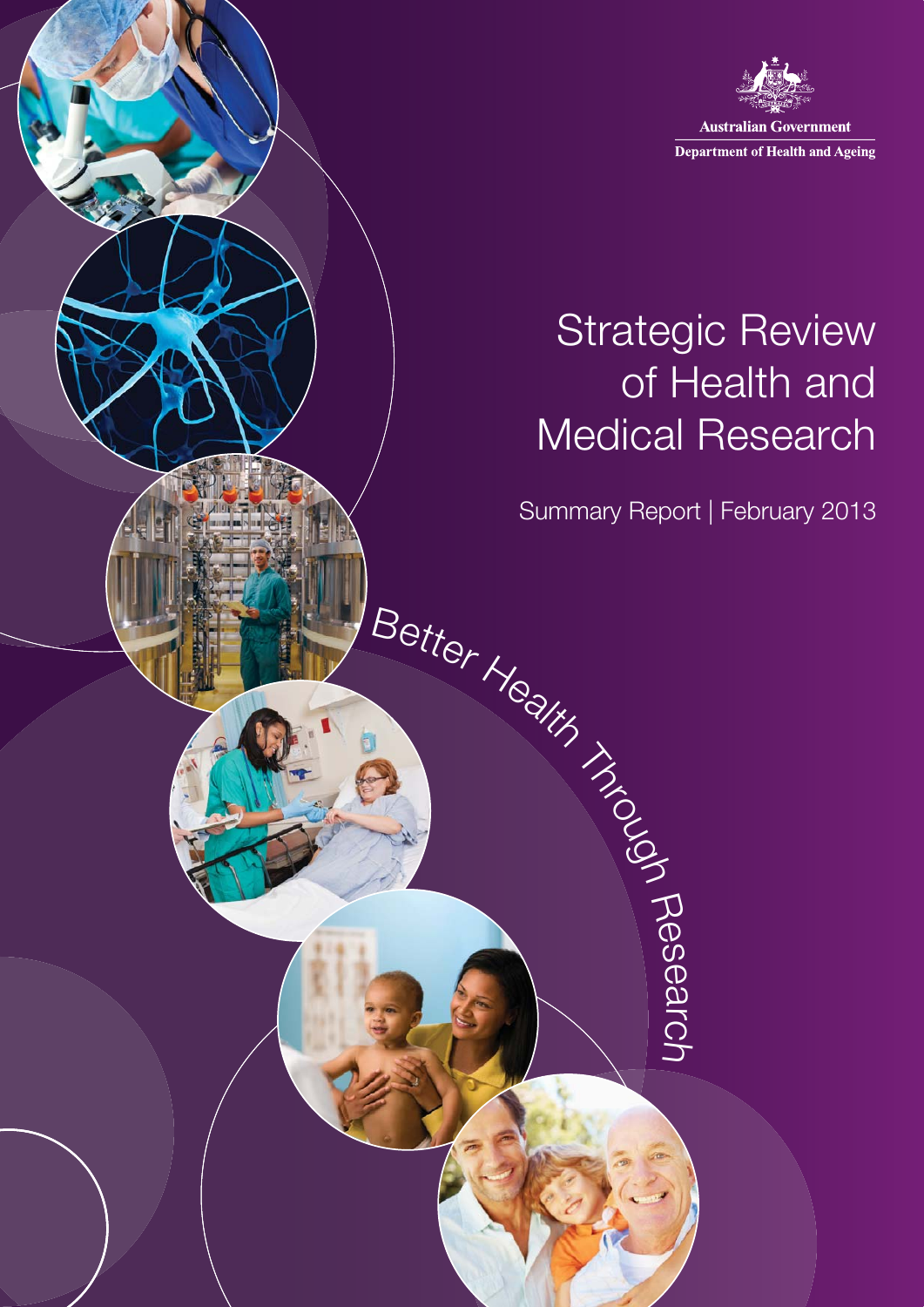**Cover Art.** The images on the front cover reflect the connection between health and medical research, improved healthcare and economic and social outcomes:

- 1. Clinician researchers are often the starting point for health and medical research hypotheses.
- 2. Biomedical research, such as research into brain neurons, provides the foundation knowledge that leads to new discoveries and clinical interventions.
- 3. CSL Limited is a global leader in blood products, and uses research discoveries to create national wealth and deliver improved healthcare (Image courtesy of CSL Limited).
- 4. Health professionals deliver improved services to consumers into evidencebased healthcare.
- 5. The Australian community benefits from increased longevity and good health.
- 6. Health and medical research drives benefits for all Australians in terms of better heath and increased prosperity.

#### **Strategic Review of Health and Medical Research in Australia – Better Health Through Research**

ISBN: 978-0-9872039-5-3

© Commonwealth of Australia 2013

This work is copyright. You may download, display, print and reproduce the whole or part of this work in unaltered form for your own personal use or, if you are part of an organisation, for internal use within your organisation, but only if you or your organisation do not use the reproduction for any commercial purpose and retain this copyright notice and all disclaimer notices as part of that reproduction. Apart from rights to use as permitted by the Copyright Act 1968 or allowed by this copyright notice, all other rights are reserved and you are not allowed to reproduce the whole or any part of this work in any way (electronic or otherwise) without first being given the specific written permission from the Commonwealth to do so. Requests and inquiries concerning reproduction and rights are to be sent to the Online, Services and External Relations Branch, Department of Health and Ageing, GPO Box 9848, Canberra ACT 2601, or via e-mail to copyright@health.gov.au.

Report design by Chromeworks www.chromeworks.com.au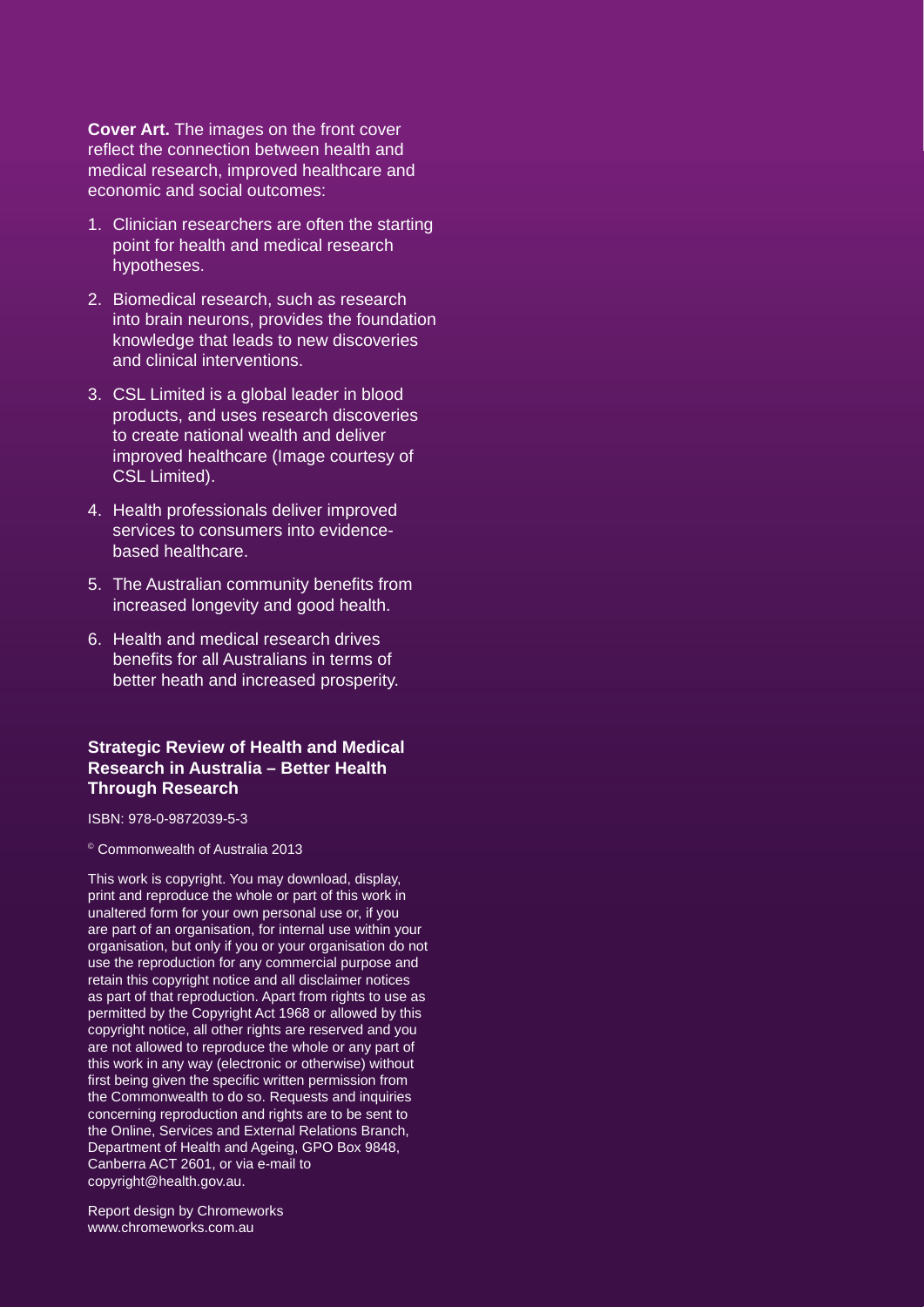### **TABLE OF CONTENTS**

| 1. |                                                                                                       |                |
|----|-------------------------------------------------------------------------------------------------------|----------------|
|    | 1.1<br>Vision                                                                                         | 6              |
|    | 1.2<br>A Healthy and Wealthy Australia                                                                | $\overline{7}$ |
|    | 1.3<br>The World's Best Health System                                                                 | $\overline{9}$ |
|    | A World-Class HMR Sector<br>1.4                                                                       | 12             |
|    | 1.5<br>Strategy                                                                                       | 14             |
| 2. |                                                                                                       | .16            |
|    | 2.1<br>Introduction                                                                                   | 16             |
|    | 2.2<br>Drive Research Activity in the Health System                                                   | 17             |
|    | 2.3<br>Establish Sector Leadership and Governance                                                     | 19             |
|    | Establish Integrated Health Research Centres<br>2.4                                                   | 22             |
|    | <b>Build Health Professional Research Capacity</b><br>2.5<br><b>Accelerate Clinical Trial Reforms</b> | 23             |
|    | 2.6                                                                                                   | 24             |
| 3. |                                                                                                       | .26            |
|    | Introduction<br>3.1                                                                                   | 26             |
|    | 3.2<br><b>Align Priority-Setting Process</b>                                                          | 27             |
|    | Support a Range of Strategic Topics<br>3.3                                                            | 27             |
| 4. |                                                                                                       | .30            |
|    | 4.1<br>Introduction                                                                                   | 30             |
|    | 4.2<br>Train, Support and Retain the Workforce                                                        | 30             |
|    | 4.3<br><b>Streamline Competitive Grant Processes</b>                                                  | 32             |
|    | Rationalise Indirect Cost Funding for Competitive Grants<br>4.4                                       | 33             |
|    | <b>Build Enabling Infrastructure and Capabilities</b><br>4.5                                          | 34             |
| 5. |                                                                                                       |                |
|    | 5.1<br>Introduction                                                                                   | 36             |
|    | <b>Enhance Public Health Research</b><br>5.2                                                          | 37             |
|    | 5.3<br><b>Enhance Health Services Research</b>                                                        | 38             |
|    | Accelerate Health System Innovation<br>5.4                                                            | 38             |
|    | Inform Policy with Evidence<br>5.5                                                                    | 39             |
| 6. |                                                                                                       | .41            |
|    | 6.1<br>Introduction                                                                                   | 41             |
|    | 6.2<br><b>Support Research Commercialisation</b>                                                      | 41             |
|    | 6.3<br><b>Enhance Commercialisation Environment</b>                                                   | 43             |
| 7. |                                                                                                       | .45            |
|    | Introduction<br>7.1                                                                                   | 45             |
|    | <b>Attract Philanthropy</b><br>7.2                                                                    | 45             |
|    | <b>Identify New Funding Sources</b><br>7.3                                                            | 47             |
| 8. |                                                                                                       | .48            |
|    | 8.1<br>Introduction                                                                                   | 48             |
|    | 8.2<br>Invest for the Future                                                                          | 48             |
|    | <b>Action Report Recommendations</b><br>8.3                                                           | 53             |
| 9. |                                                                                                       |                |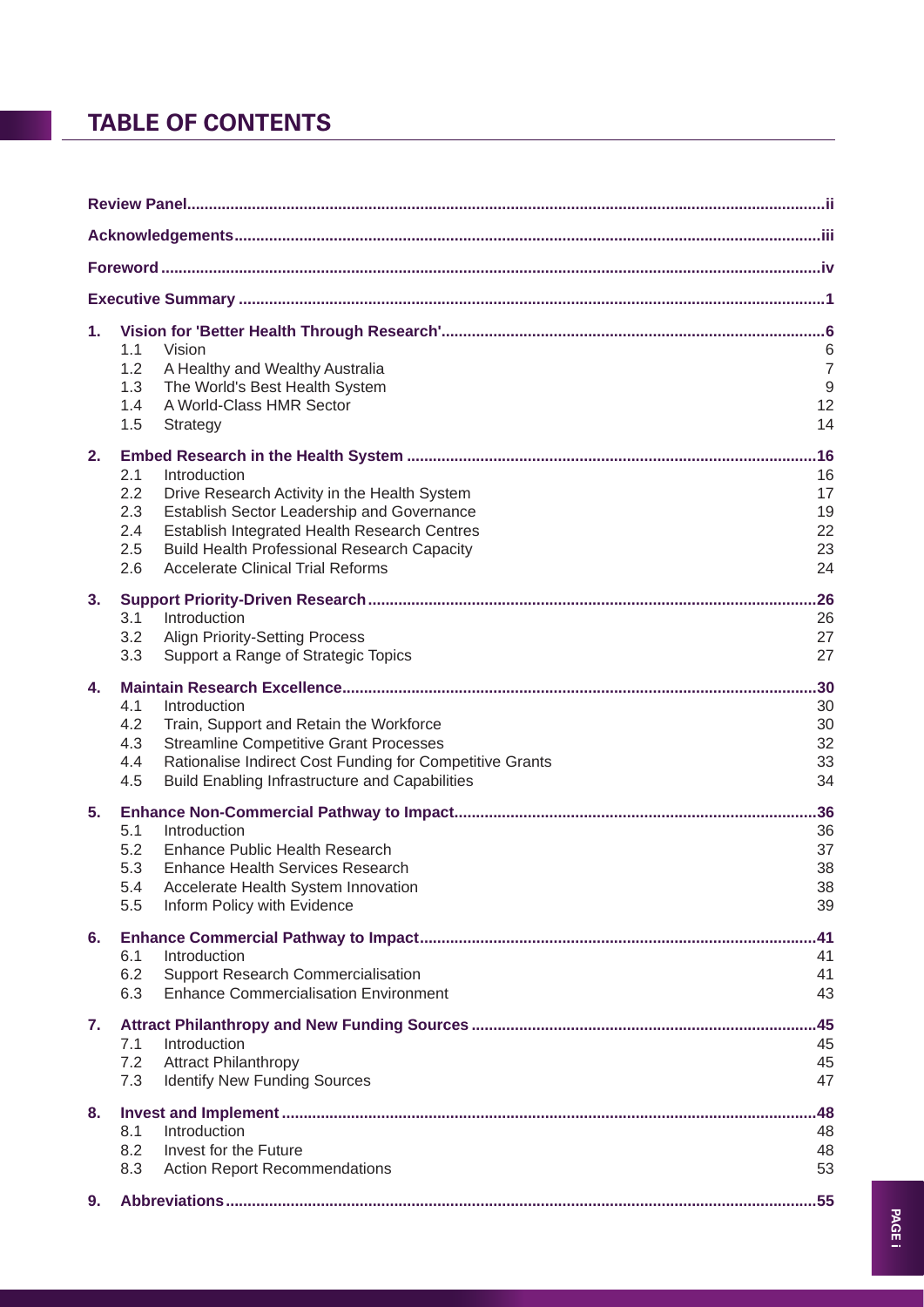

### **Mr Simon McKeon AO (Chair)**

Mr McKeon is Chairman of the Board of CSIRO and also holds the positions of Executive Chairman

of Macquarie Group's Melbourne Office and Chairman of Business for Millennium Development. Mr McKeon is a Fellow of the Australian Institute of Company Directors. Previous Board appointments include Chairman of the Board of Multiple Sclerosis Research Australia and Director of Bio 21 Australia. Mr McKeon was Australian of the Year in 2011.



### **Ms Elizabeth Alexander AM**

Ms Alexander is Chancellor of the University of Melbourne, immediate past Chairman of CSL Limited, non-Executive Director of

Dexus Property Group and Medibank, and Advisor to Ashurst. Ms Alexander is also a Fellow of the Institute of Directors in Australia and a former national president of both CPA Australia and the Institute of Directors.



### **Professor Henry Brodaty AO**

Professor Brodaty is Scientia Professor of Ageing and Mental Health, Director of the Australian Governmentfunded Primary Dementia

Collaborative Research Centre at UNSW, Director Aged Care Psychiatry and Head of the Memory Disorders Clinic at Prince of Wales Hospital in Sydney, and President-Elect of the International Psychogeriatric Association. Professor Brodaty has been the recipient of a number of awards and is a member of various key national and state committees for dementia and mental health.



### **Professor Ian Frazer AC**

Professor Frazer is CEO and Research Director of the Translational Research Institute in Brisbane. He is a fellow of the Royal

Society of London, and is a board member of two Australian Biotech companies. Along with fellow researcher the late Dr Jian Zhou, Professor Frazer developed the vaccine technology for the human papillomavirus. Professor Frazer was Australian of the Year in 2006 and appointed a Companion of the Order of Australia in 2012 for 'eminent service to medical research'.



### **Mr Bill Ferris AC**

Mr Ferris has been Executive Chairman of CHAMP Private Equity since its formation in 2000. He is Chairman of the Garvan

Institute of Medical Research, Director of the Garvan Research Foundation, and immediate past Chairman of the Health and Hospitals Fund Advisory Board as part of the Federal Government's Nation-Building Funds initiative. Mr Ferris was made an Officer of the Order of Australia in 1990 and in 2008 was appointed a Companion of the Order of Australia for service to the community.



### **Professor Melissa Little**

Professor Little is a National Health and Medical Research Council (NHMRC) Senior Principal Research Fellow at The

University of Queensland's Institute for Molecular Bioscience where she leads the Renal Development and Disease research laboratory. Professor Little was a member of the 1998 Health and Medical Research Strategic Review (the Wills Review). She is a recipient of the GlaxoSmithKline Award for Research Excellence, a Gottschalk Medallist, and was an Eisenhower Fellow.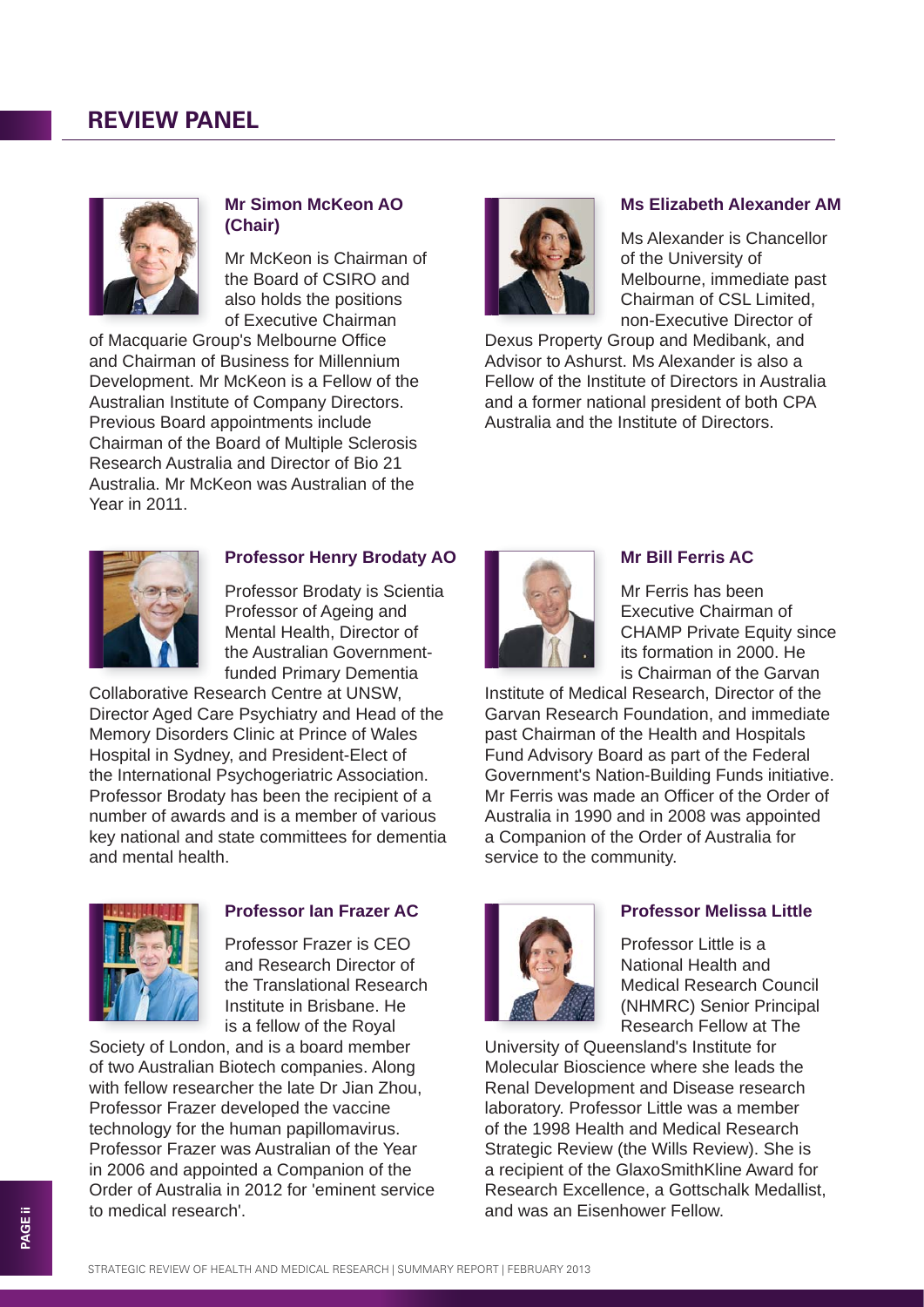The final report of Strategic Review of Health and Medical Research (HMR) in Australia represents the combined insights of thousands of individuals who contributed their ideas and time to the review in different ways. The Panel's task of distilling these insights into a coherent 10-year strategy simply would not have been possible without the passion and commitment of these contributors. The Panel would like to thank:

- individuals who attended the public consultations that were held across all states and territories;
- over 300 individuals from universities, MRIs, governments, hospitals, businesses and not-forprofit organisations who met with the Panel to discuss specific topics;
- around 400 organisations and individuals who provided written submissions;
- subject-matter experts who reviewed and improved the case studies, or added detail and clarity to specific recommendations; and
- the titans who have contributed so much to the sector and Australia, for their wise counsel and advice.

The Panel would particularly like to thank the members of its Secretariat, who formed an incredible team that maintained a professional process, while developing a high-quality strategy and clear communications:

- Department of Health and Ageing Kathy Dennis and Matthew Murphy;
- Secretariat Australia Dr Pippa Carron, Charles Willoughby, Celia Tancred, Roz Mackenzie and Sarah Lording; and
- Pacific Strategy Partners Kiril Alampieski, Ian Clarke, Roshan Mendis, Veronica Mullins and Andrew Wilson.

The Panel travelled extensively across Australia to complete this review, and also spent many hours debating the issues by phone, text and email, writing and editing. This effort, combined with our normal busy lives, would not have been possible without the extraordinary support from our families and friends, to whom we express our gratitude. You know who you are and how much you mean to us, and we thank all of you for allowing us to make our contribution to the future health of Australia.

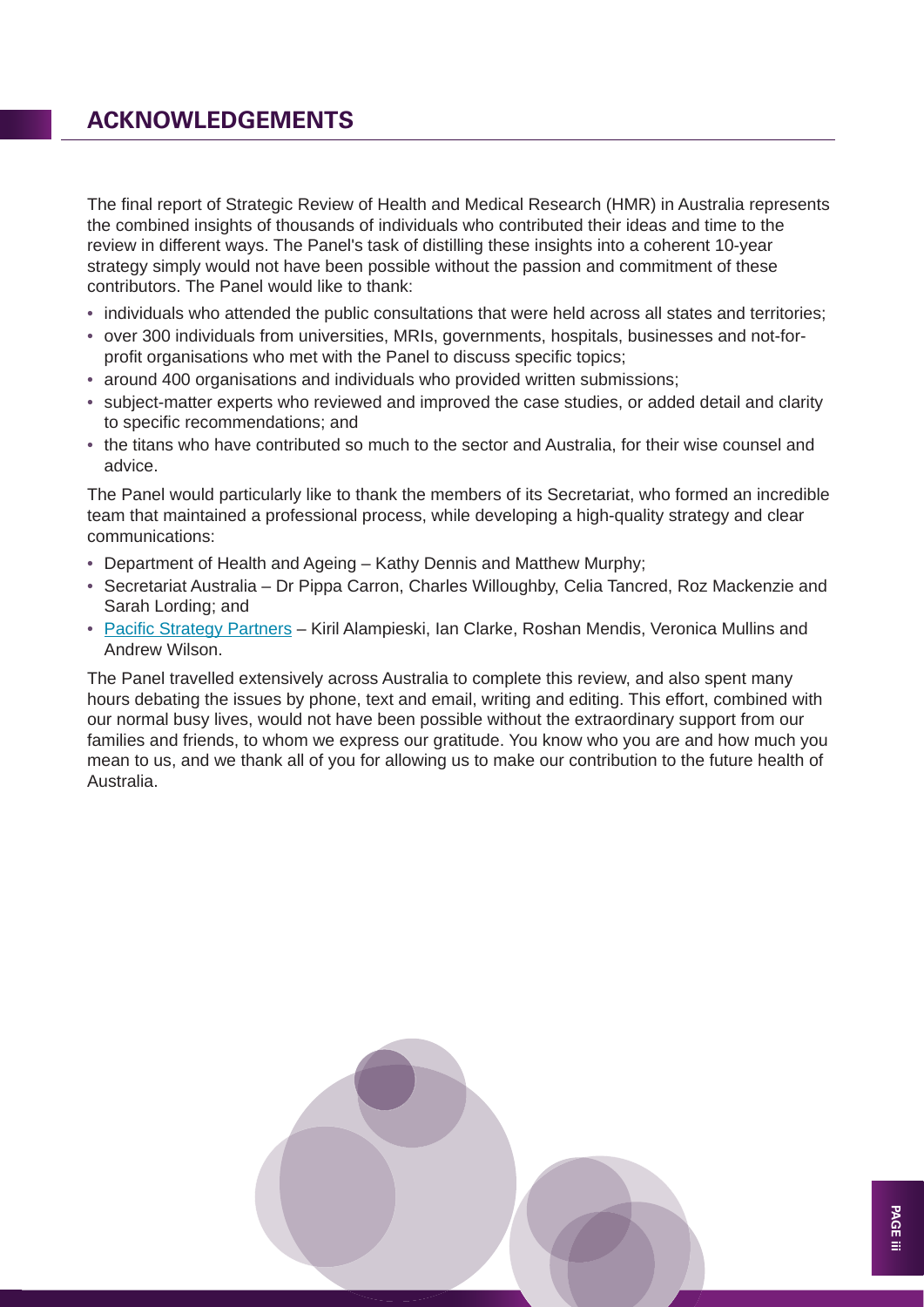For many years Australia has produced some of the best scientific and medical researchers in the world. The success of our health and medical research (HMR) has resulted in healthier Australians and led to innovations that have boosted our national wealth. As a nation, Australia has undeniably generated substantial benefits from research.

Australia has one of the world's best performing health systems. Yet there is tremendous potential for improvement in healthcare delivery, and it is in this very area that research can be better leveraged and take on a more active role. Australians have clearly indicated that they want better hospitals and healthcare services to deliver better health, and we are well placed to deliver this by aspiring to become the world's best health system over the next 10 years.

To achieve this aspiration, we need to create a strong culture of continuous improvement that delivers the best and most efficient evidence-based healthcare for Australians. We must strive to develop new interventions and procedures that alleviate sickness and enhance wellbeing as well as reducing the costs of delivering healthcare. HMR, as the R&D arm of this major sector of the economy, must be at the heart of the efforts to achieve this aspiration.

Indeed, an overarching message that emerged during this review was the lack of a sufficiently strong connection between HMR and the delivery of healthcare services. There is no better means to do this than by fundamentally embedding research within healthcare delivery. That is to say, research must be routinely performed as a part of healthcare delivery and there must be greater linkage between healthcare providers and

research organisations. We live in exciting but challenging times of rapidly changing societal, economic and technological circumstances including an ageing population, a shifting burden of disease profile, climate change, and the development of frontier technologies such as genomics. The Australian Government is determined to ensure that its research investment is used wisely and equitably so that all Australians benefit through better health outcomes, and so that it delivers the greatest economic value for the nation. As we face a trajectory of unsustainably increasing healthcare costs, we must use research to improve the efficiency and effectiveness of the health system.

Australia needs a comprehensive strategic plan to ensure it optimises government investment in HMR. In establishing this review, the Australian Government has taken a vital step in support of this need. Now that we have developed a blueprint for the future, efforts should be focused on implementing these reforms that will ensure Australians receive the very best in healthcare and benefit from the wealth creation that comes from HMR innovation.

The overarching vision for health and medical research is one where research is fully embedded in all aspects of healthcare to deliver 'Better Health Through Research' and achieve the aspiration for Australia to build and maintain the world's best and most efficient health system. To achieve this vision, I call on researchers, healthcare professionals, governments and the community to work together with strengthened partnerships.

#### **Simon McKeon AO**

Chair, Strategic Review of Health and Medical Research in Australia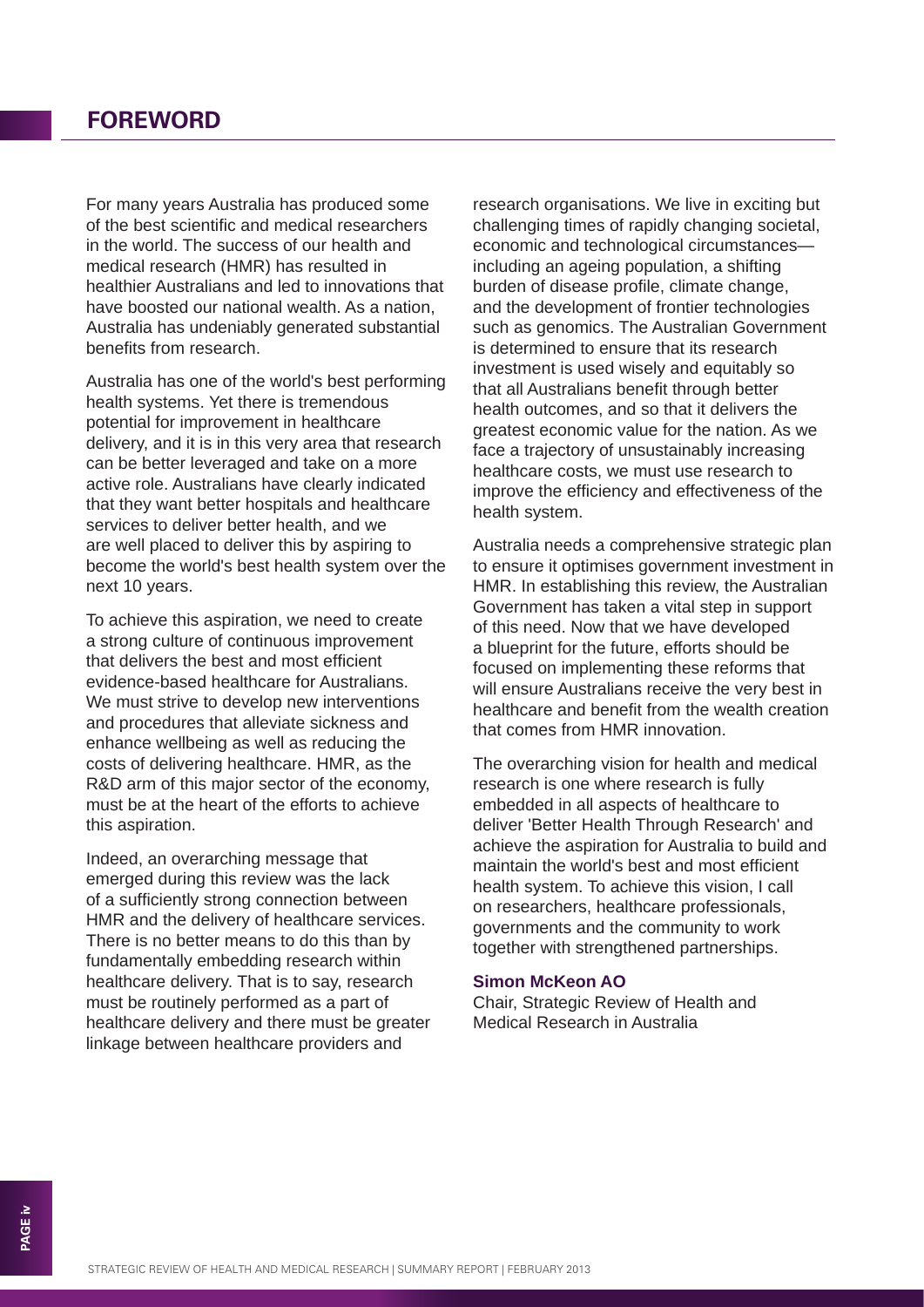### **I. Vision for 'Better Health Through Research'**

The purpose of health and medical research (HMR) is to achieve better health for all Australians. Better health encompasses increased life expectancy, as well as social goals such as equity, affordability and quality of life. HMR investment supports innovation in Australia's \$135bn p.a. health sector and is vital for delivering health outcomes, creating national wealth and ensuring the efficiency and sustainability of the health system. Implementing the following recommendations to embed HMR in the health system over the next 10 years will help deliver a wealthy and prosperous Australia that boasts the world's best and most efficient health system.

### **II. Embed Research in the Health System**

- **1. Drive Research Activity in the Health System.** Optimise current HMR investment and over the longer term, monitor and manage 3%–4% of total Australian Government and state and territory government health expenditure on HMR.
	- a. Manage and refocus current state and territory government Local Hospital Network (LHN) HMR investment, using the National Health Reform Agreement to strengthen and build upon the approximately \$1.0–\$1.5bn p.a. estimated HMR investment in the health system, and set research key performance indicators for LHN (or groups of LHNs) and hospital CEOs.
	- b. Add competitive programs (outlined in other recommendations) to provide an additional \$1.5bn p.a. for research in the health system within 10 years.
	- c. Establish a national health system R&D investment target of 3%–4% of government health expenditure (including HMR in LHNs, the National Health and Medical Research Council Medical Research Endowment Account, and new competitive programs) and, over the longer term, progress towards this benchmark.
- **2. Establish Sector Leadership and Governance.** Establish and resource a leadership body to work with key organisations charged with delivering better health services.
	- a. Provide direction, focus, oversight and leadership for the HMR sector.
	- b. Facilitate translation of research into evidence-based healthcare and policy.
	- c. Provide policy advice and drive sector reforms.
	- d. Track and monitor HMR investment and outcomes.
- **3. Establish Integrated Health Research Centres.** Establish and fund Integrated Health Research Centres (IHRCs) that combine hospital and community-care networks, universities, and research organisations such as medical research institutes (MRIs).
	- a. Establish a clear set of criteria around integration, excellence, translation, strategy, leadership and governance.
	- b. Initially select 4–8 IHRCs and provide funding of up to \$10m p.a. each for five years, and add 1–2 IHRCs every 1–2 years, building to a total of 10–20 over a 10-year period.
	- c. Monitor and evaluate the performance of the IHRCs to determine whether funding should be renewed at the end of the five-year funding period.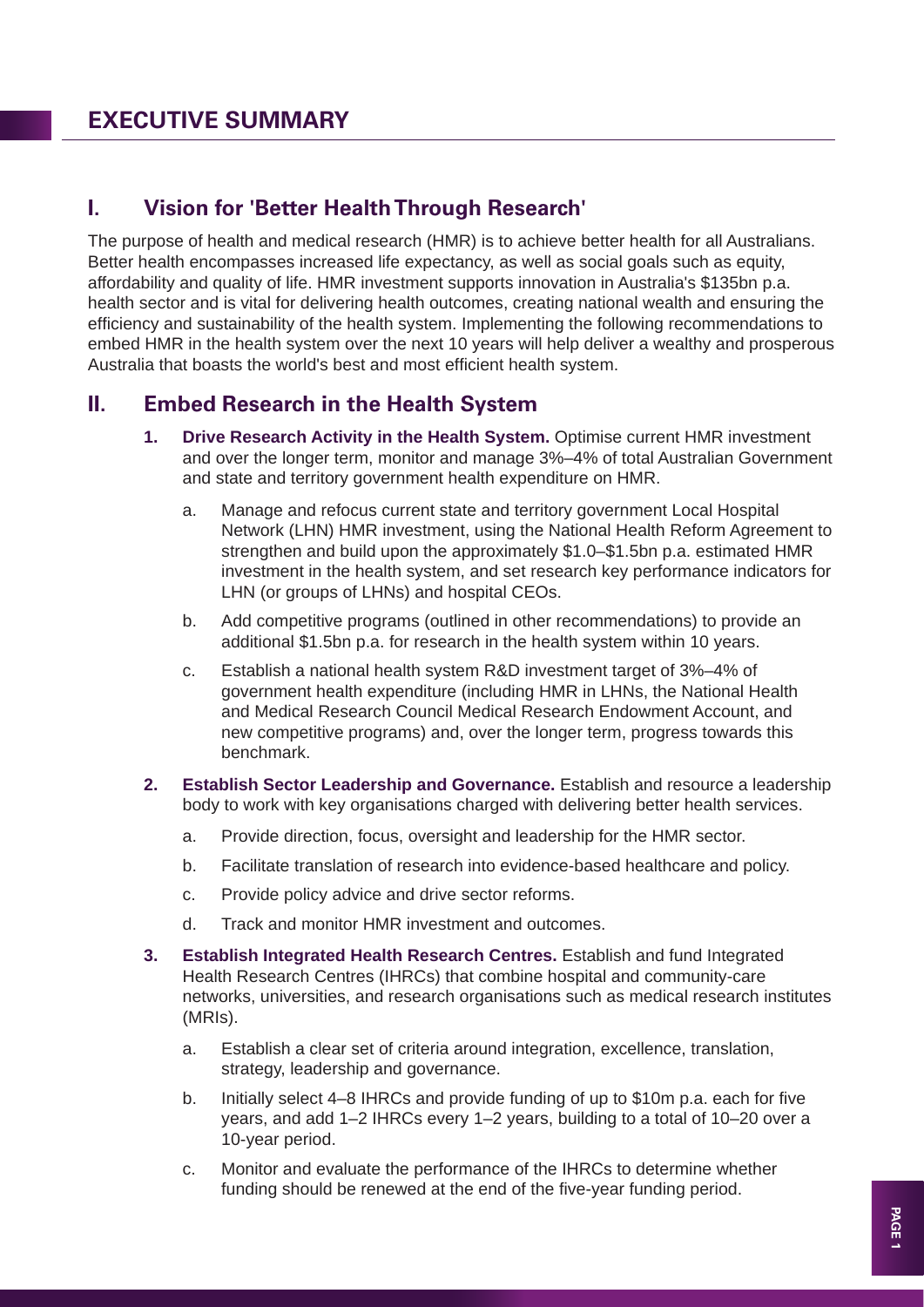- **4. Build Health Professional Research Capacity.** Build and support health professional researcher capacity and capability.
	- a. Support 100 research-focused health professionals with practitioner fellowships and competitive grants and, if successful, increase up to 1,000 over the next 10 years.
	- b. Embed research into health professional training and accreditation, and support dual research-practitioner education pathways.
	- c. Streamline medical practitioner accreditation processes for leading overseas research professionals.
- **5. Accelerate Clinical Trial Reforms.** Build on the Clinical Trials Action Group report recommendations and drive a national implementation approach to clinical trial reforms.
	- a. Develop an online approval workflow system and enhance the existing consumer recruitment portal.
	- b. Establish 8–10 national ethics committees to replace the proliferation of local committees.
	- c. Implement a national clinical trials liability insurance scheme.
	- d. Create a national clinical trials office within the HMR leadership body to drive reforms.

### **III. Support Priority-Driven Research**

- **6. Align Priority-Setting Process.** Establish, fund and create a structure around a set of national HMR priorities.
	- a. Set national HMR priority areas through the leadership body and the Council of Australian Governments Standing Council on Health on a triennial basis.
	- b. Allocate a defined portion of the NHMRC Medical Research Endowment Account budget (10%–15%) to priority areas for 'top-down strategic research'.
	- c. Create a panel of experts for each priority area to set the research agenda, leverage funding and evaluate outcomes.
- **7. Support a Range of Strategic Topics.** Provide targeted investment in four strategic topics and possibly include as national priorities.
	- a. Build Indigenous research capacity through a virtual Integrated Health Research Centre (IHRC), refocus NHMRC People Support Schemes on capacity-building, and expand long-term NHMRC programs.
	- b. Establish a virtual rural and remote IHRC which has links to other IHRCs and leverages national data platforms for research, streamlined clinical trials processes and patient record management.
	- c. Support global health research through partnerships and collaboration.
	- d. Develop capacity and capability in genomics through a national HMR network, ongoing training, NHMRC People Support Schemes and data infrastructure investment.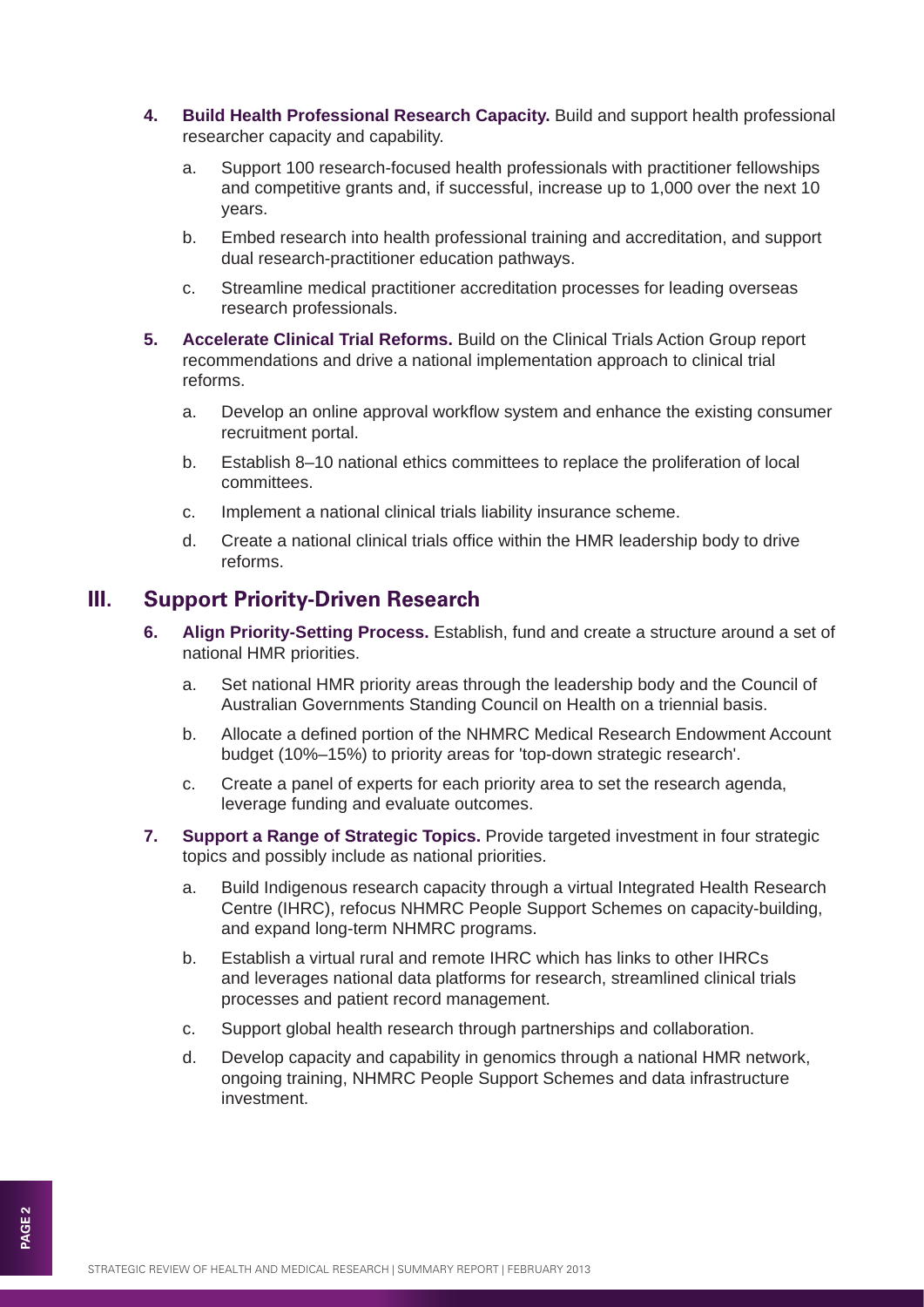### **IV. Maintain Research Excellence**

- **8. Train, Support and Retain the Workforce.** Manage, train, build capacity for and retain a high-quality research workforce.
	- a. Actively monitor the shape and dynamics of the HMR workforce and NHMRC People Support Schemes.
	- b. Support career entry with higher Australian Postgraduate Award stipends and 'early investigator' grants, with a focus on 'few total research years' rather than 'new to NHMRC'.
	- c. Retain more researchers in the system with flexibility for career breaks or parttime work, remove barriers to retention, and fund capacity for mentoring.
	- d. Provide increased flexibility of track record definitions in grant applications to encompass a broader range of research activities and contributions.
	- e. Build capacity in key enabling areas (e.g. genomics) and disciplines that will deliver health system impact (e.g. health economics) with NHMRC People Support Schemes.
- **9. Streamline Competitive Grant Processes.** Re-engineer the NHMRC grant application and assessment processes to include, but not be limited to, the following initiatives.
	- a. Streamline NHMRC grant application processes and systems, and align with other major granting agencies.
	- b. Simplify grant assessment processes to reduce reviewer burden and support a limited but significant quantity of high-risk/potential high-return research.
	- c. Stabilise the workforce by moving towards a standard Project Grant duration of five years and adopt quanta funding.
- **10. Rationalise Indirect Cost Funding for Competitive Grants. Ensure that all qualified** HMR institutions, including healthcare service providers, MRIs and universities, receive at least 60% indirect cost loading for national competitive grants.
- **11. Build Enabling Infrastructure and Capabilities.** Provide significant funding for large infrastructure, including patient databases, registries, a biobank hub and enabling technologies.
	- a. Create a research infrastructure funding vehicle of \$150–\$200m p.a. to fund major infrastructure and key enabling technologies, and ensure access for the HMR sector.
	- b. Accelerate development of national patient databases and clinical registry infrastructure and management.
	- c. Develop a national biobank hub linking existing and future specimen biobanks.
	- d. Increase new enabling technologies and supporting analytical services.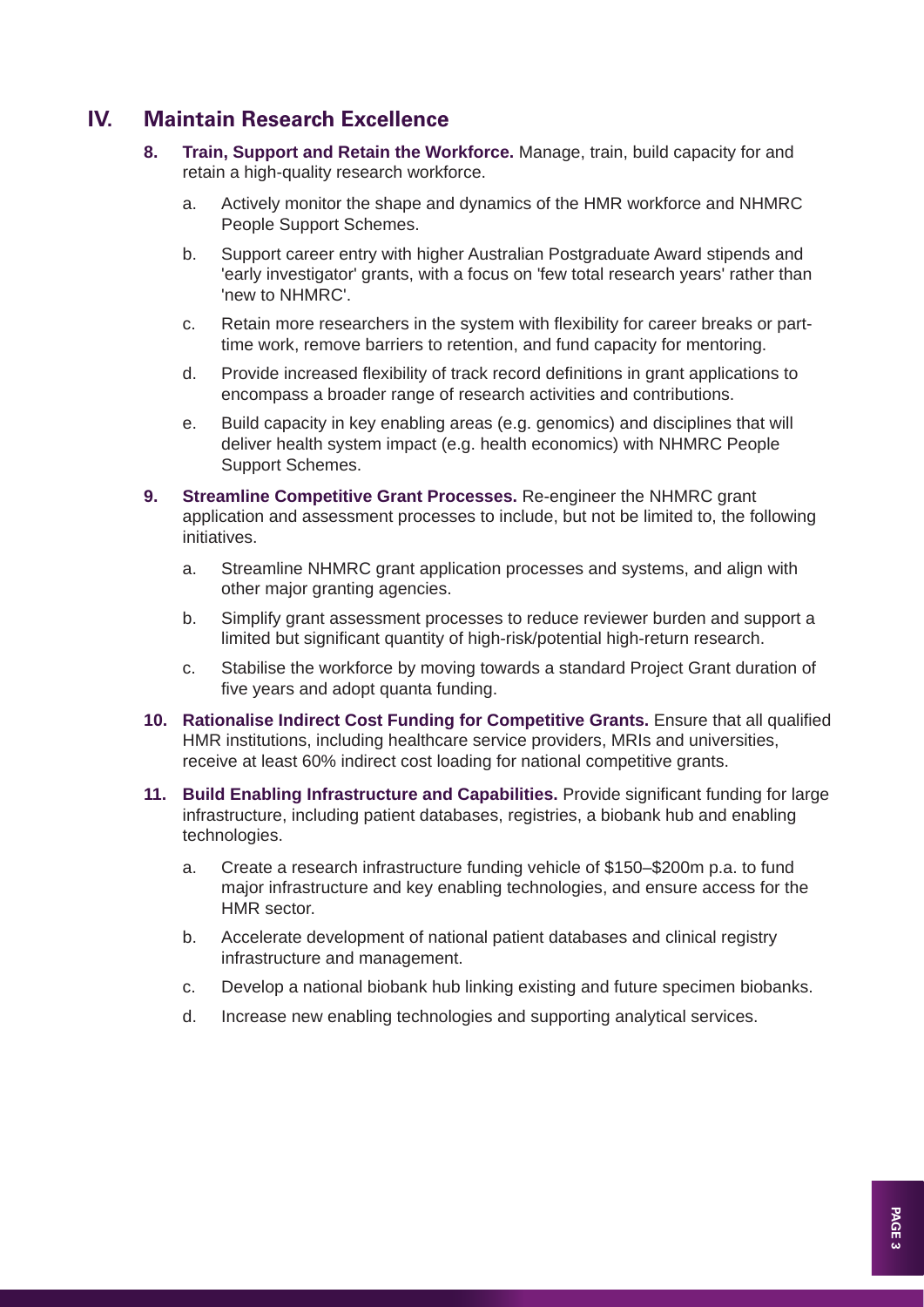### **V. Enhance Non-Commercial Pathway to Impact**

- **12. Enhance Public Health Research.** Focus efforts on capacity-building and new schemes for public health research.
	- a. Build capacity in public health research and expand partnership schemes.
	- b. Refine NHMRC Project Grant schemes and leverage for Australian National Preventive Health Agency research.
	- c. Consider new approaches to funding clinical trials for long-term public health.
- **13. Enhance Health Services Research.** Focus efforts on capacity-building and new schemes in health services research and health economics.
	- a. Build capacity in health services research and health economics to understand, assist and evaluate translation.
	- b. Refine NHMRC selection criteria to encourage health services research.
	- c. Establish an influential institute of health services research.
- **14. Accelerate Health System Innovation.** Accelerate research translation and health system innovation.
	- a. Provide incentives to generate clinically-relevant research.
	- b. Ensure guidelines have an implementation plan and encourage wider communication.
	- c. Provide funding for non-commercial clinical trials based on potential to deliver impact.
- **15. Inform Policy with Evidence.** Inform health policy and practice with research evidence.
	- a. Enhance the capability of NHMRC and researchers to support policy makers.
	- b. Encourage the embedding of researchers within government policy departments.
	- c. Conduct research on gaps between health policy and practice, and the evidence base.

### **VI. Enhance Commercial Pathway to Impact**

- **16. Support Research Commercialisation.** Provide funding to address the twin 'valleys of death' in commercialising research.
	- a. Institute a Matching Development Grants scheme to provide \$0.5m p.a. to each of the 20 consistently most successful NHMRC peer-reviewed grant recipient organisations, contingent on matching commitments and access to business development capabilities.
	- b. Maintain HMR access to the Australian Research Council Linkage Projects scheme.
	- c. Establish a Translational Biotech Fund for early-stage development of around \$250m, funded by the Australian Government and the private sector on a one-toone matching basis.
	- d. Continue to support the Innovation Investment Fund program.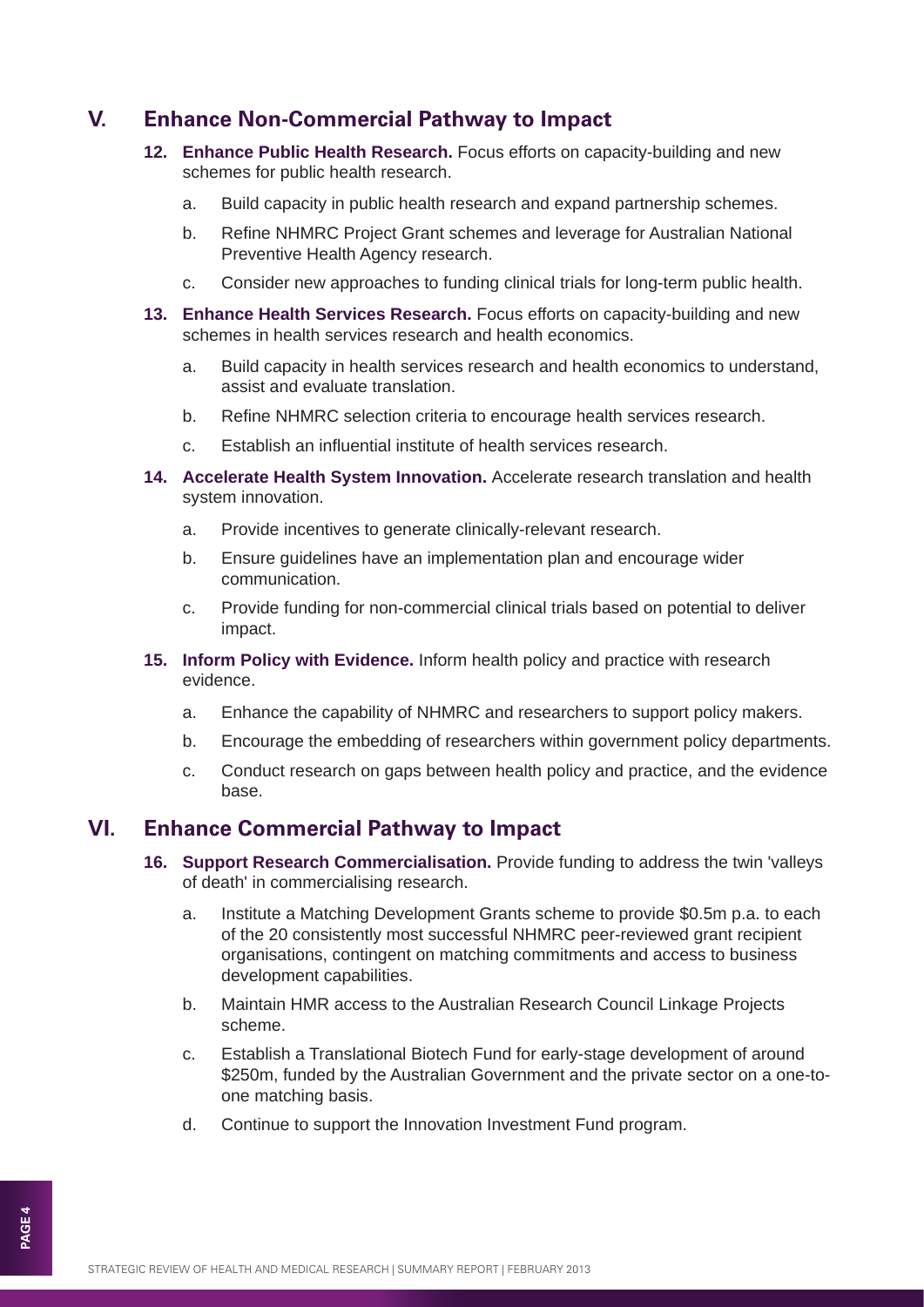- **17. Enhance Commercialisation Environment.** Improve commercialisation capability, culture and practices.
	- a. Foster a culture of commercialisation through freer interchange between researchers and industry, and recognise commercialisation achievements through institutional rankings and industry awards.
	- b. Encourage research organisations with sub-scale or no business development offices to engage larger institutions/precincts for commercialisation requirements.
	- c. Protect valuable intellectual property (IP) by strengthening Australia's IP system and encouraging researchers to seek sound advice on the commercial value of their IP before filing patent applications.
	- d. Implement clinical trial reforms as an urgent national priority (see Recommendation 5).

### **VII. Attract Philanthropy and New Funding Sources**

- **18. Attract Philanthropy.** Attract and optimise philanthropic investment.
	- a. Attract large global philanthropy through strategic alliances.
	- b. Allocate funding (up to \$50m p.a.) to match new large philanthropic donations based on leverage and alignment to HMR priorities.
	- c. Track philanthropic investment, and encourage collaboration, scale and innovation.
- **19. Identify New Funding Sources.** Identify other possible funding sources such as alternative debt finance, R&D tax incentives and levies, and schemes such as research prizes.

### **VIII. Invest and Implement**

- **20. Invest for the Future.** Enhance and align HMR investment programs, with extended oversight by the new HMR leadership body.
	- a. Focus initially on investing in high-priority initiatives that deliver the most impact, while realigning and better managing existing investment.
	- b. Review and evaluate the first four years of the investment program in 2018–19 and determine whether to accelerate investment, maintain trajectory or withdraw investment, as well as identify any improvements required for each program.
	- c. Index competitive research grant budgets (particularly the NHMRC Medical Research Endowment Account) to increases in health expenditure.
- **21. Action Report Recommendations.** Set out a robust implementation plan and process to deliver the recommendations.
	- a. Establish an implementation committee and a robust implementation process with a clear plan.
	- b. Use appropriate incentives to ensure outcomes are delivered.
	- c. Conduct a medium-term follow-up review to evaluate initial outcomes of investment program.
	- d. Refine the plan and invest in success.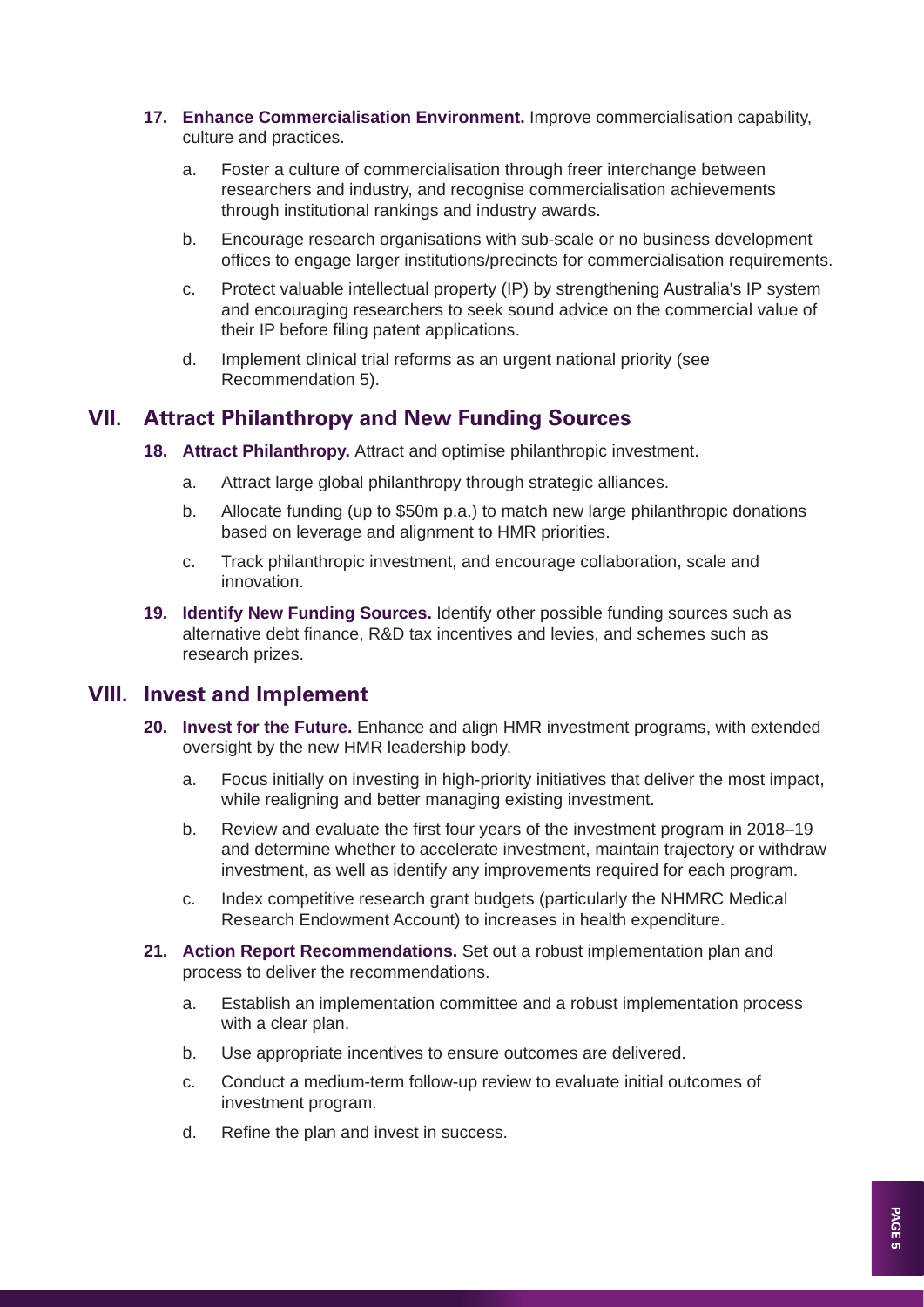### **1. VISION FOR 'BETTER HEALTH THROUGH RESEARCH'**

### **1.1 Vision**

The purpose of health and medical research (HMR) is to deliver better health outcomes for all Australians. It is an essential element of the \$135bn p.a. health sector, which includes health professionals, consumers, businesses, not-for-profi t organisations and governments. In the context of an uncertain economic environment and expected continuing inflation of healthcare costs, HMR has a vital role to play in improving health outcomes for Australians, delivering a more efficient and effective health system and contributing to the national economy. The vision is therefore for 'Better Health Through Research', where 'better health' is defined by population health outcomes, such as increased life expectancy, together with social goals such as equity, quality of life and affordability.

#### **Exhibit 1**

#### **HMR is vital to build and maintain a healthy and wealthy Australia with the world's best health system**

#### **HMR Vision**

#### **'Better Health Through Research'**



Over the next 10 years, a HMR sector deeply embedded in the health system will help to deliver significant social and economic outcomes.

- For all Australians:
	- Australia's health system (the most important national issue for most Australians) to be world leading, with better care, greater efficiency and cost inflation at or below the Consumer Price Index;
	- increased average life expectancy to above 85 years; and
	- $-$  improved quality of life for all, including a significant reduction in the Indigenous health gap and a robust measure to quantify and monitor changes in quality of life.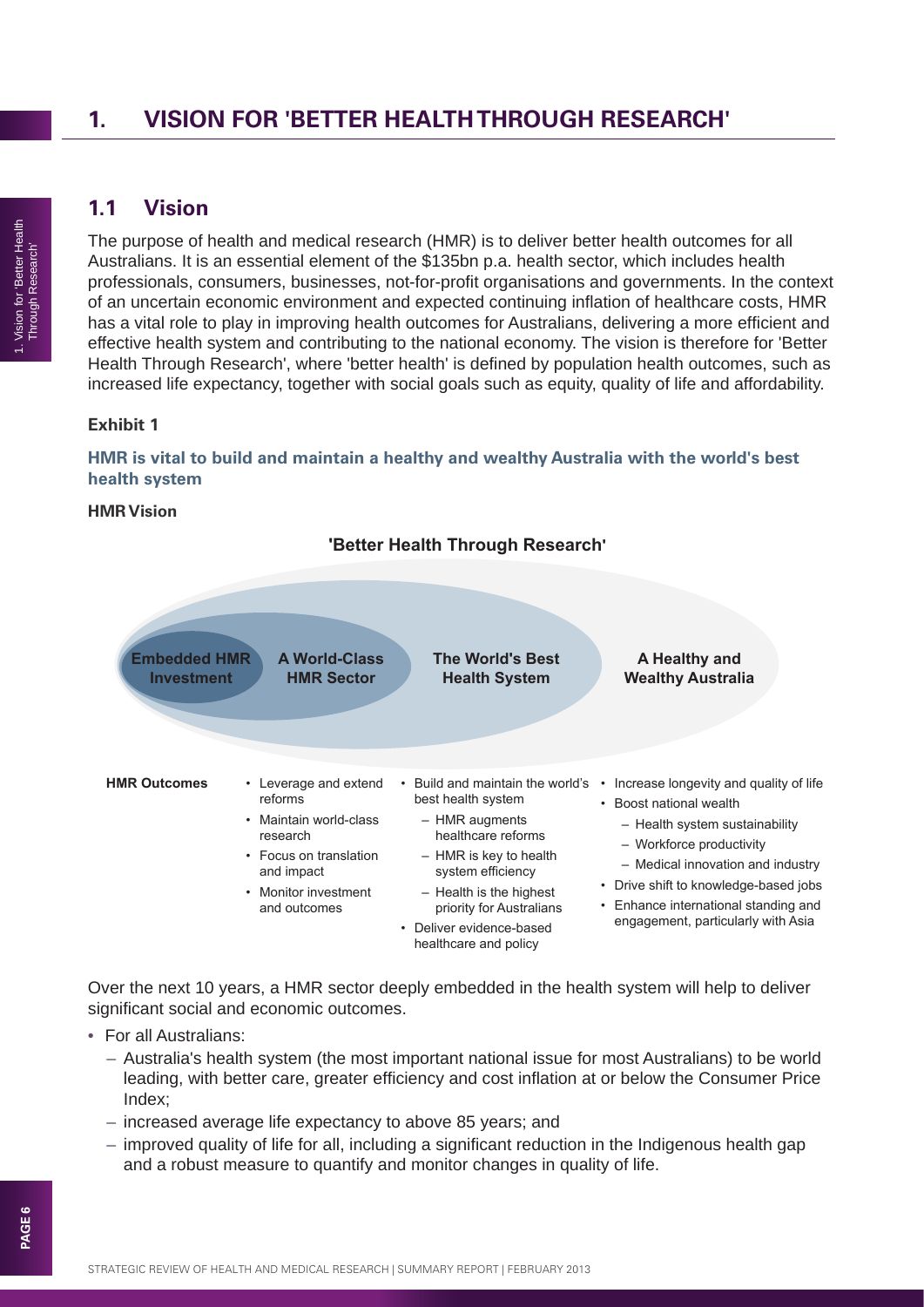- For the nation and the economy:
	- a healthier and more productive workforce, with a 5% increase in productivity due to less illness and better chronic disease management;
	- a listed biotechnology sector generating wealth worth over \$60bn, and high-paying jobs;
	- a biotechnology and pharmaceutical manufacturing export sector, already Australia's largest at \$4bn p.a., that is at least twice its current size;
	- over 80,000 jobs in the knowledge-based biotechnology industry; and
	- increased international engagement, particularly with Asia, to increase research collaboration and share best-practice healthcare.

### **1.2 A Healthy and Wealthy Australia**

### **1.2.1 Increase Longevity and Quality of Life**

Since the advent of the modern scientific research method. Australians have enjoyed significant increases in life expectancy from around 50 years in the late 19th century to 82 years today. The average years lived without disability has also increased to 63 in 2009.<sup>1</sup> Australians rightly place a significant value on each additional year of life, estimated by some studies at \$432,000<sup>2</sup> and implicitly by the Australian Government at around \$42,000<sup>3</sup> per quality-adjusted life year (QALY).

### **1.2.2 Boost National Wealth**

A dollar invested in Australian HMR is estimated to deliver a return in health benefits of \$2.17.4 HMR is vital to ensure the health system is sustainable and efficient, increase the productivity of Australia's workforce and deliver medical innovation. Healthcare costs are projected to grow at an unsustainable rate. Treasury forecasts show that Australian Government expenditure alone will increase from 4% of GDP in 2009–10 to 7% of GDP in 2049–50. Health services research is important to increase the efficiency of health services and ensure health system sustainability.

### **Exhibit 2**

#### **Projected Australian Government health expenditure is unsustainable**



**Treasury Projections of Australian Government Health Expenditure1** \$bn

Source: Australian Government, *Intergenerational Report 2010,* Canberra, 2010

<sup>1</sup> Australian Institute of Health and Welfare, Australian Bureau of Statistics.

<sup>2</sup> S Mak, *Evaluation of Health Programs: Application of Social Cost Benefi t Analysis in the Pharmaceutical Benefi ts Scheme Listing of Australia*, Dissertation, 2005.

<sup>3</sup> J Raftrey, 'Paying for Costly Pharmaceuticals: Regulation of New Drugs in Australia, England and New Zealand', *Med J Aust*, 188 (1), 2008, pp.26-28.

<sup>4</sup> Australian Society for Medical Research (ASMR), *Exceptional Returns: The Value of Investing in Health R&D in Australia II*, prepared for ASMR by Access Economics Pty Ltd, Canberra, 2008.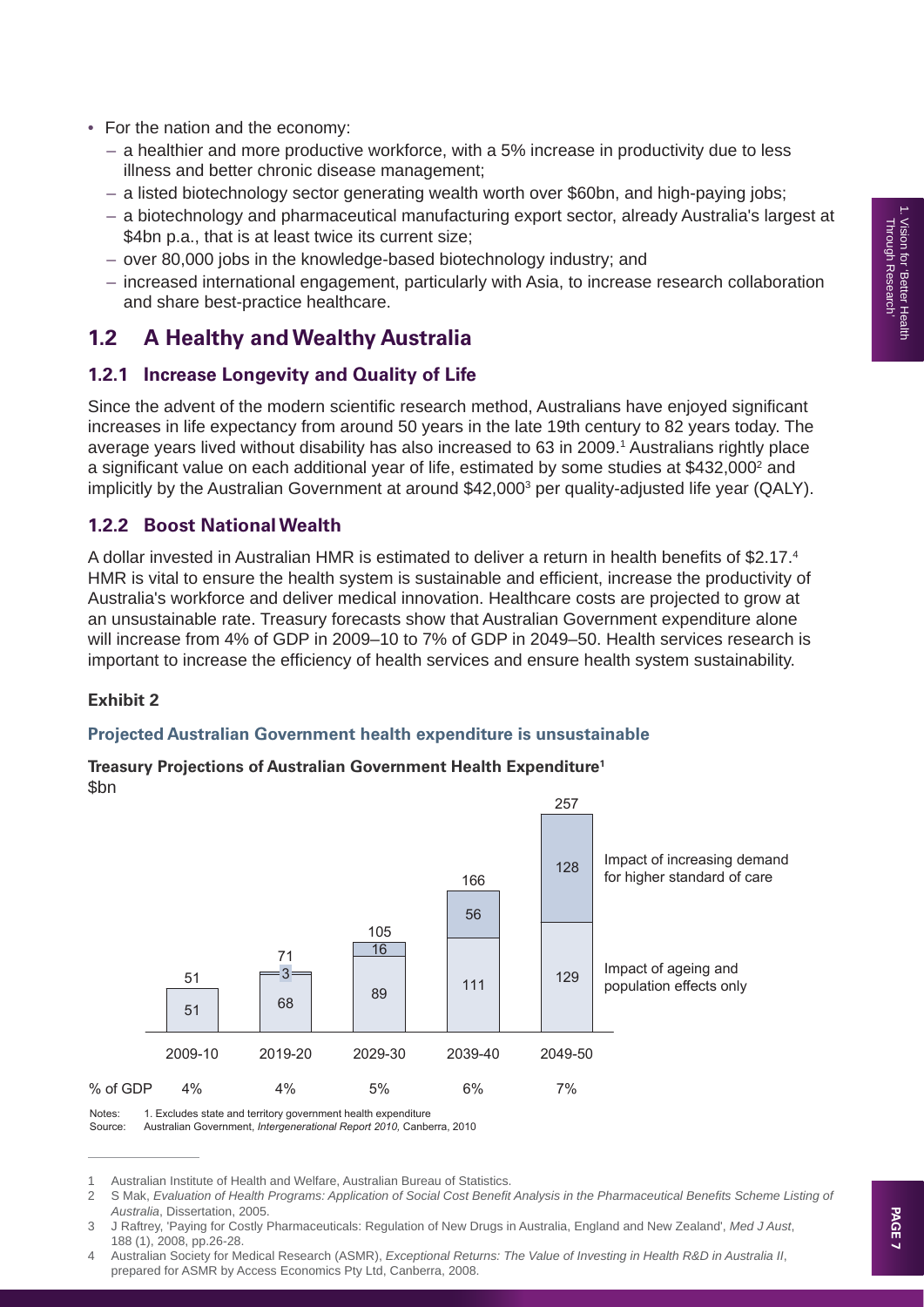Gains in health and well-being through research can provide significant economic benefits and lift workforce participation and productivity. Chronic disease alone affects about 3.4 million Australians, or a third of the working-age population. Addressing this with research would reduce annual costs of around \$30bn in direct costs and lost productivity annually.5

HMR also delivers significant economic benefits through commercialisation of research. The biotechnology industry in Australia now includes over 1,000 companies. A small subset of these companies is listed on the Australian Stock Exchange and comprises a total market capitalisation of \$32.6bn as at 31 December 2012.<sup>6</sup> HMR has also underpinned growth in medical exports, which has become Australia's largest manufacturing export category, overtaking the motor vehicle industry in 2009.

### **Exhibit 3**

### **Medicinal and pharmaceutical products have grown at 12% p.a. over the last 20 years and is now Australia's largest manufacturing export sector**

**Australian Manufactured Exports – Top Five Sectors** \$bn



### **1.2.3 Drive Shift to Knowledge-Based Jobs**

The last 30 years have seen jobs in manufacturing and agriculture replaced by those in knowledge and knowledge-based industries, such as healthcare services. HMR is the key driver of productivity in the healthcare sector, in the same way that mining R&D increases mining productivity. The Australian HMR sector comprises over 23,000 research professionals<sup>7</sup> who support a broader medicines industry of over 40,000 employees<sup>8</sup> and a health sector of over one million workers.<sup>9</sup> The HMR sector, therefore, plays a vital role in supporting high-value jobs which help to retain skilled professionals in Australia and attract outstanding talent from overseas.

### **1.2.4 Enhance International Standing and Engagement, Particularly with Asia**

Australia should maintain its role as a global leader in HMR to foster international collaboration and innovation. As noted in the Australian Government's *Australia in the Asian Century White Paper*, Asia is the world's fastest growing science innovation zone and Australia will collaborate more with Asian countries in the future. In particular, Australia can leverage its research capability to solve healthcare challenges specific to the region and augment its influence.

8 BDAG

<sup>5</sup> R Mead, 'Health reform hasn't started', *The Australian*, 14 February 2011.

<sup>6</sup> Bloomberg 2013 Customised data extract.

<sup>7</sup> ASMR, Planning the Health and Medical Research Workforce 2010-2019, prepared for ASMR by Dr Deborah Schofield, 2009.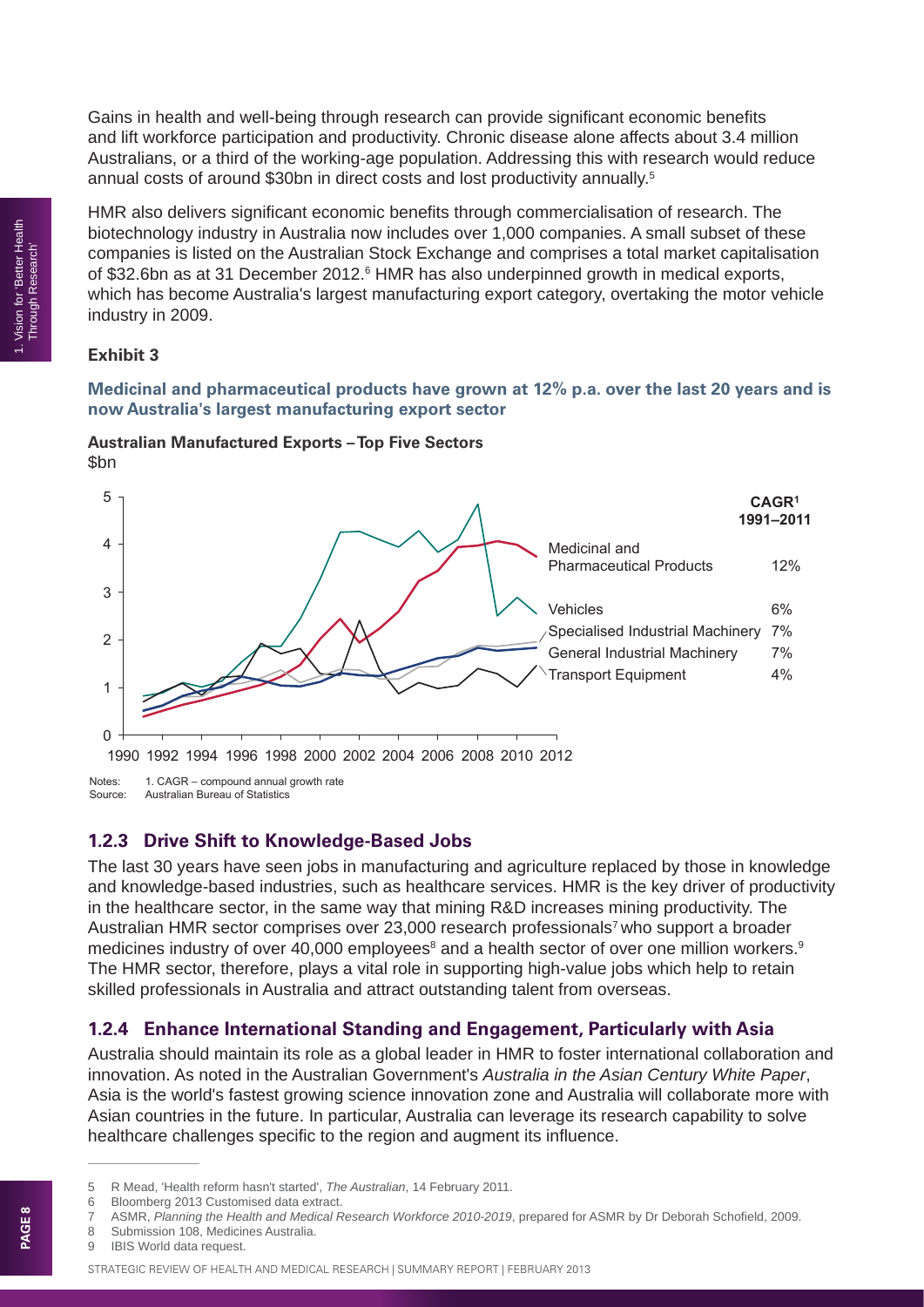### **1.3 The World's Best Health System**

### **1.3.1 Build and Maintain the World's Best Health System**

The Australian health system costs about \$135bn p.a. and delivers a life expectancy of around 82 years and a high quality of life. Australia has created a good health system at a reasonable cost, with only Japan, Italy and Spain achieving higher life expectancy at lower per capita cost. These international comparisons show that simply increasing healthcare expenditure will not necessarily lead to improved health outcomes.

### **Exhibit 4**

### **Australia's health system delivers good outcomes for a reasonable cost**

Life Expectancy 84 Japan Australia1 **GDP per capita at US\$ PPP**  $\sqrt{}$ Spain **Switzerland** Above US\$35k Sweden  $\overline{C}$ 82 Israel Ō US\$25k - US\$35k **O** Norway Italy  $\varphi$ Ő ◯ Below US\$25k **Netherlands** 80 Korea UK Canada  $\bigcap$ Finland O Chile Finianu Denmark **O**US 78 ◯  $O$  Poland 76  $\circ$   $\circ$ Mexico Ō 74 72 0 1,000 2,000 3,000 4,000 5,000 6,000 7,000 8,000 9,000 Health Expenditure Per Capita, US\$ PPP2 Notes: 1. Australia's per capita GDP is above US\$35k 2. PPP – purchasing power parity Source: OECD, Pacific Strategy Partners analysis

**Life Expectancy Versus Health Expenditure** 2010

A more strategic investment approach can improve outcomes and control costs. The health system comprises millions of separate clinical interventions, each with different levels of productivity and cost-effectiveness. Some of these interventions are based on sound evidence of effectiveness, but since many are not, Exhibit 5 is indicative of the economics of the health system as a whole.

A more strategic approach would place greater emphasis on high-value interventions, such as vaccine development, and reducing adverse events that consume resources and reduce life expectancy. Health services research on the Australian health system must be a priority for identifying opportunities such as full compliance with hand-washing protocols (Case Study 1) that, by itself, could save up to \$2bn p.a. Research is an essential component of the Australian Government's health reforms that should be focused on healthcare productivity and effectiveness.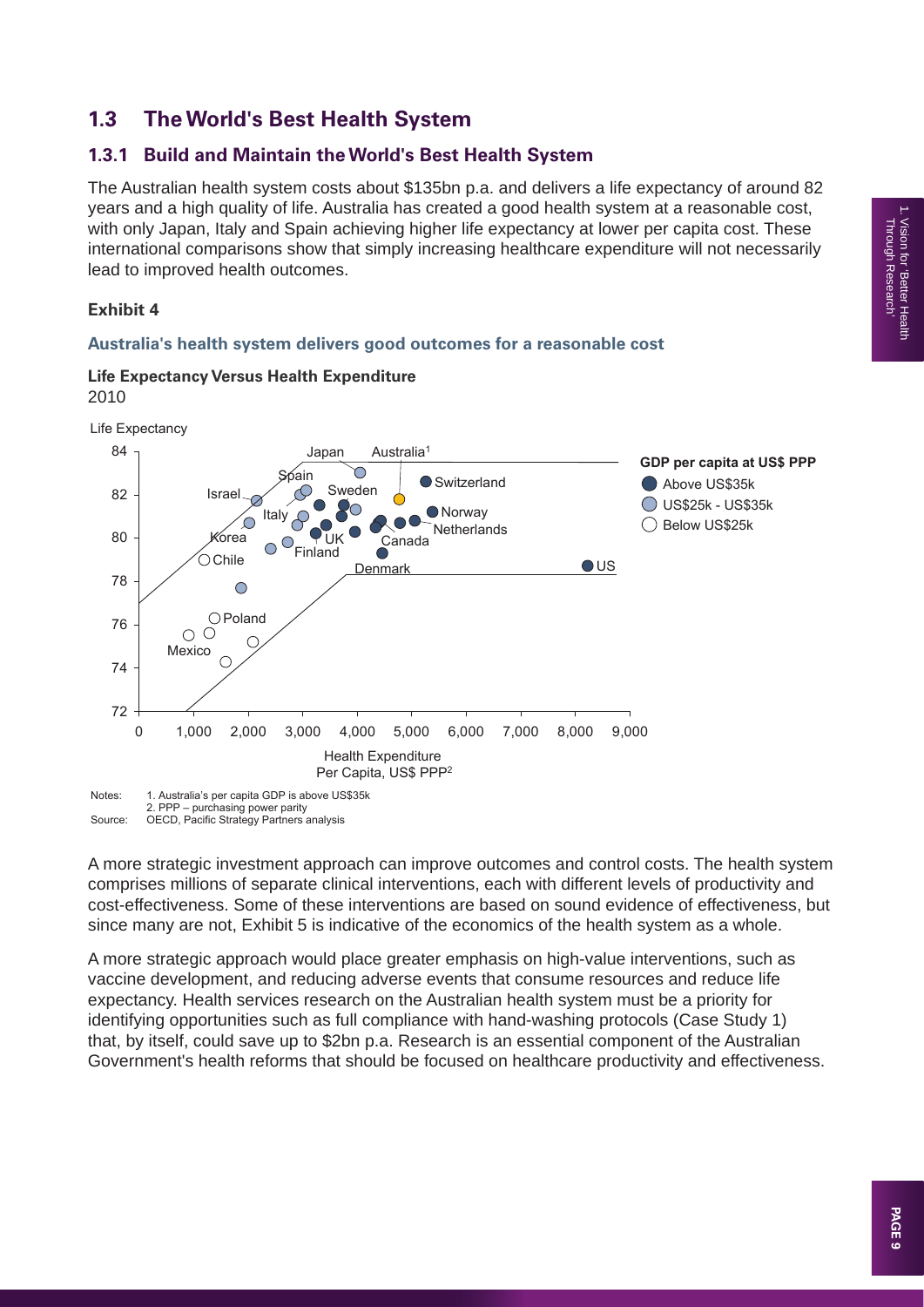### **Exhibit 5**

#### **Health outcomes are driven by productivity and cost-effectiveness of interventions**



Notes: 1. Based on US estimates<br>Source: Pacific Strategy Partners a

**Cost** (\$)

Pacific Strategy Partners analysis; TO Tengs, et al, 'Five-hundred life saving interventions and their cost effectiveness', Risk Analysis, 1995, 15(3):369– 484; Institute of Medicine of the National Academies, *Best Care at Lower Cost: The Path to Continuously Learning Health Care in America*, 2012; DM Berwick & AD Hackbarth, 'Eliminating Waste in US Health Care', *Journal of the American Medical Association*, 2012, 307(14):1513-1516; Pricewaterhouse Coopers (PWC) Health Research Institute, *The Price of Excess: Identifying Waste in Healthcare Spending,* 2008

A recent survey conducted by Research Australia found that 91% of Australians considered that 'improving hospitals and the health system' should be the highest priority for the Australian Government.<sup>10</sup> The related topics of more funding for HMR and increasing funding for preventive healthcare were the 9th and 10th priorities.

### **Exhibit 6**

### **Australians believe that improving hospitals and the health system is the highest priority for the Australian Government**

### **Consumer Survey Results – Top Ten Ranking of Priorities**

% of Respondents<sup>1</sup>



Notes: 1. Percentage of survey respondents who rated the importance of the issue as seven out of ten or greater<br>Source: Research Australia, What do Australians think about health and medical research? 2012 opinion poll – v Research Australia, What do Australians think about health and medical research? 2012 opinion poll – views of over 1,000 Australians, 2012

10 Research Australia, *What do Australians think about health and medical research? 2012 opinion poll – views of over 1,000 Australians*, 2012.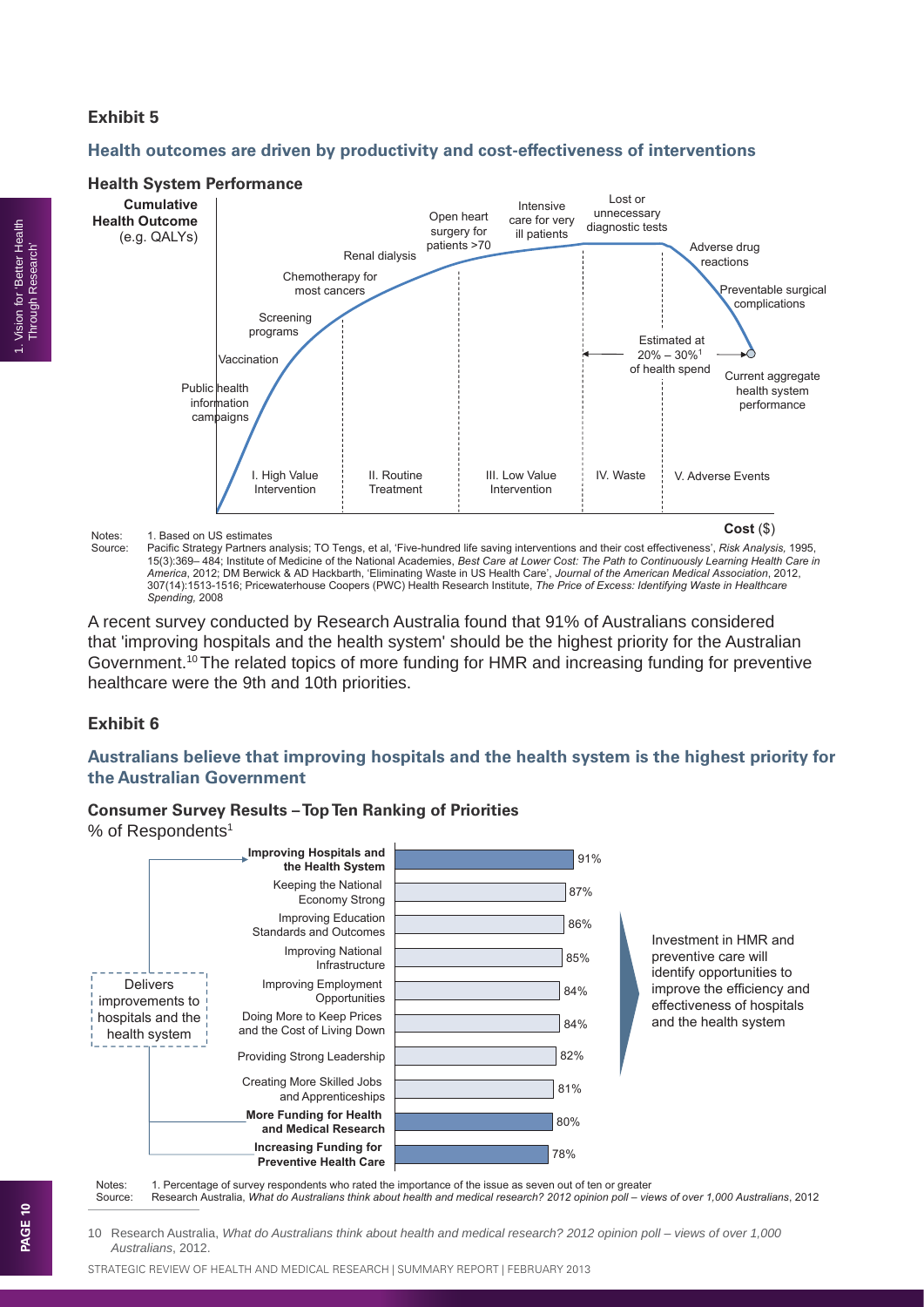### CASE STUDY 1

### Addressing healthcare-associated infections could save up to \$1–2bn p.a. in healthcare costs in Australia

**Background.** Healthcare-associated infections (HAIs) are the most common complication during hospital stays and occur in 5%–15% of all admissions. HAIs occur as a result of poor hygienic practices, such as non-compliance with hand-washing guidelines and lack of adequate sterilisation during surgical procedures. HAIs not only inflict pain and suffering on patients, but impose significant but avoidable costs on the healthcare system.

International cost/benefit studies have highlighted significant benefits of hand-hygiene programs:

- Chen (2011) found a hand-hygiene program conducted at a 2,200-bed teaching hospital in Taiwan led to increased compliance rates from 43% to 96% over four years, preventing over 1,500 HAIs—a total saving of almost US\$8m.
- MacDonald (2004) found that the implementation of a hand-hygiene program in the plastic surgery unit of a district general hospital in the UK resulted in a 53% reduction of *Methicillin-resistant Staphylococcus aureus*. This yielded over £9 in savings for every £1 invested in addressing HAIs. Expanding the program to the medical, surgery and orthopaedic units increased the return to £20 for every £1 invested.

### **Australian Hand-washing Non-Compliance – Public Hospitals**

% Non-Compliance Rate



#### **Key Lessons:**

- **1. Health services research can identify opportunities to reduce healthcare costs.** Health services researchers have identified that there are more than 200,000 incidents of HAIs that occur annually, at a total cost of \$1–2bn p.a. to the healthcare system.
- **2. Focused implementation programs accelerate research translation in the health system.** The Australian Commission on Safety and Quality in Health Care launched the National Hand Hygiene Initiative in 2009 to improve hand hygiene, with non-compliance rates in hospitals decreasing from 37% in 2009 to 24% in 2012.

Source: M Best & D Neuhauser, 'Ignaz Semmelweis and the birth of infection control', *The International Journal of Healthcare Improvement*, vol.13, 2004; National Health and Hospitals Reform Commission, *The Australian Health Care System: The Potential for Effi ciency Gains (A Review of the Literature)*, NHHRC, 2009; NHMRC, *Australian Guidelines for the Prevention and Control of Infection in Healthcare*, 2010; N Graves, K Halton, D Paterson & M Whitby, *Economic Rationale for Infection Control in Australian Hospitals*, Queensland University of Technology, 2009; YC Chen, WH Sheng, JT Wang, SC Chang & HC Lin, *Effectiveness and Limitations of Hand Hygiene Promotion on Decreasing Healthcare-Associated Infections*, PLoS ONE, undated; A MacDonald, 'Performance feedback of hand hygiene, using alcohol gel as the skin decontaminant, reduces the number of inpatients newly affected by MRSA and antibiotic costs', *Journal of Hospital Infection*, vol.56, 2004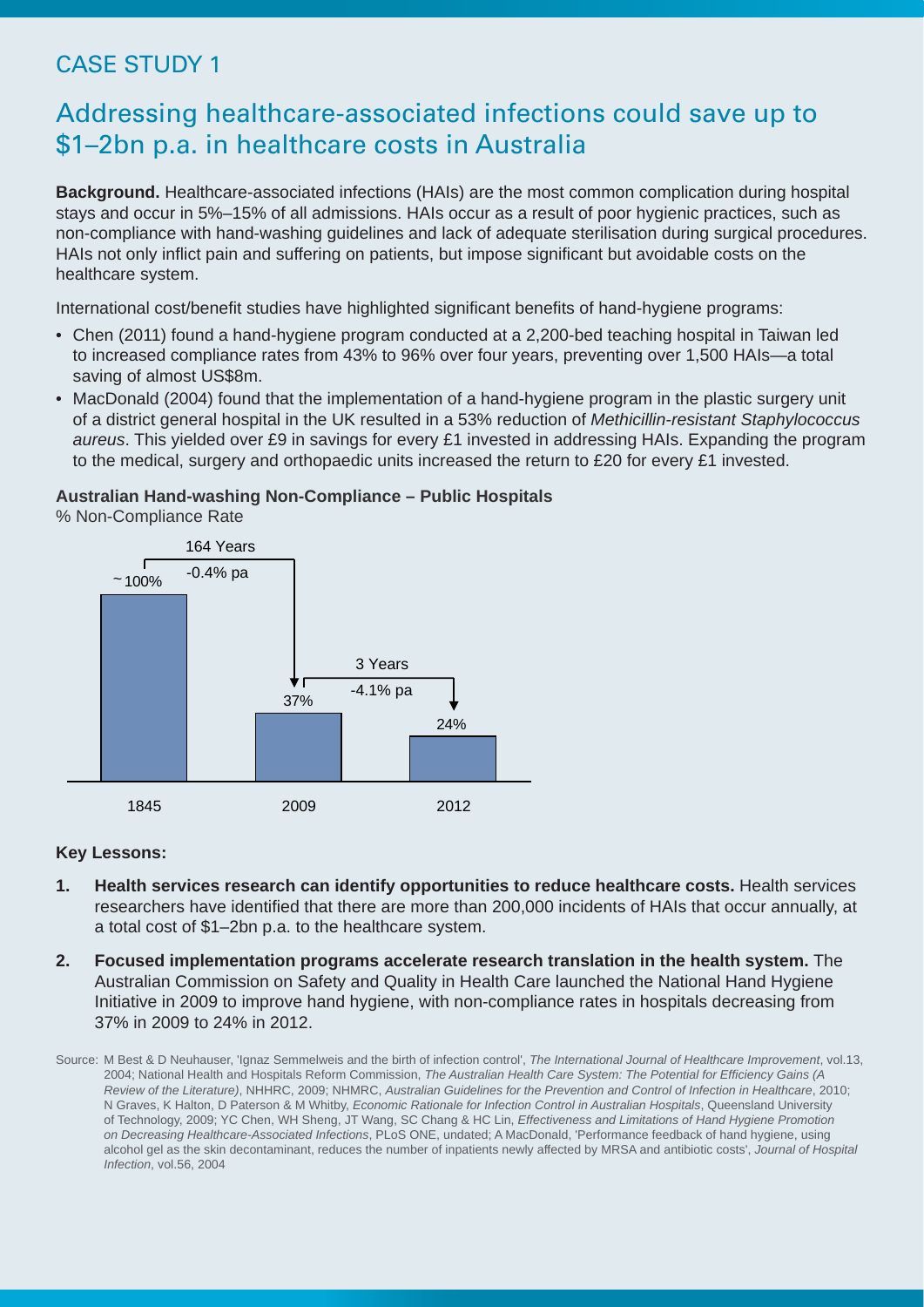### **1.3.2 Deliver Evidence-Based Healthcare and Policy**

Since HMR is the R&D arm of Australia's \$135bn p.a. health sector, research across the spectrum from biomedical to health services research has significant potential to improve health system outcomes and cost-effectiveness via three main levers:

- 1. health services research to identify ways to minimise adverse events and waste
- 2. more effective research translation to improve healthcare delivery
- 3. new knowledge to create new clinical interventions.

Optimising each lever requires a holistic approach to embed research into the health system where clinical practice is based on evidence and research evidence is routinely translated into clinical practice.

#### **Exhibit 7**

#### **Health outcomes can be improved by better management, increased research translation and new knowledge**

#### **Levers to Improve Health System Performance**



Source: Pacific Strategy Partners analysis

### **1.4 A World-Class HMR Sector**

### **1.4.1 Leverage and Extend Reforms**

The vision for HMR leverages and extends on the reforms following the 1998 Wills Health and Medical Research Strategic Review that created a fundamental shift towards competitive grants and increased the quality of research across the sector. The next phase of reform will be defined by a continued focus on high-quality research, with an increased emphasis on translational impact and a more strategic approach to target Australia's highest priority HMR issues. It is important that Australia maintains capabilities across the full spectrum of research, from biomedical and clinical research to public health and health services research.

The 10-year strategy also strongly ties into the overarching objectives of the Australian Government's 2012 National Research Investment Plan, to translate research outcomes into public and private benefits through increasing the stock of knowledge, developing new applications and innovating through implementation of new products and processes.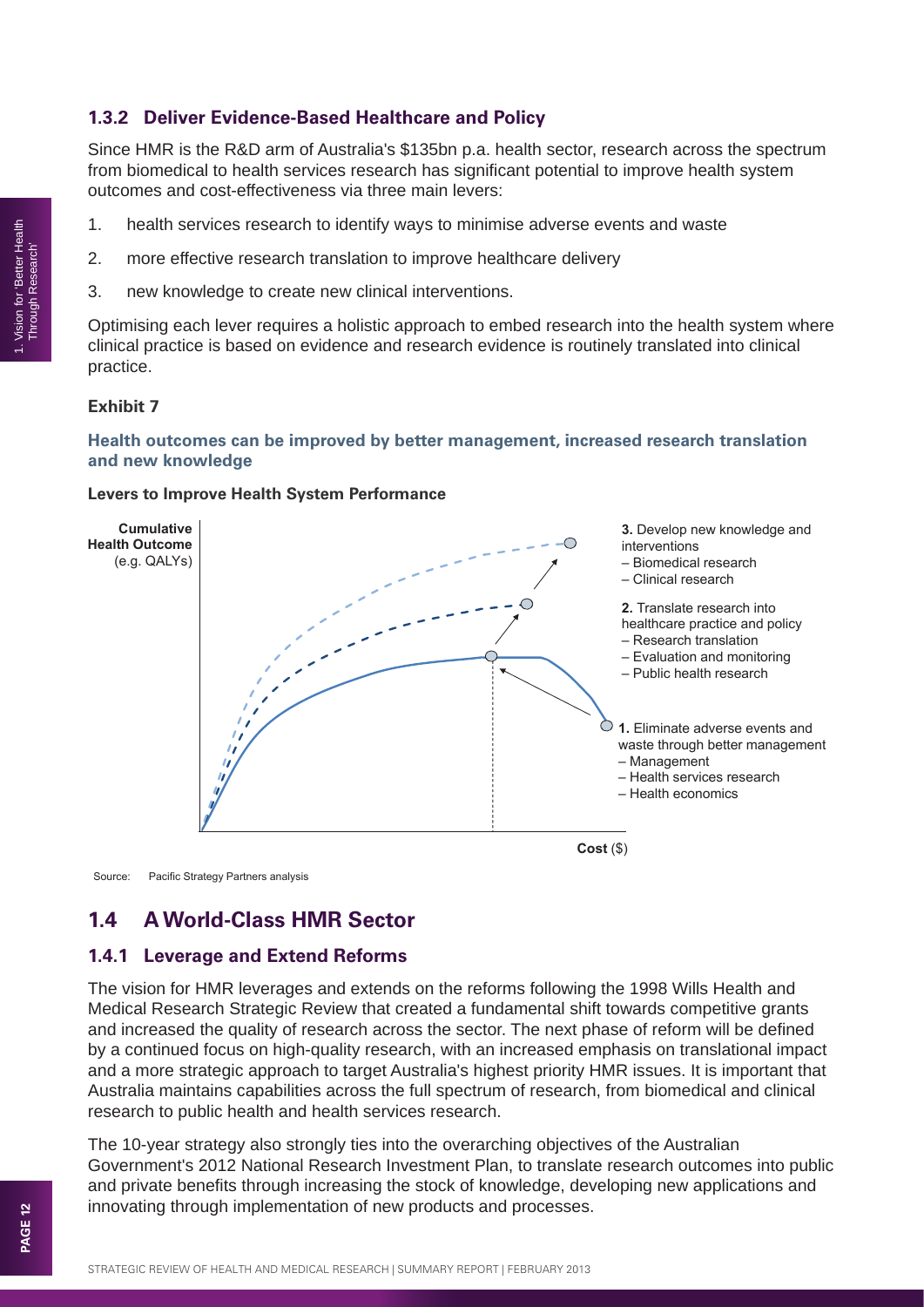Australia ranks highly against a range of international benchmarks for HMR, 'punching above its weight' in publication output, with relatively high citation rates. This performance is due to longterm investment in HMR and active reform to improve its effectiveness—particularly over the last decade.

### **Exhibit 8**

### **Australia's health and medical research output is highly cited, particularly from MRIs**

### **Health and Medical Research Bibliometrics Overview**

2001–10 Total



Notes: 1. Covers journals in HMR-related fields (Biology & Biochemistry, Clinical Medicine, Immunology, Molecular Biology & Genetics, Neuroscience & Behaviour, Pharmacology & Toxicology)

2. Australian figures in international dataset aligned to domestic (CPP difference of 15.9 vs. 15.4 and number of publications of 153k vs. 107k) 3. Sum of segments do not add to total due to double counting

Source: Thomson Reuters

### **1.4.3 Focus on Translation and Impact**

Australians value investment in HMR because it delivers impact in the form of better health outcomes. Accordingly, there is need for greater translational research, including health services research that identifies opportunities and strategies to increase health system efficiency and research into evidence-based healthcare and policy. Australia should also build capability in driving top-down strategic research to focus the best researchers on the most important issues.

### **1.4.4 Monitor Investment and Outcomes**

To deliver optimal returns on HMR investment, it is critical to track and monitor both investment and outcomes. While total investment in HMR is not known, it is estimated to be over \$6bn in 2012. Apart from the NHMRC competitive schemes, the rest of the total investment of \$6bn is not adequately tracked and its outcomes are unclear. In particular, understanding the HMR investment in Local Hospital Networks (LHNs), estimated to be \$1.0–1.5bn p.a., should be a priority, given it is critical to helping to establish a culture of continuous improvement that will deliver evidence-based healthcare.

Currently, there are no formal processes to evaluate the research performance of LHNs. Evaluating and tracking research outcomes will assist in driving the required cultural change towards an impact-oriented mindset, while also increasing the accountability of health professional researchers.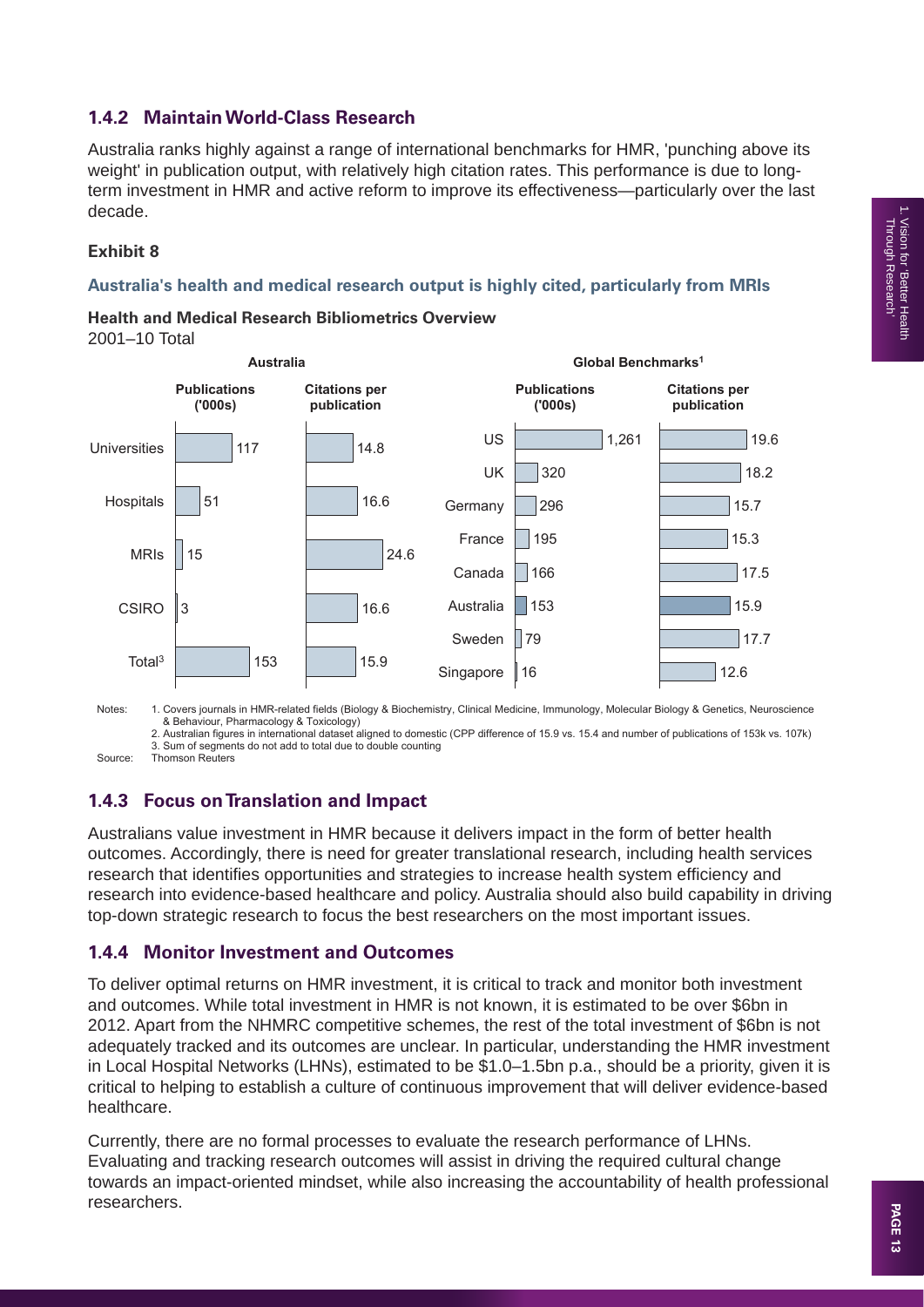### **1.5 Strategy**

### **1.5.1 A New Strategy**

Implementing a new strategy to embed research in the health system over the next 10 years will deliver the vision to build and maintain a healthy and wealthy Australia that has the world's best and most efficient health system. The 10-year strategy is built upon a number of themes that focus on building HMR capability, accelerating translation and optimising investment. Embedding research in the health system will provide the necessary foundation to support these themes and deliver impact.

### **Exhibit 9**

**To achieve the vision of 'Better Health Through Research', the 10-year strategy builds upon a number of themes**

### **HMR Strategy**



The strategy will deliver the vision to build and maintain a healthy and wealthy Australia with the world's best health system, and achieve the aspirational outcomes discussed in Section 1.1. Maintaining the current course of direction or reducing investment would carry a number of risks which are detailed in Section 8.2.3. The themes and initiatives that form the strategy are covered in detail in the following sections.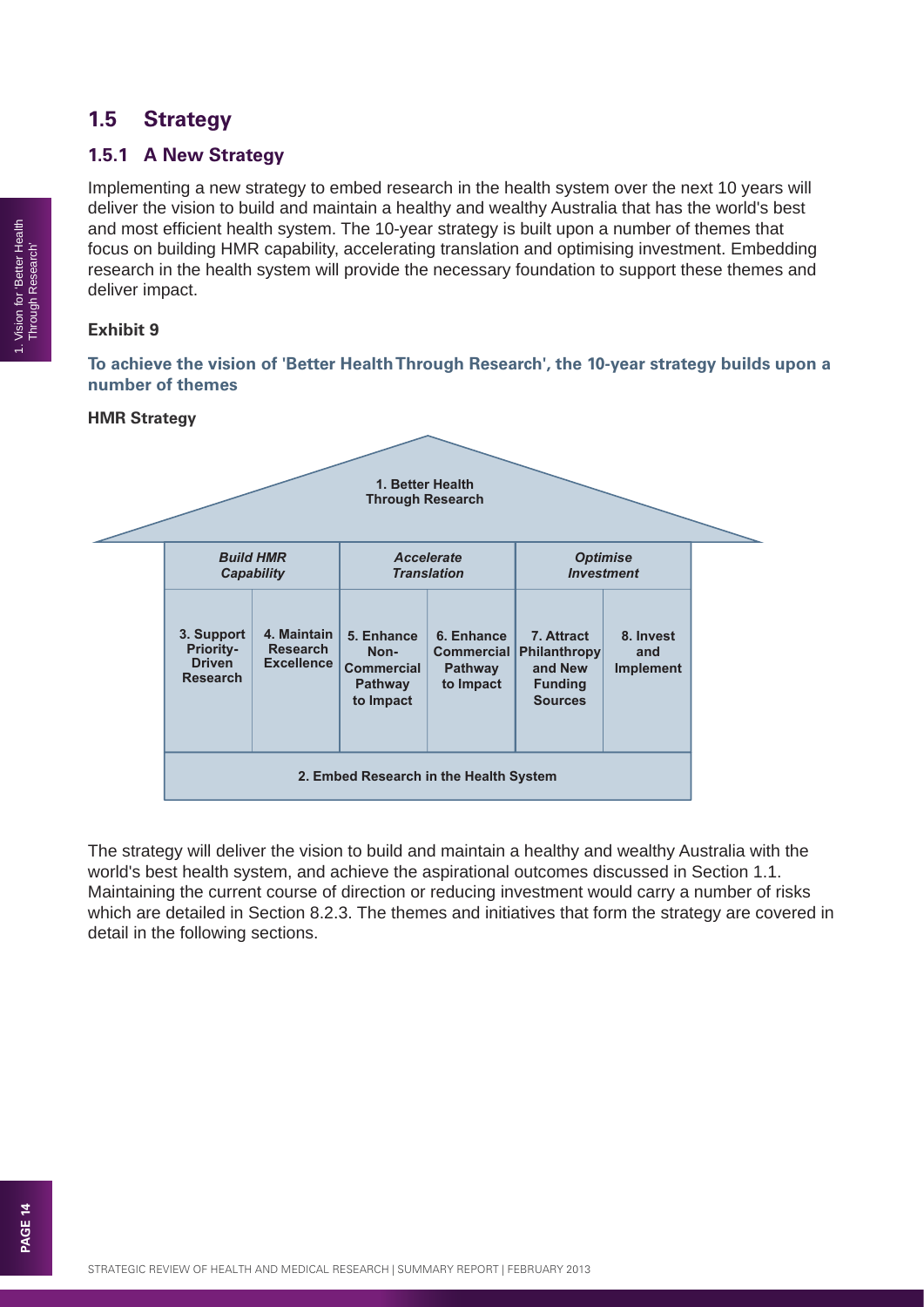### **Exhibit 10**

### **The 10-year strategy will deliver the vision's aspirational outcomes**

### **Strategic Initiatives**



### **1.5.2 Delivery Through Partnerships**

The vision calls for strengthened partnerships at many levels—health professionals across various settings, the Australian Government, state and territory governments, businesses, philanthropy, consumers and, of course, researchers themselves—so that all stakeholders can work together to embed research in the health system and deliver the vision of 'Better Health Through Research'.

### **Exhibit 11**

**The vision calls for strengthened partnerships between researchers, health professionals and the community**

#### **Delivery Through Partnerships**



**'Better Health Through Research'**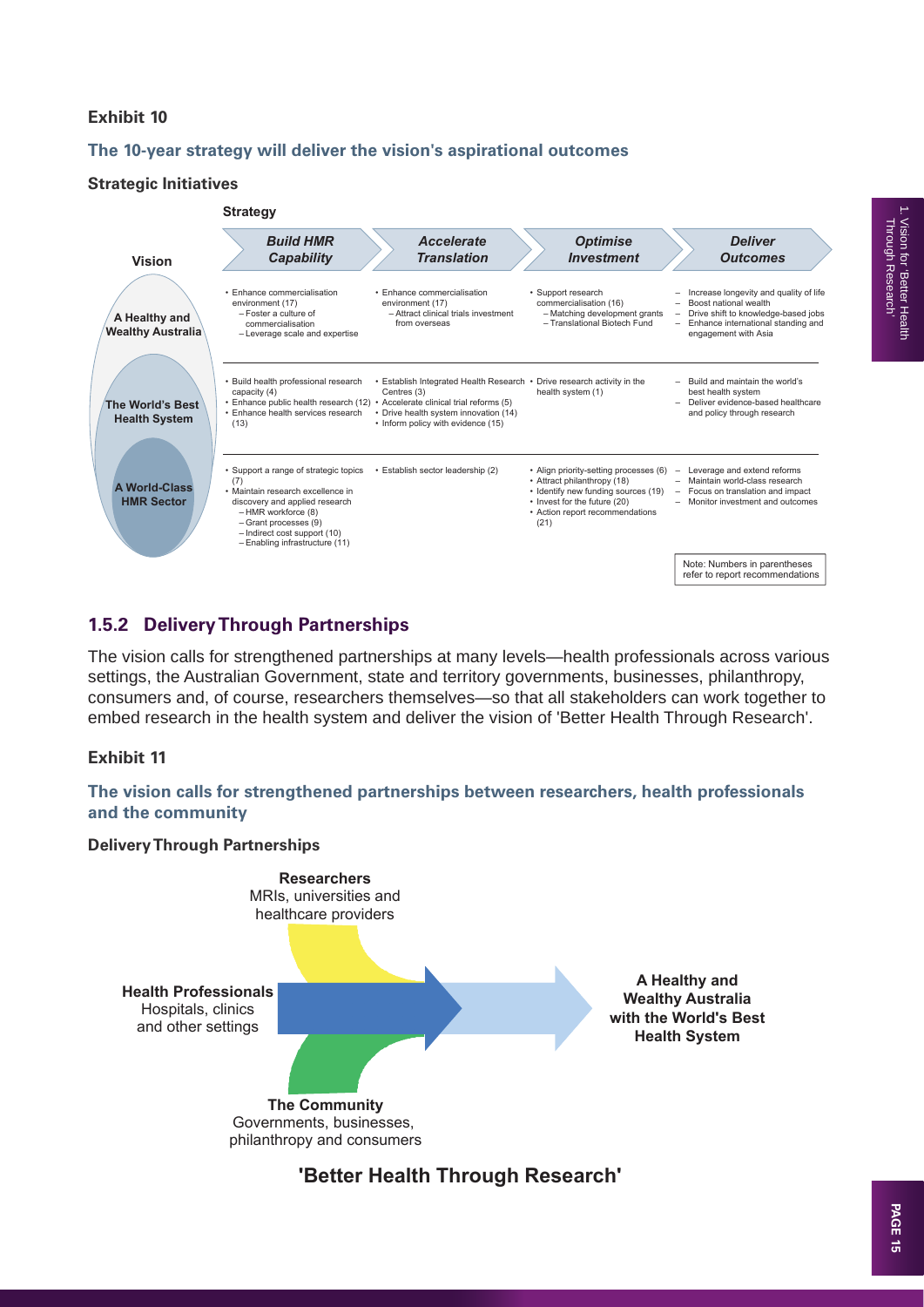### **2. EMBED RESEARCH IN THE HEALTH SYSTEM**

### **2.1 Introduction**

While Australia performs groundbreaking HMR within its universities, research institutions and companies, increasing pressure to deliver healthcare services has restricted research activity in the health system. This pressure has also created barriers for research translation into better care through evidence-based clinical and health interventions. The aim of embedding research into healthcare delivery is to involve the health delivery workforce in research, with the result that it will be a routine and universally-accepted component of healthcare and create a Kaizen<sup>11</sup> or continuous improvement mindset in the health system. Ultimately, this will lead to better health for consumers, which encompasses greater wellness and reduced illness, and a more efficient and sustainable health system that delivers this.

### **Exhibit 12**

**Health and medical research should be fundamentally embedded in the health system with major changes to five key areas** 

#### **Role of HMR in the Health System**

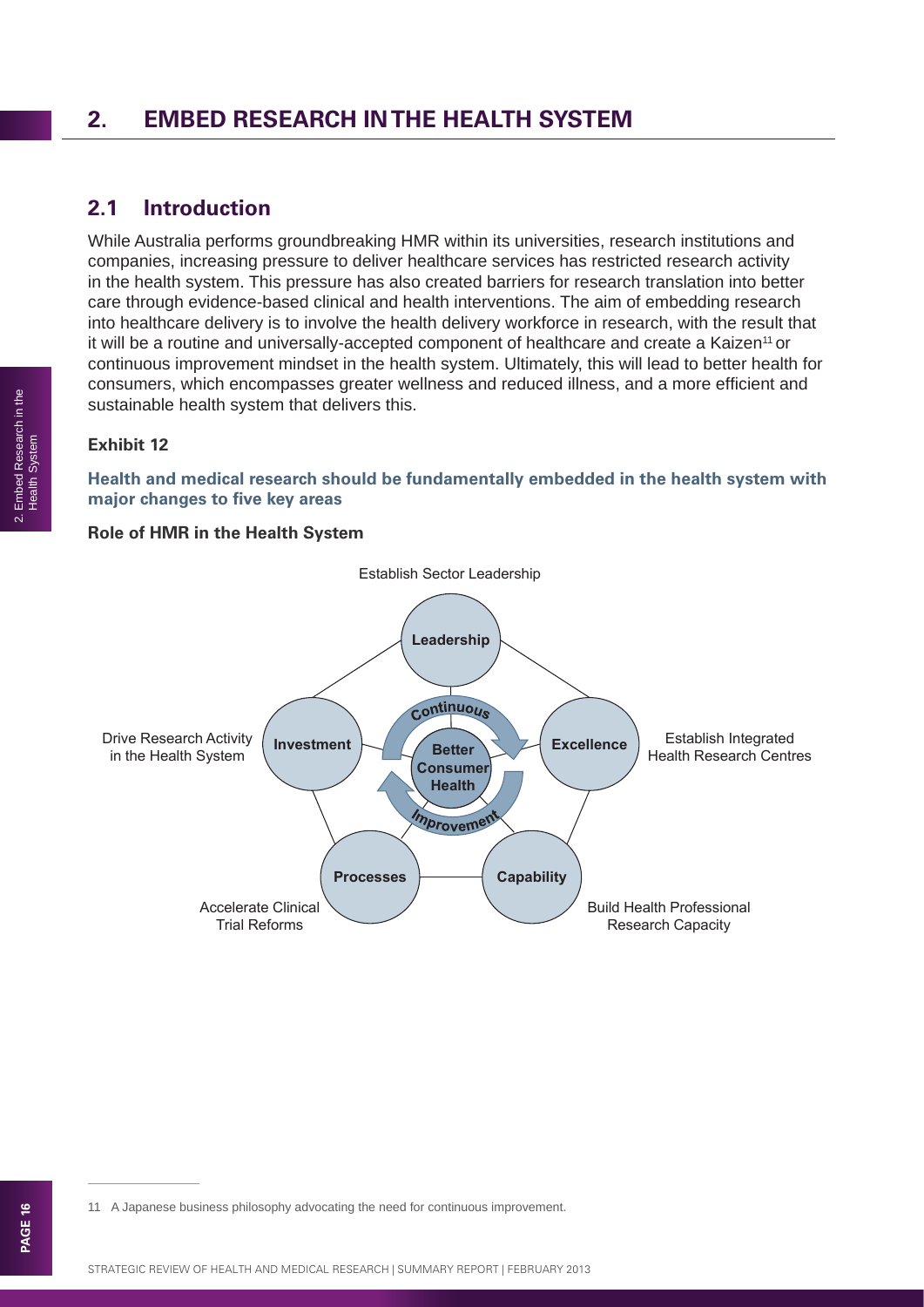### **2.2 Drive Research Activity in the Health System**

### **2.2.1 Introduction**

In August 2011, the Australian Government entered into the National Health Reform Agreement (NHRA) with state and territory governments under which it agreed to increase its contribution to efficient growth funding for public hospital services to 45% from 1 July 2014 and to 50% from 1 July 2017. The primary mechanism to deliver this funding increase is through an Activity Based Funding (ABF) system, with efficient prices for the delivery of hospital services set by the Independent Hospital Pricing Authority (IHPA). Teaching, training and research (TTR) will also be provided as a component of NHRA funding. The current allocation for TTR block funding is 3.68% of Australian Government hospital funding. The mechanism for funding TTR activities under NHRA has yet to be determined and IHPA is expected to provide advice on this by no later than 30 June 2018.

### **2.2.2 Manage and Refocus Research in Local Hospital Networks**

In initiating its recent health reforms, the Australian Government acknowledged that 'funding pressures in public hospitals have often resulted in limited funding for non-consumer services such as research and training, which are essential to building the specialist workforce for the future and retaining expertise within the public hospital system'.12 Funding originally designated for research is often reallocated by hospital managers to other areas of healthcare delivery, particularly where pressure exists to reduce waiting times for publicly-funded health services.

With the new reform agreement, there is a major risk that tighter management of clinical services via ABF will further squeeze research activity, as it will be one of the few remaining sources of discretionary funding. Conversely, a well-managed research program has the potential to address significant opportunities to increase clinical efficiency and effectiveness. There is a clear need for increased focus on protecting, embedding and monitoring research in Australia's major healthcare institutions and other clinical settings.

### **2.2.3 Add Competitive Programs**

The Panel proposes that a suite of competitive programs be added that would be aimed at a much broader range of researchers than under current programs. National competitive programs are the best mechanism to ensure resources flow to the most productive researchers and the most promising research ideas within the health system. There are a number of competitive programs proposed:

- establish Integrated Health Research Centres (IHRCs) (Section 2.4)
- build health professional research capacity (Section 2.5)
- enhance public health research (Section 5.2)
- enhance health services research (Section 5.3)
- support non-commercial clinical trials (Section 5.4.2)
- inform policy with evidence (Section 5.5).

### **2.2.4 Establish a National HMR Investment Target**

As discussed in Chapter 1, HMR is the R&D arm of the health sector and is responsible for delivering system and service improvements. Defined and well-managed HMR activity should be a key performance indicator for the health system, with cascading targets for state and territory governments, and LHNs.

<sup>12</sup> National Health and Hospitals Network, *A National Health and Hospitals Network for Australia's Future*, 2010.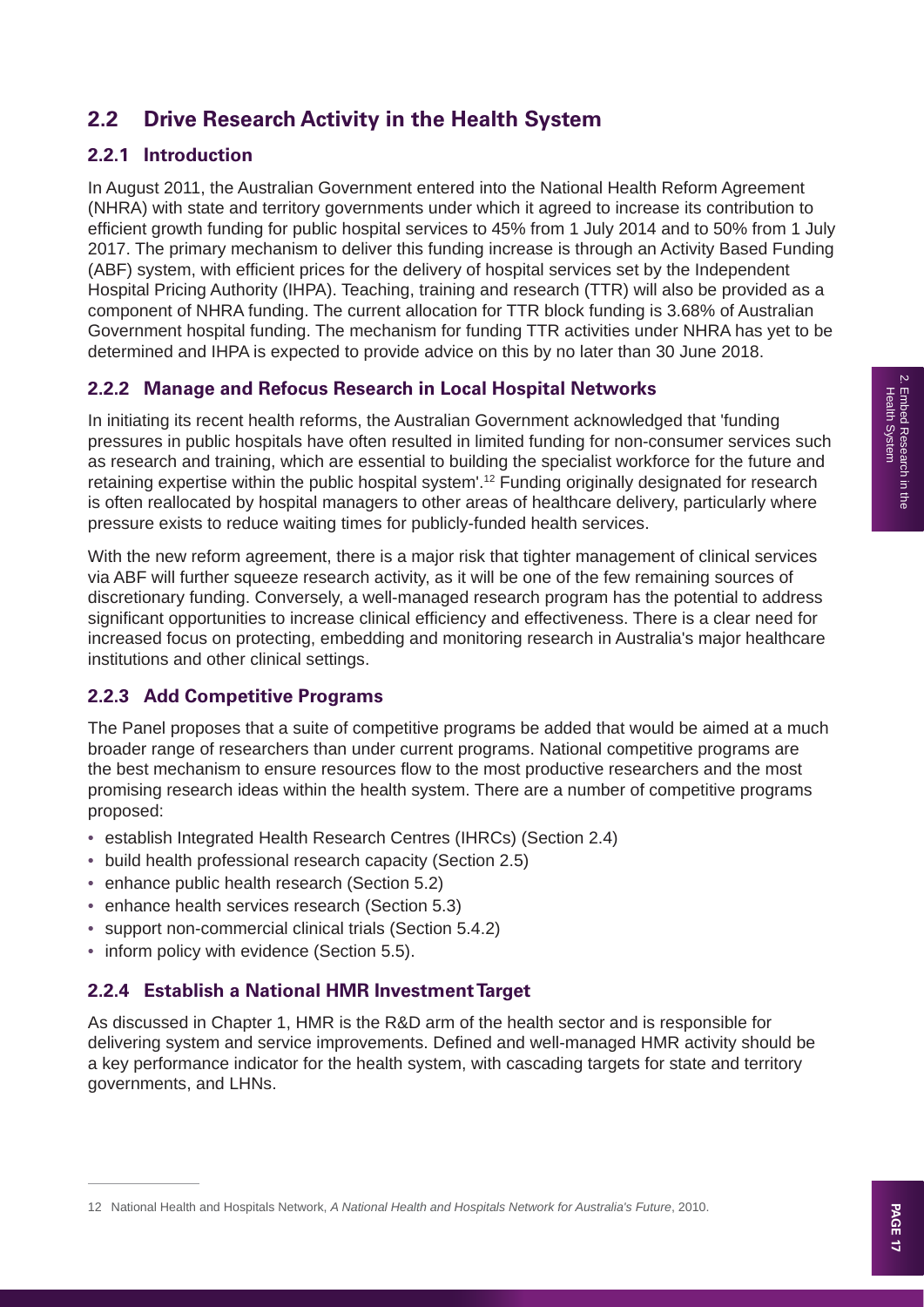### **Exhibit 13**

### **Leading OECD countries have adopted R&D targets of at least 3% of GDP**

**Target R&D Benchmarks for Top 20 OECD Nations – Country Targets (Not Actual)** % GERD of GDP



The Panel recommends the Australian Government adopt a minimum R&D target of 3%–4% of total Australian and state and territory government health expenditure on defined and wellmanaged HMR. The majority of OECD countries have set overall R&D targets of 3%, and across sectors for R&D investment, it would be reasonable to expect that healthcare warrants a higher level of investment as a key knowledge-based industry. The R&D goal will provide a mechanism to ensure that the level of research funding remains linked to the health needs of the community.

The benchmark should be defined to encompass the following three areas of HMR expenditure.

- **1. Research in LHNs.** HMR undertaken in acute health delivery settings is likely to create a culture of continuous learning and improvement that encourages evidence-based practice.
- **2. Existing NHMRC Medical Research Endowment Account (MREA).** The NHMRC MREA delivers high-quality research and includes a range of research that can have short-term and long-term impacts on the health system.
- **3. Health system competitive programs.** New HMR competitive schemes aimed at driving impact in the health system are likely to significantly improve health outcomes for Australians and increase the cost-efficiency of health services.

The current R&D benchmark level (as defined above) is around 2.0% of health expenditure, based on an estimate of \$1.1bn of research in LHNs and \$0.8bn of the existing NHMRC MREA. Investment should be increased to 3%–4% of health expenditure over the longer term through the introduction of new competitive programs, provided the initial programs deliver good results.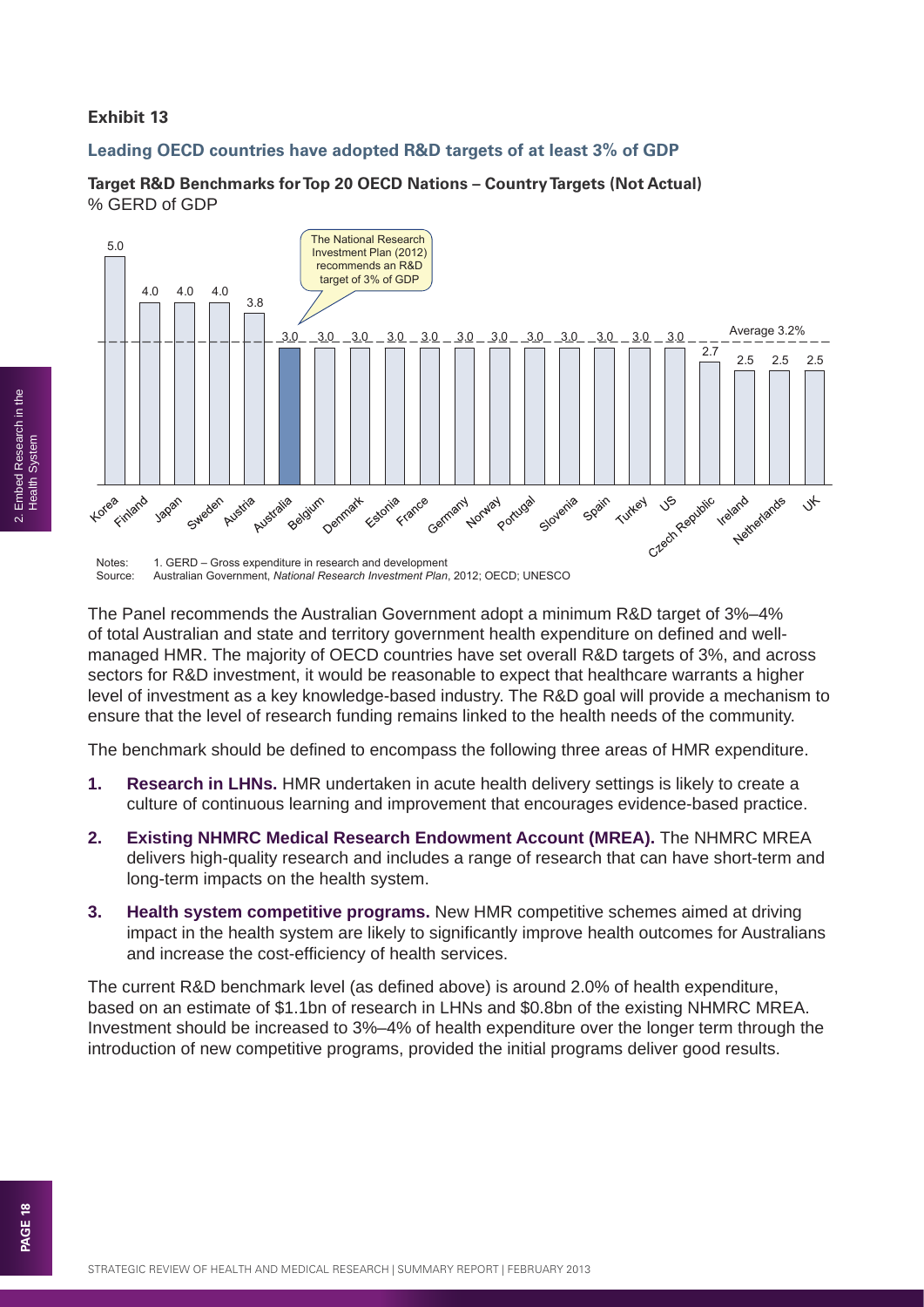**Recommendation 1: Drive Research Activity in the Health System.** Optimise current HMR investment and over the longer term, monitor and manage 3%–4% of total Australian Government and state and territory government health expenditure on HMR.

- a. Manage and refocus current state and territory government Local Hospital Network (LHN) HMR investment, using the National Health Reform Agreement to strengthen and build upon the approximately \$1.0–\$1.5bn p.a. estimated HMR investment in the health system, and set research key performance indicators for LHN (or groups of LHNs) and hospital CEOs.
- b. Add competitive programs (outlined in other recommendations) to provide an additional \$1.5bn p.a. for research in the health system within 10 years.
- c. Establish a national health system R&D investment target of 3%–4% of government health expenditure (including HMR in LHNs, the National Health and Medical Research Council Medical Research Endowment Account, and new competitive programs) and, over the longer term, progress towards this benchmark.

### **2.3 Establish Sector Leadership and Governance**

### **2.3.1 Introduction**

While the HMR sector is complex and comprises various stakeholders and types of activities, there is no true leader for the sector. A single entity should assume the role of champion for HMR, drive key reforms across the sector and unite major stakeholders. The lack of accurate statistics on HMR, particularly research conducted in the health system, is one of the consequences of the current lack of national leadership.

### **Exhibit 14**

#### **The health and medical research sector is complex and comprises various stakeholders and types of activities**

#### **HMR Funding and Activity Flows**

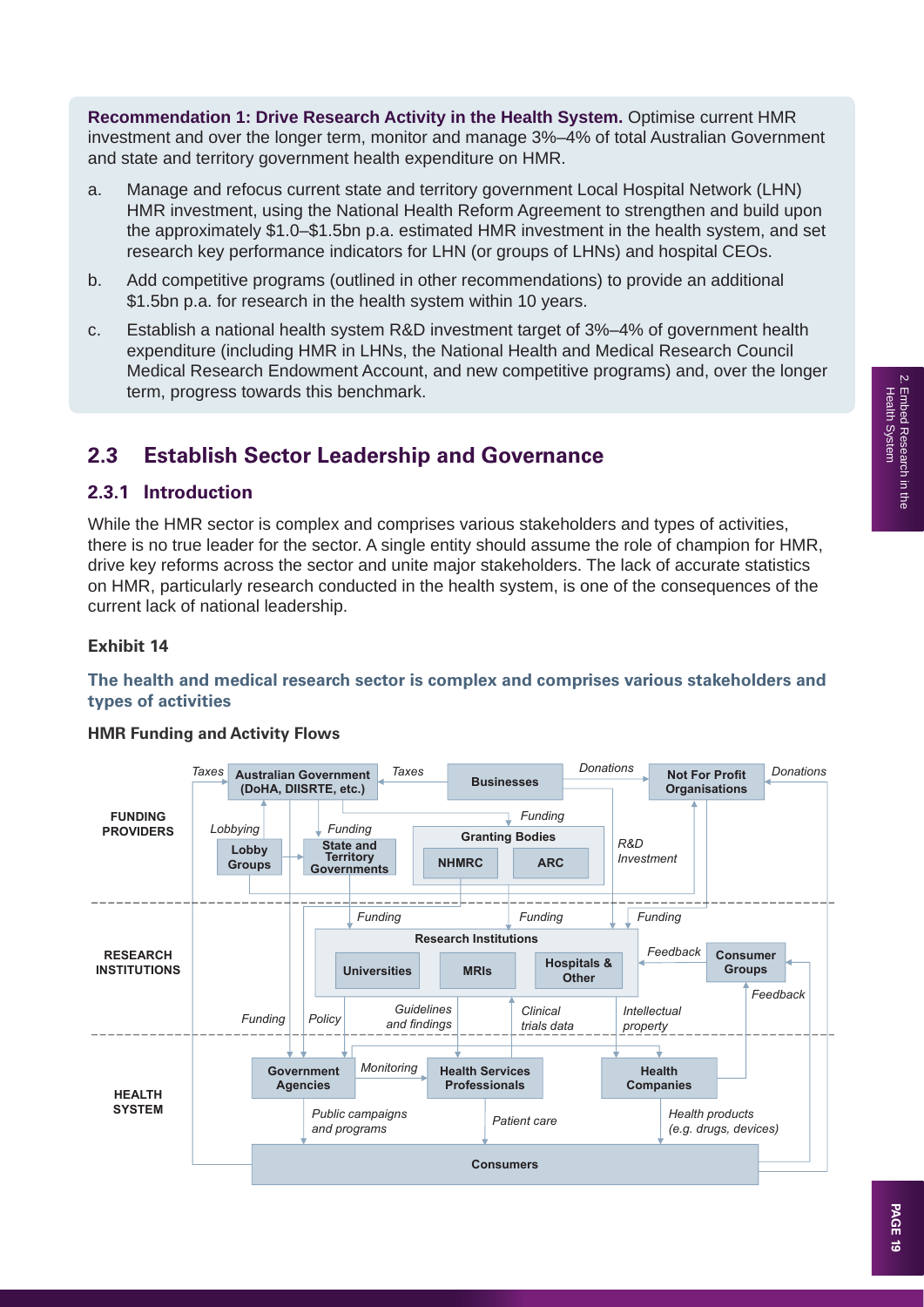### **2.3.2 Establish Sector Leadership**

There are two main options to establish the leadership needed to deliver the vision and aspirational outcomes, and coordinate activities to drive the efficiency and effectiveness of the sector:

- 1. Task the NHMRC with complete oversight and leadership of HMR (in addition to its current role) and resource it appropriately.
- 2. Establish a new 'Office of Medical Research' that sits separately from the NHMRC and leads and champions the sector (while NHMRC retains its current role).

While consideration has been given to the possibility of establishing a new body to drive leadership, the Panel is inclined towards the approach of re-tasking a revamped and expanded NHMRC with a leadership role. The NHMRC does not, however, currently have the capacity and capability to drive leadership across the sector, and changes would be required to NHMRC's mandate, governance and resources to enable it to assume the role of a true sector leader. In addition, there is a need for increased NHMRC independence and representation from state and territory governments that are responsible for health services delivery. To address this, the current NHMRC governance structure of an advisory council should be modified to that of the more common board structure that is accountable for management and operations.

The HMR leadership body, regardless of the option selected, should have a board and include members at an equivalent responsibility level to departmental secretaries sitting on the Australian Health Ministers' Advisory Council (AHMAC). Ideally the HMR leadership body should also play a greater role in the Council of Australian Governments (COAG) Standing Council on Health (SCoH) and AHMAC health system.

### **Exhibit 15**

### **There are various responsibilities that could be assumed by the new HMR leadership body**

| <b>Responsibilities</b>              | <b>Description</b>                                                                                      | <b>Potential Body</b>                               |
|--------------------------------------|---------------------------------------------------------------------------------------------------------|-----------------------------------------------------|
| 1. Overall Sector<br>Leadership      | Assume role of champion, drive sector reform,<br>provide governance, increase public engagement         | NHMRC, New Office of<br><b>Medical Research</b>     |
| 2. National HMR<br><b>Priorities</b> | Set the national HMR agenda and coordinate<br>activity, particularly for urgent health issues           | NHMRC, COAG SCoH, New<br>Office of Medical Research |
| 3. Policy Advice                     | Advise Australian and state and territory<br>governments on health and medical policy                   | NHMRC, possibly a new<br>Academy of Health Science  |
| 4. Research<br>Translation           | Drive research translation in the health system                                                         | NHMRC, COAG SCoH, New<br>Office of Medical Research |
| 5. IHRC Selection                    | Determine criteria and select centres                                                                   | NHMRC, COAG SCoH, New<br>Office of Medical Research |
| 6. Monitoring and<br>Evaluation      | Track HMR investment across sector and<br>evaluate performance outcomes/impact                          | NHMRC, AIHW or ABS                                  |
| 7. Clinical Trials<br>Reforms        | Implement clinical trials reforms                                                                       | <b>NHMRC, CTAG Coordination</b><br>Group, AHMAC     |
| 8. Review<br>Implementation          | Implement recommendations of this Review over<br>the next 10 years and beyond                           | NHMRC, New Office of<br><b>Medical Research</b>     |
| 9. Consumer<br>Engagement            | Engage consumers and involve in priority-setting,<br>clinical trials and patient database participation | NHMRC, AIHW                                         |

### **Key Leadership Responsibilities**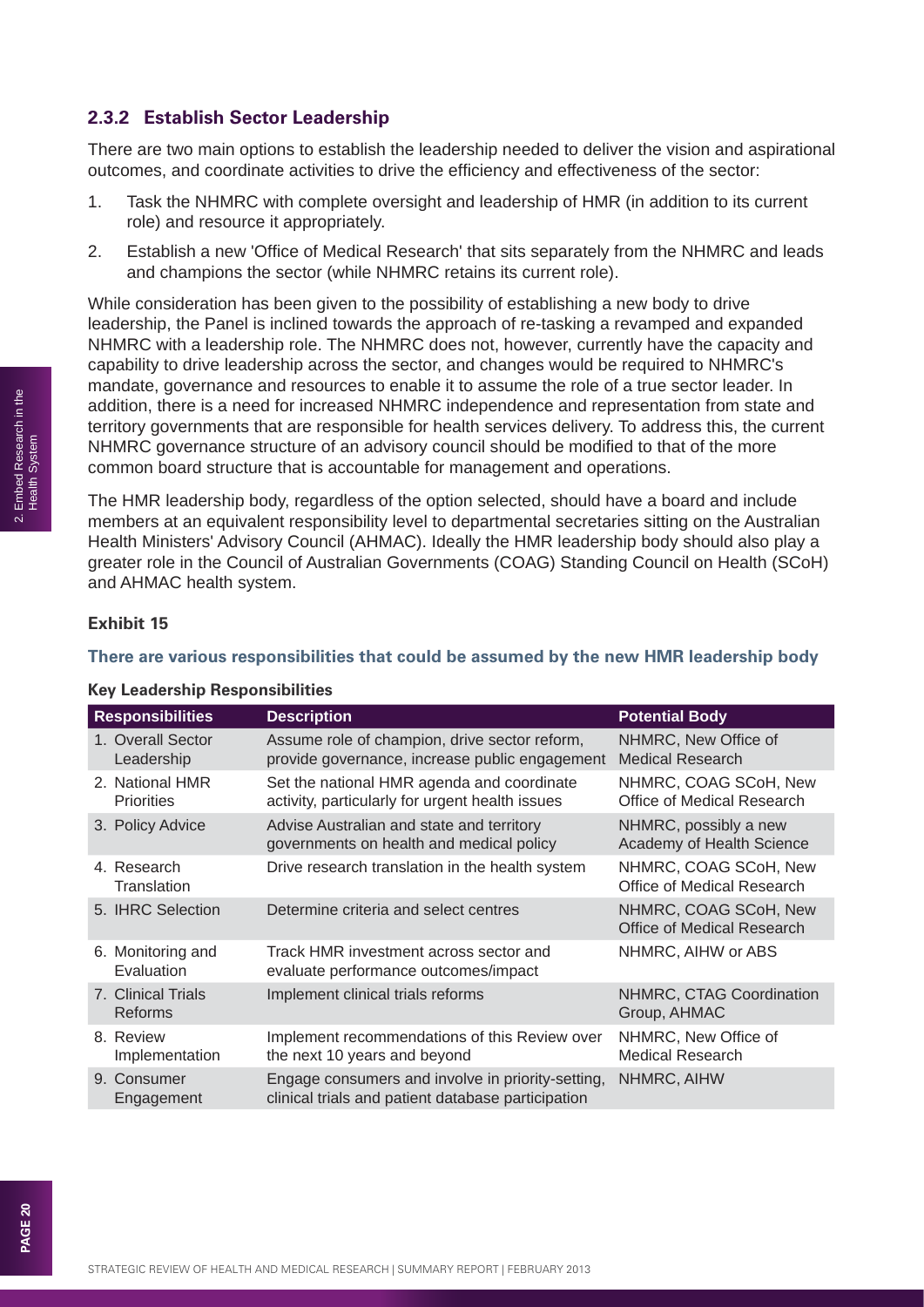### **2.3.3 Track Investment and Evaluate Outcomes**

While understanding the growth and composition of HMR investment is critical to driving any improvement efforts across the sector, this area remains poorly understood.

- Australian Government HMR spend is well tracked for competitive grants, data on Department of Health and Ageing (DoHA) expenditure is reported in aggregate.
- State and territory governments direct support is well understood, but indirect support via the health system is generally not measured, and unlikely to be well managed.
- Business investment reasonably well managed as it is deployed largely in the commercial sector and tracked by the Australian Bureau of Statistics (ABS) via annual surveys.
- Philanthropy currently only partially tracked via a survey conducted by Research Australia every few years, and could be spent more effectively through increased scale and collaboration, and better tracking of investment and outcomes.

Systematic tracking of investment and expenditure in the HMR sector should be overseen by the new HMR leadership body and possibly carried out by a lead Australian Government agency, such as the Australian Institute of Health and Welfare (AIHW) or ABS.

### **Exhibit 16**

#### **Total government investment in HMR is likely to be between ~\$3 to \$5bn**



#### **Total Government HMR Expenditure – Reconciliation1**

2. Based on ABS R&D expenditure estimates by sector and source of funds and other sources 3. Other includes CSIRO, MRI infrastructure, DoHA, ARC Discovery Projects, ARC SRIs, RIBG to universities, CRCs

Source: AIHW Health Expenditure; ABS Research and Experimental Development 2008–09; research organisations

**Recommendation 2: Establish Sector Leadership and Governance.** Establish and resource a leadership body to work with key organisations charged with delivering better health services.

- a. Provide direction, focus, oversight and leadership of the HMR sector.
- b. Facilitate translation of research into evidence-based healthcare and policy.
- c. Provide policy advice and drive sector reforms.
- d. Track and monitor HMR investment and outcomes.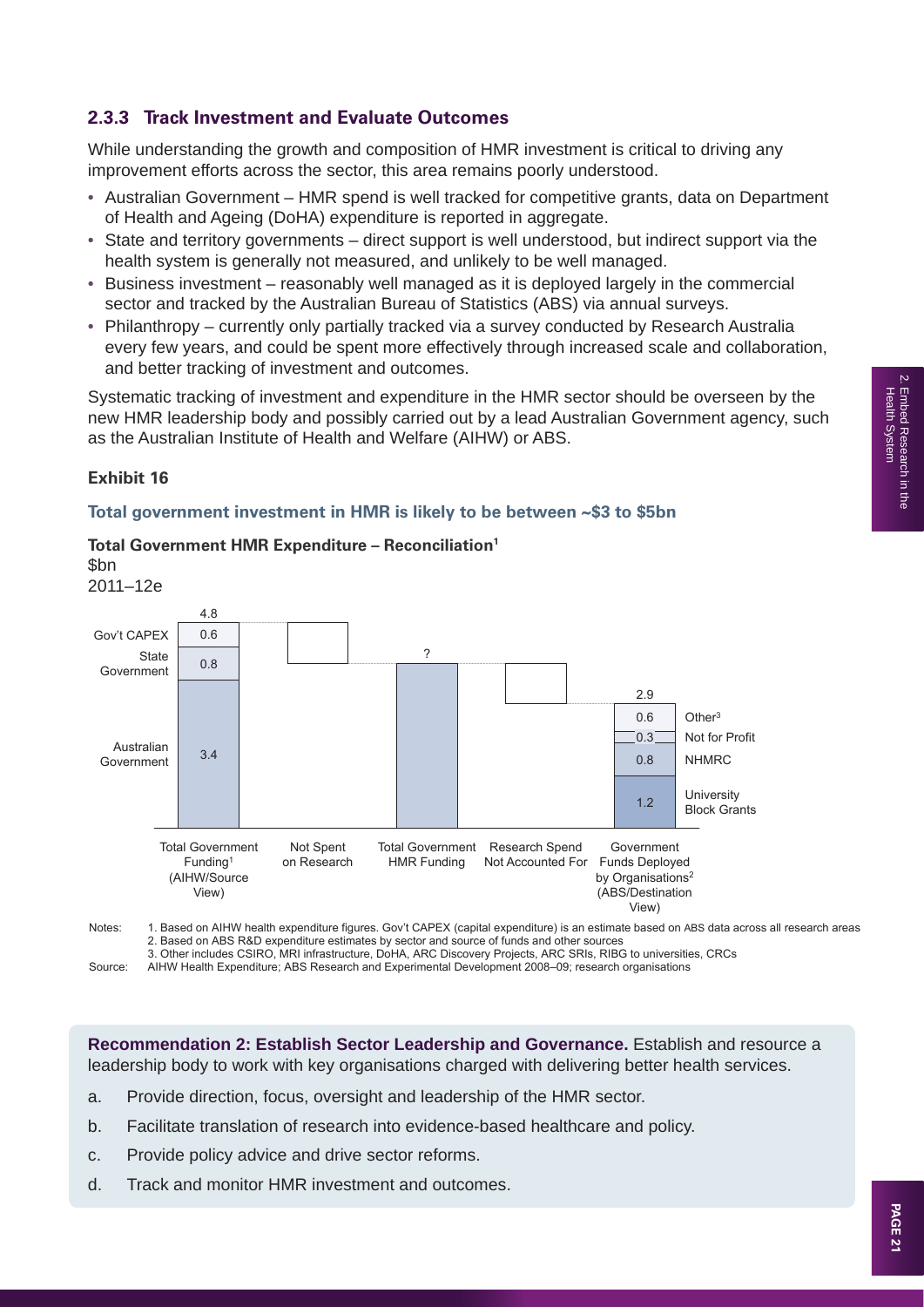### **2.4 Establish Integrated Health Research Centres**

### **2.4.1 Introduction**

Clusters dominate global creative output in many industries (e.g. Hollywood and Silicon Valley). HMR clusters are typically characterised by co-location and collaboration of researchers in universities, MRIs, hospitals and other health service providers, and are found in all leading healthcare countries, such as the US, UK and Canada. One of the leading examples is Johns Hopkins Medicine, which for many decades has fully integrated healthcare, research and education.

### **2.4.2 NHMRC Model of Advanced Health Research Centres**

In December 2010, NHMRC released a discussion paper promoting 'Advanced Health Research Centres', and is proposing to invite consortia of universities, hospitals and MRIs to apply for recognition of excellence. While this is an excellent initiative, no funding was provided and it is not clear whether recognition alone would be a sufficient incentive for genuine clusters to emerge and thrive.

### **2.4.3 Proposed Integrated Health Research Centres**

Research clusters are one of the key drivers for the vision of embedding research in the health system. The Panel's proposal is for funded IHRCs to integrate research excellence with healthcare services delivery and facilitate best-practice translation of research into healthcare practice. Supported by a strong governance model that facilitates collaborative partnerships, IHRCs would bring together researchers within universities, MRIs and health services (e.g. acute care, primary care, aged and community care), and ensure cooperative access to skilled professionals, infrastructure, patient data and a capacity to implement change. In certain circumstances (e.g. Indigenous and rural and remote research), these may operate as a virtual IHRC.

The Panel recommends establishing a rigorous, national, competitive IHRC selection process around five key criteria.

- **1. Integrated and clustered** represents collaboration across key stakeholder types, with infrastructure shared and preferably geographically co-located.
- **2. World-class** demonstrates research excellence and global relevance.
- **3. Translation-focused** at the forefront of translation and evidence-based healthcare.
- **4. Shared vision and strategy**  a common vision and shared strategy to deliver impact.
- **5. Strong leadership and governance** a strong leadership team and governance model.

**Recommendation 3: Establish Integrated Health Research Centres.** Establish and fund Integrated Health Research Centres (IHRCs) that combine hospital and community-care networks, universities, and research organisations such as medical research institutes (MRIs).

- a. Establish a clear set of criteria around integration, excellence, translation, strategy, leadership and governance.
- b. Initially select 4–8 IHRCs and provide funding of up to \$10m p.a. each for five years, and add 1–2 IHRCs every 1–2 years, building to a total of 10–20 over a 10-year period.
- c. Monitor and evaluate the performance of the IHRCs to determine whether funding should be renewed at the end of the five-year funding period.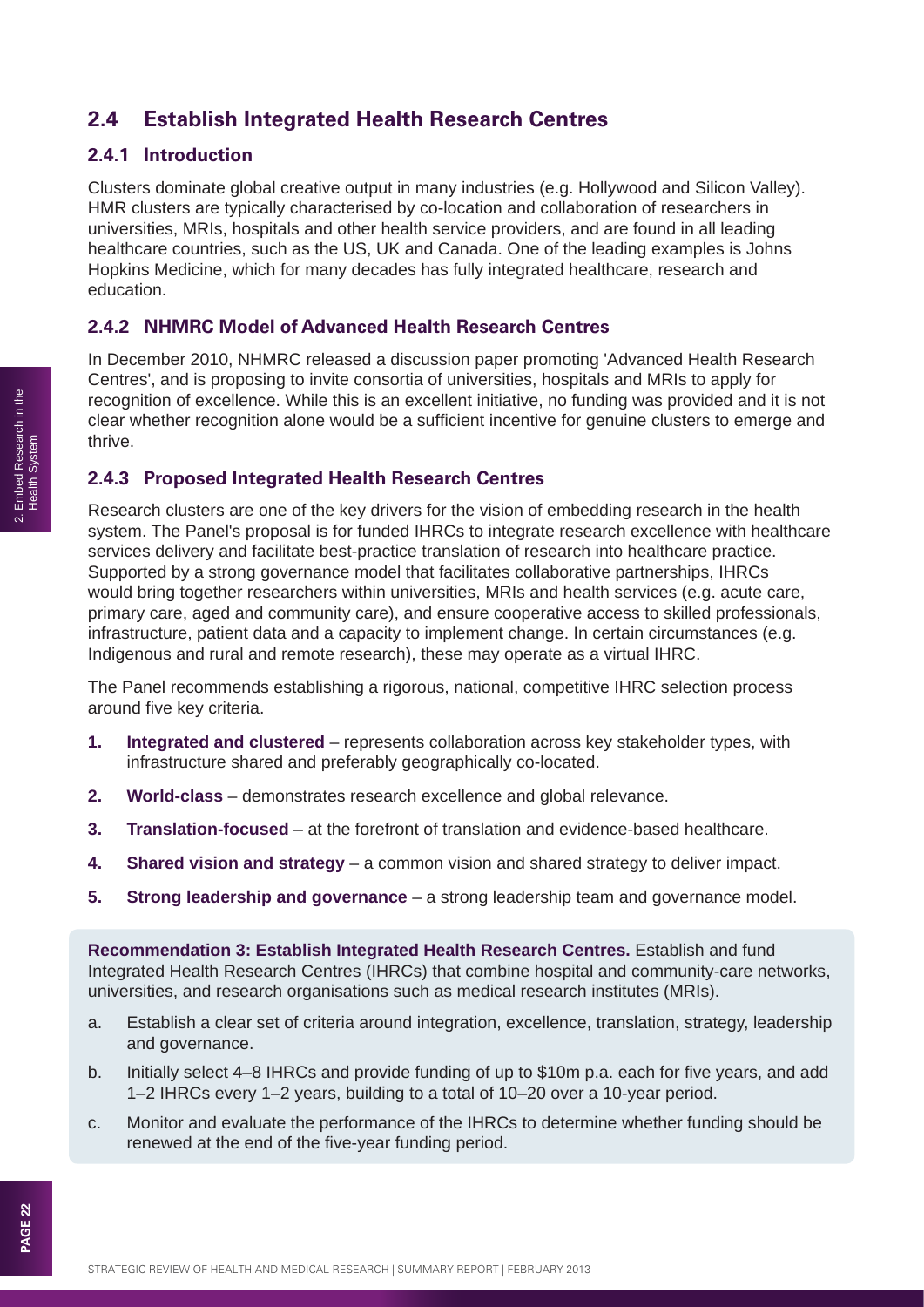### **2.5 Build Health Professional Research Capacity**

### **2.5.1 Introduction**

Research capacity within the health professional workforce is critical for both conducting research and driving the translation of research into evidence-based healthcare. Health professionals are closest to consumers and therefore have a key role in identifying important research questions and gaps in healthcare practice and the evidence base. Similarly, health professionals are in many cases the conduit through which research needs to be implemented and hence have a key role to play in facilitating the translation of research into evidence-based healthcare.

### **2.5.2 Promote Research Participation by Health Professionals**

The current system does not adequately facilitate, incentivise or support research by the clinical workforce. Research is rarely financially rewarding for health professionals, who face increasing pressure to deliver clinical services rather than research. Protected research time through practitioner fellowships is required to ensure the best health professional researchers remain active in research. Health professionals with a track record in research would be the primary target, and the program could be extended to junior health professionals in training under the guidance of senior researchers. There is also a pressing need for health professionals to spearhead the efforts of translating research into evidence-based healthcare practice. As part of establishing a culture of continuous improvement, practitioners should be encouraged to disseminate knowledge of research findings and best-practice healthcare through the establishment of health professional research networks.

### **2.5.3 Train Health Professionals in Research**

There is also a lack of research capability within the broader health workforce. Research training should be further enhanced with the establishment of dual accreditation programs to facilitate and encourage research-practitioner career pathways. Examples of successful models overseas include prestigious MD–PhD programs supported by the US National Institutes of Health (NIH) and run by most top medical schools in the US.

### **2.5.4 Facilitate Entry of Overseas Professionals**

Participation in research by leading overseas health research professionals is constrained by restrictions on obtaining visas and issues with accreditation of international medical graduates. The use of workplace-based assessment for peer review of international medical graduates would assist in addressing these issues, as was recommended by a House of Representatives committee report in March 2012.13

**Recommendation 4: Build Health Professional Research Capacity.** Build and support health professional researcher capacity and capability.

- a. Support 100 research-focused health professionals with practitioner fellowships and competitive grants and, if successful, increase up to 1,000 over the next 10 years.
- b. Embed research into health professional training and accreditation, and support dual research-practitioner education pathways.
- c. Streamline medical practitioner accreditation processes for leading overseas research professionals.

<sup>13</sup> On 19 March 2012, the House of Representatives Standing Committee on Health and Ageing tabled its report on the inquiry into Registration Processes and Support for Overseas Trained Doctors entitled *Lost in the Labyrinth: Report on the inquiry into registration process and support for overseas trained doctors.* URL: http://www.aph.gov.au/Parliamentary\_Business/Committees/ House\_of\_Representatives\_Committees?url=haa/overseasdoctors/report.htm.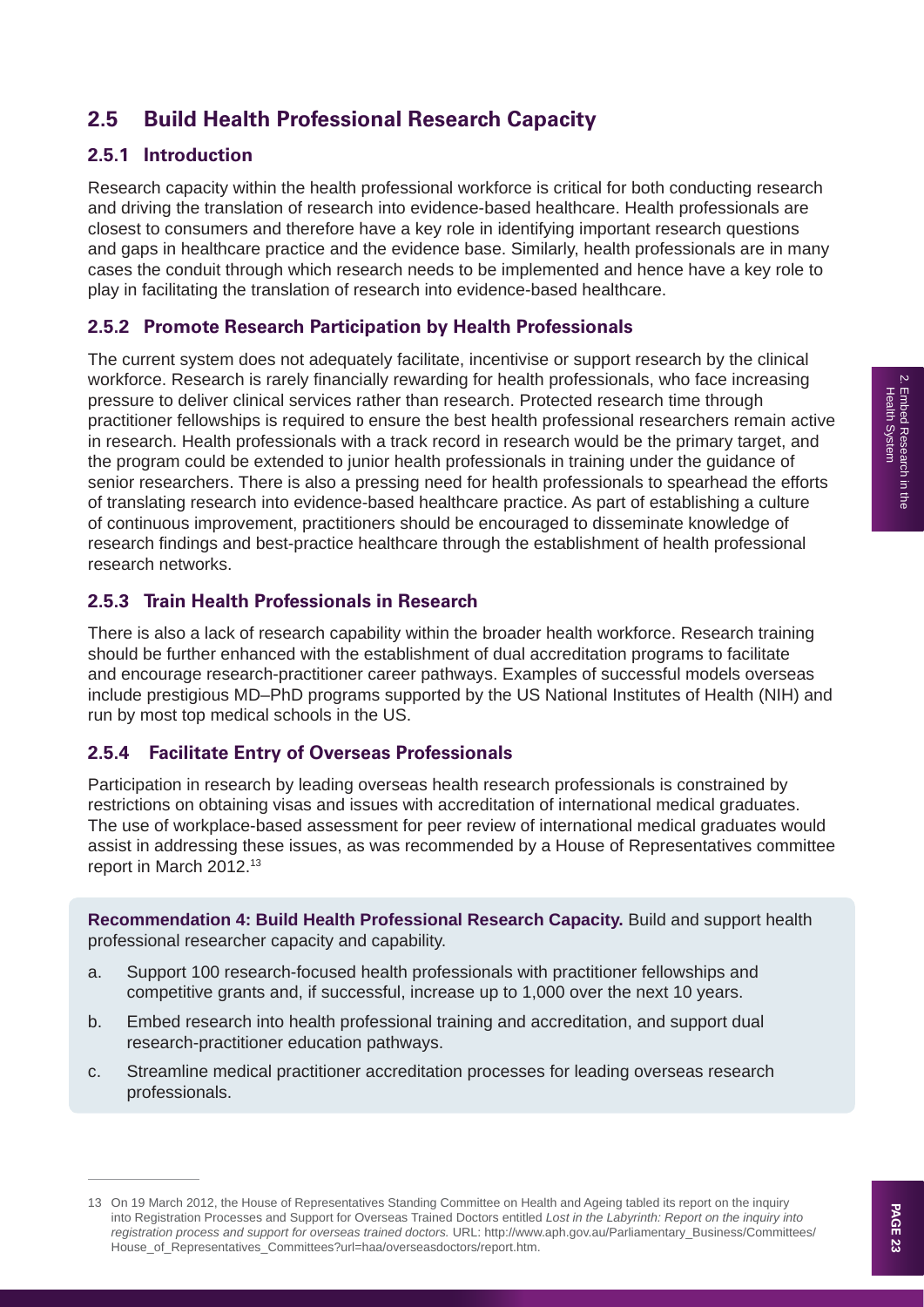### **2.6 Accelerate Clinical Trial Reforms**

### **2.6.1 Introduction**

The process of conducting clinical trials is an important research methodology that tests the safety and efficacy of health interventions, generally in a clinical setting. Australia has become one of the most expensive locations for clinical trials in the world and is inefficient in ethics approvals and governance processes. For Australia to remain globally competitive, it is imperative that clinical trial processes are reformed to address major constraints of clinical trial approvals, perceived governance risks, inadequate infrastructure and access to patient data.

### **2.6.2 Build on CTAG Report Recommendations**

The 2011 Clinical Trials Action Group (CTAG) report, *Clinically Competitive: Boosting the Business of Clinical Trials in Australia*, set out recommendations covering ethics review and research governance, the cost recovery of efficient clinical trials, linkage with e-health system and patient recruitment and clinical trials coordination. The Panel supports the CTAG recommendations and notes additional areas that should be addressed.

- Clinical trial processes are manual, inefficient, and inconsistent. Online workflow solutions can standardise and manage processes and enable virtual ethics review.
- Ethics approval processes are inconsistent and often take longer than the target 60-day benchmark. Best-practice examples are the Western Institutional Review Board in the US and Bellberry Limited in Australia, with average turnaround times of eight and 20 days respectively. Rationalisation to 8–10 national professionalised ethics review panels using a similar model to these companies is needed.
- Indemnity risks may encourage continued use of local ethics committees. To mitigate risks and reduce costs, a national insurance scheme should be established to cover damages.
- The current clinical trial consumer recruitment portal lacks functionality, has low uptake and should be improved.

### **2.6.3 Drive a National Implementation Approach**

There are currently two approaches to streamlining clinical trials.

- **1. CTAG Coordination Group.** A CTAG Coordination Group, comprising Australian Government and state and territory government agencies, as well as industry stakeholders, consumer representatives and researchers, was formed in May 2011 to assist in implementing CTAG's recommendations.
- **2. State-based systems and Eastern Seaboard Memorandum of Understanding (MOU).**  The health departments of Queensland, New South Wales and Victoria have signed an MOU that builds on each state's existing ethical review processes and recognises multicentre ethics review in public hospitals. This MOU agreement will soon be extended to South Australia.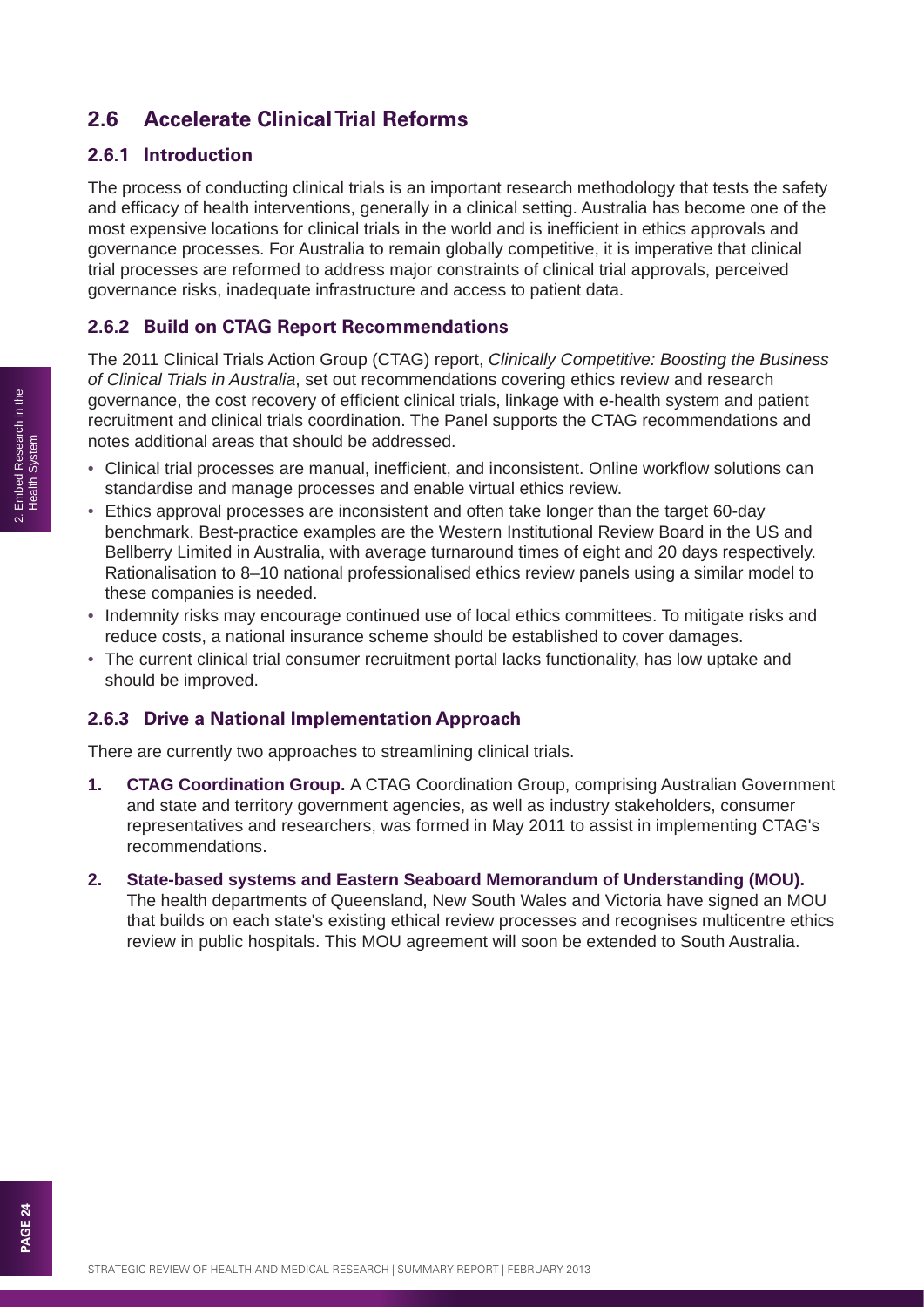While the CTAG and state-based approaches have resulted in some progress, neither approach has tackled end-to-end streamlining of ethics approvals and governance, or resulted in a nationally consistent set of standards and processes. A national, centralised approach is required, and the Panel recommends establishing a national Office of Clinical Trials that forms part of the HMR leadership body and reports directly to the CEO to drive implementation.

**Recommendation 5: Accelerate Clinical Trial Reforms.** Build on the Clinical Trials Action Group report recommendations and drive a national implementation approach to clinical trial reforms.

- a. Develop an online approval workflow system and enhance the existing consumer recruitment portal.
- b. Establish 8–10 national ethics committees to replace the proliferation of local committees.
- c. Implement a national clinical trials liability insurance scheme.
- d. Create a national clinical trials office within the HMR leadership body to drive reforms.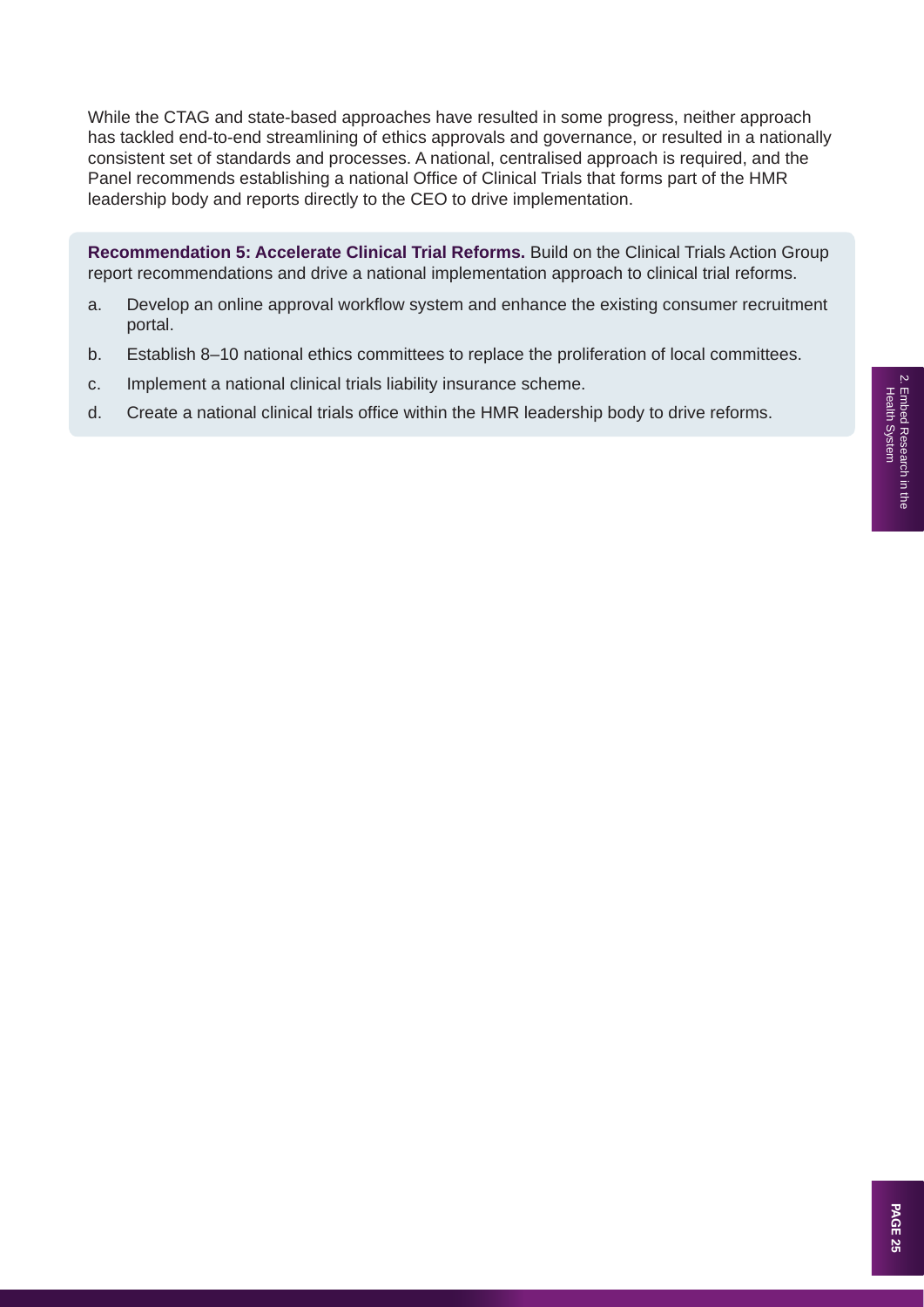### **3. SUPPORT PRIORITY-DRIVEN RESEARCH**

### **3.1 Introduction**

While Australia has various priority frameworks, none has been effectively leveraged to drive top-down strategic research. Strategic focus through request for applications (RFAs) can ensure that the highest priority research questions are identified and addressed with the best possible research. The Juvenile Diabetes Research Foundation demonstrates the benefits of adopting a strategic priority-driven research agenda which, as a result, significantly accelerated the development of a cure (Case Study 2). Strategic priority-driven research should leverage a mix of top-down research via RFAs and bottom-up investigator-driven research. In addition, focused capacity-building efforts should be undertaken in a select number of strategic topics that require urgent attention.

### **Exhibit 17**

**Priority-setting will leverage a mix of top-down and bottom-up HMR, while strategic topics will ensure capacity-building in key areas of need**

### **Priority-Driven Research HMR Priority-Setting Process Align HMR prioritysetting processes National HMR Priorities Support a range of strategic topics Rural & Remote Indigenous Genomics Global Health Focused HMR Capacity Bottom-up Investigator-Initiated Research Top-down Research via RFAs Expert Panels**

There are a number of overseas examples, such as in the US and Canada, where the primary research funding body is organised around institutes (physical or virtual) that focus on broad priority themes. These institutes are given responsibility to identify priority areas, deploy funding and leverage external sources of funding. The model of devolving part of the responsibilities for funding to a set of priority-focused virtual institutes would be well suited for adoption in Australia.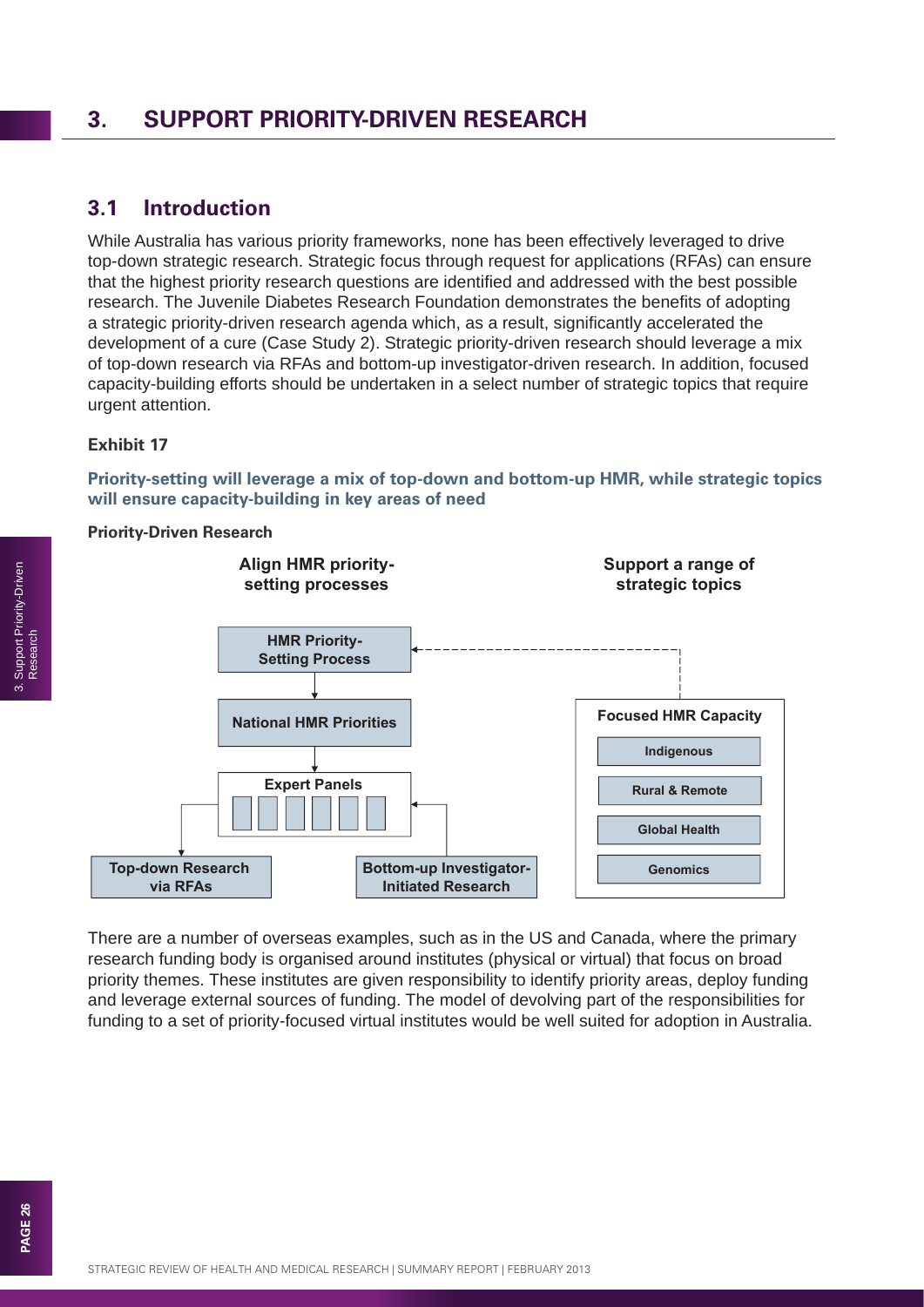### **3.2 Align Priority-Setting Process**

The purpose of HMR is to improve health outcomes and, as such, strategic decisions should influence research directions. This should augment the investigator-initiated approach to focus resources on the most promising research directions, with a broad engagement process. An overarching set of national health research priorities should be established and reviewed on a triennial basis by the HMR leadership body in conjunction with COAG SCoH.

To address the lack of strategic priority-driven research, a portion of the NHMRC MREA, possibly 10%–15%, should be allocated to fund top-down, strategic, priority-driven research through RFAs. In addition, a panel of experts should be established for each priority area to assume primary funding responsibilities in that area and drive the research and translation agenda.

**Recommendation 6: Align Priority-Setting Process.** Establish, fund and create a structure around a set of national HMR priorities.

- a. Set national HMR priority areas through the leadership body and the Council of Australian Governments Standing Council on Health on a triennial basis.
- b. Allocate a defined portion of the NHMRC Medical Research Endowment Account budget (10%–15%) to priority areas for 'top-down strategic research'.
- c. Create a panel of experts for each priority area to set the research agenda, leverage funding and evaluate outcomes.

### **3.3 Support a Range of Strategic Topics**

### **3.3.1 Introduction**

Submissions to the Review identified a range of specific topics for research attention. Those most frequently cited included the social determinants of health, primary care research, medicines clinical research,14 health impact of climate change, and preventive medicine. The Panel suggests that these topics, and others, would be candidates for consideration as national priority areas. While the Panel was not tasked with identifying national health research priority areas, in the course of its Review it became obvious that there were four areas that the Panel recognised as potentially representing national health research priorities. These are described in the following sections.

### **3.3.2 Support Indigenous Health Research**

Indigenous health has clearly been recognised as an area for priority funding and action in HMR over the last decade. Indigenous HMR is difficult to fund due to the longer-term timeframes involved, the need for researchers to visit and develop close relationships with the community, and the need to understand the delivery of health services. A national integrated network or virtual IHRC for performing Indigenous health research is needed in conjunction with targeted researcher training and capacity-building.

### **3.3.3 Support Rural and Remote Health Research**

Almost one third of Australia's population lives in non-metropolitan settings, and rural and remote communities experience significantly worse health outcomes than metropolitan populations. Research capacity should be built up and better organised to focus on understanding and addressing this gap, with a national integrated network or virtual IHRC to lead these efforts.

<sup>14</sup> For example, there are substantial gains to be made in using current medicines more effectively while, in contrast to drug discovery, research into older medicines is not generally funded by industry.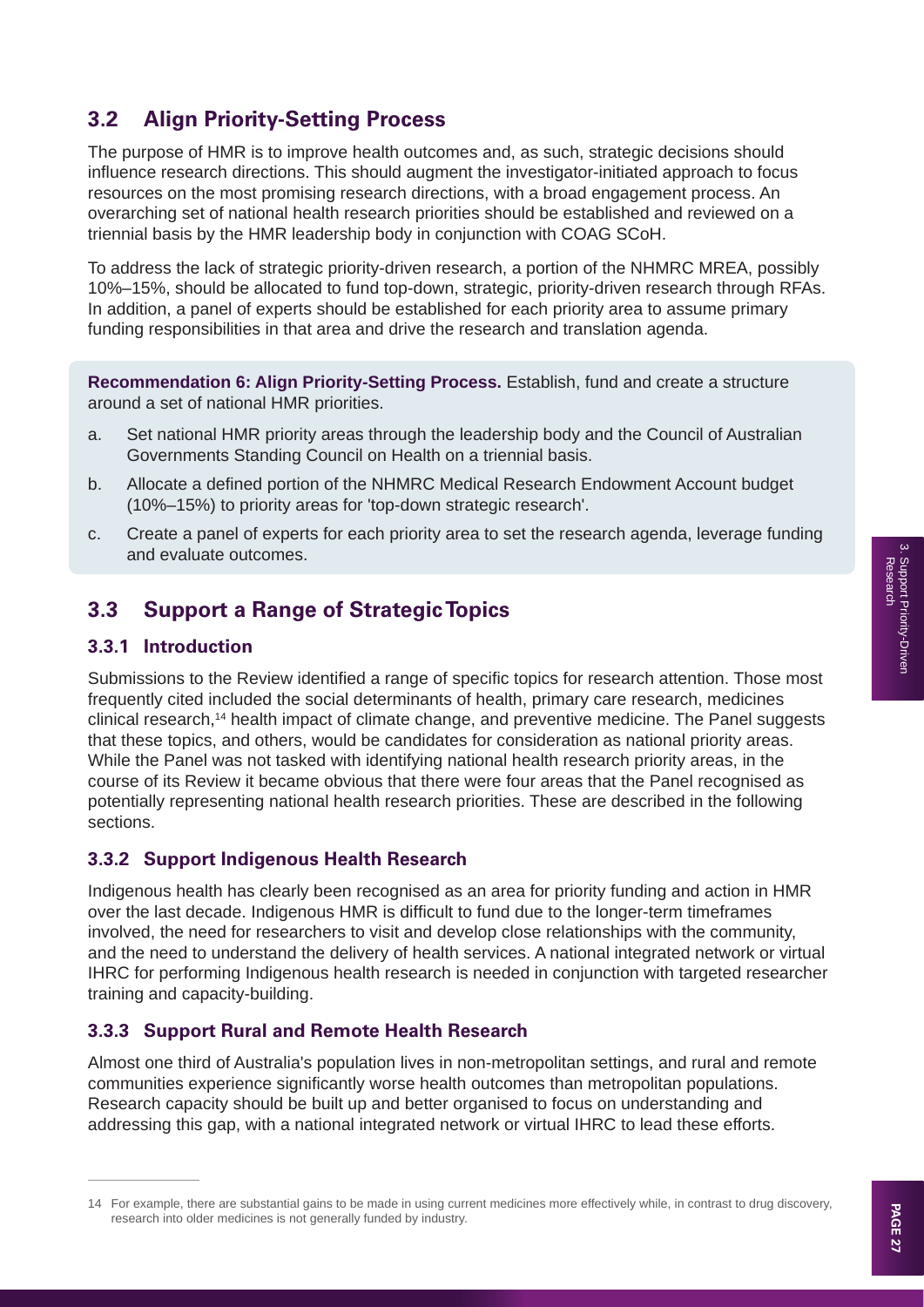### **3.3.4 Support Global Health Research**

Australia has an important role to play in global health research in the Asia-Pacific region and internationally, and can leverage its strengths in areas such as tropical medicine and immunology. The Australian Agency for International Development has proposed increased collaboration with NHMRC to access research capability through the competitive granting processes to drive research that will deliver an impact in the region and globally.

### **3.3.5 Support Advances in Genomics**

The analysis of individual genomes for the purposes of diagnosis and personalised treatment represents an area of research that is most likely to directly influence the future delivery of health and has significant potential to improve health outcomes. While the technology for genomic sequencing is advancing quickly, the rate at which we are tapping into its potential and linking the information to healthcare delivery lags considerably. To take advantage of the benefits genomics offers in delivering better healthcare, there is a need to rapidly integrate and embed genome sequencing within clinical healthcare delivery. Increased research capacity and capability are also needed, particularly in supporting the application of genomics to clinical practice.

**Recommendation 7: Support a Range of Strategic Topics.** Provide targeted investment in four strategic topics and possibly include as national priorities.

- a. Build Indigenous research capacity through a virtual Integrated Health Research Centre (IHRC), refocus NHMRC People Support Schemes on capacity-building, and expand longterm NHMRC programs.
- b. Establish a virtual rural and remote IHRC which has links to other IHRCs and leverages national data platforms for research, streamlined clinical trials processes, and patient record management.
- c. Support global health research through partnerships and collaboration.
- d. Develop capacity and capability in genomics through a national HMR network, ongoing training, NHMRC People Support Schemes and data infrastructure investment.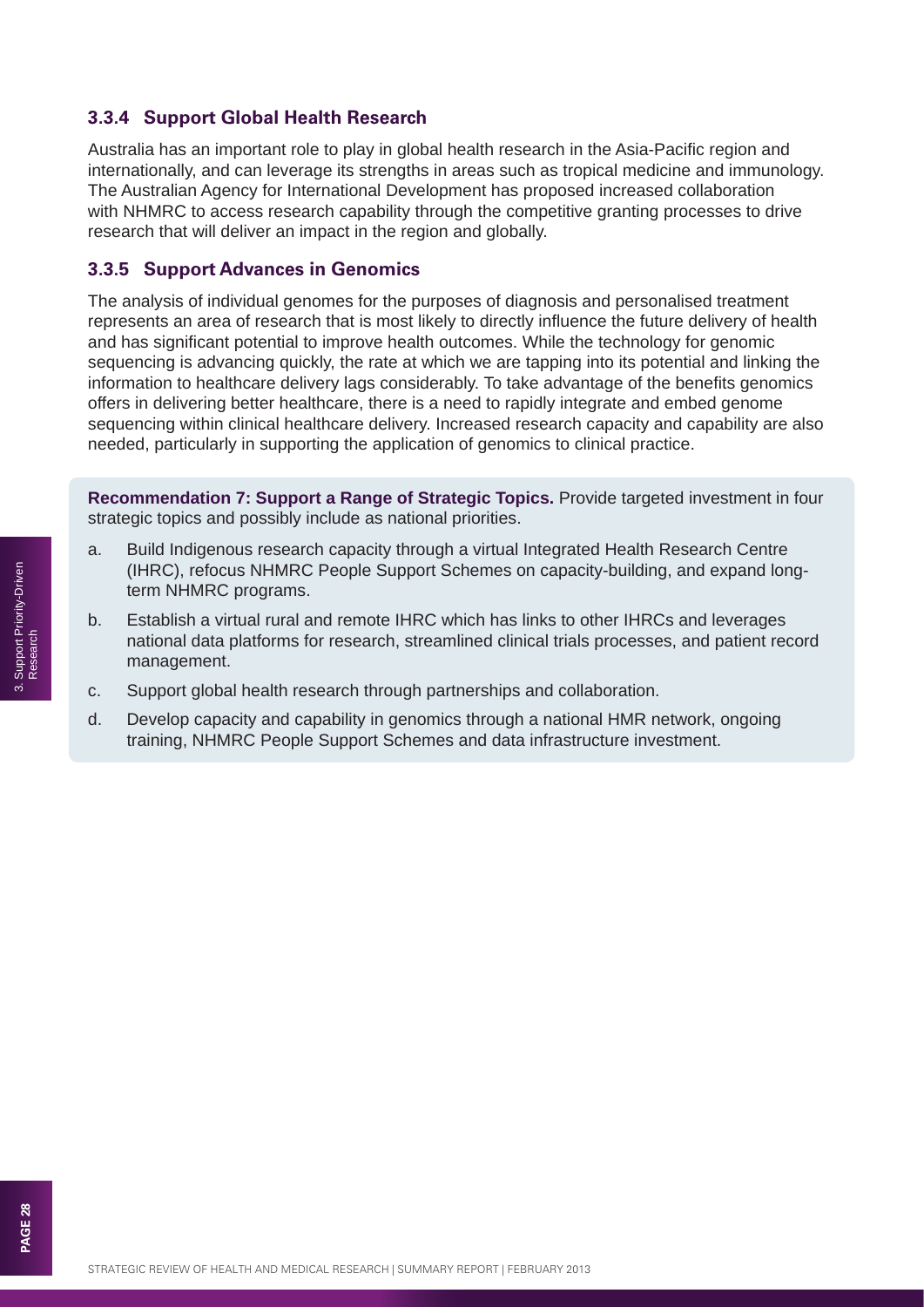### Strategic priority-driven research has significantly accelerated the development of treatments for Type 1 diabetes

**Background.** Type 1 diabetes accounts for 13% of all diabetes and more than 90% of diabetes in people under 15 years old. The Juvenile Diabetes Research Foundation (JDRF) is a global affiliation of national charities which has invested over \$1.6bn globally (\$120m in Australia) on Type 1 diabetes. JDRF has adopted a strategic priority-driven approach to its research efforts and leveraged Australian research strengths to deliver against broader global research priorities.

Through this strategic approach, numerous promising research programs have been identified which have an emphasis on prompter translation of research into treatment. The approach has also avoided resources being wasted on less promising research programs.

JDRF's *Australian Type 1 Diabetes Research Agenda* is centred on four research programs which aim to prevent, treat and cure juvenile diabetes, across the spectrum of patient needs.

| <b>Research Focus</b>   |                                            |                                       | <b>Patient Focus</b>                                                              |                                                      |                                                                           |  |
|-------------------------|--------------------------------------------|---------------------------------------|-----------------------------------------------------------------------------------|------------------------------------------------------|---------------------------------------------------------------------------|--|
|                         | <b>Research</b><br>programs                | <b>Clinical goals</b>                 | At risk                                                                           | <b>Newly</b><br>diagnosed                            | <b>Established</b><br>diabetes                                            |  |
|                         | Immune                                     | Prevent & arrest<br>autoimmunity &    | Prevent onset of<br>autoimmunity                                                  |                                                      |                                                                           |  |
| GOAL                    | restore immune-<br>therapies<br>requlation |                                       | Arrest the autoimmune attack                                                      | <b>Protect restored islets</b><br>from immune attack |                                                                           |  |
| $\overline{\mathbf{c}}$ | Beta-cell                                  | Prevent loss &                        | Prevent loss of beta-cells                                                        |                                                      | Promote growth of beta-cells through                                      |  |
| GOAL                    | therapies                                  | restore beta-cell<br>function         |                                                                                   | regeneration                                         | Replace beta-cells or<br>islets                                           |  |
| S                       | Complications                              | Prevent, arrest &<br>reverse diabetes |                                                                                   |                                                      | Prevent or protect against complications                                  |  |
| <b>BOAL</b>             | therapies                                  | complications                         |                                                                                   |                                                      | Treat early to prevent<br>progression & reduce<br>impact of complications |  |
| 4<br>Glucose            |                                            | Improve &<br>restore glucose          |                                                                                   |                                                      | Improve & normalise glucose control                                       |  |
| GOAL                    | control                                    | control                               |                                                                                   |                                                      | Eliminate or reduce hypoglycaemia                                         |  |
|                         | <b>Accelerators</b>                        | Supporting the                        | Encourage translational research to deliver novel treatments & medical<br>devices |                                                      |                                                                           |  |
|                         | & enablers                                 | implementation<br>of HMR              | Support collaboration, networking & resource sharing                              |                                                      |                                                                           |  |
|                         |                                            | directions                            | Nurture the current & attract new researchers into the field                      |                                                      |                                                                           |  |

### **Type 1 Diabetes Research Agenda**

### **Key Lessons:**

- **1. A strategic priority-driven approach optimises the allocation of investment.** The Foundation revises its research focus every 3-5 years to identify the main goals that need to be addressed to improve treatment and ultimately to cure Type 1 diabetes. This allows for a reallocation of funding and research efforts to the most promising areas of research to address the needs of patients who are at risk, newly diagnosed and established diabetes sufferers.
- **2. A strategic targeted approach leads to accelerated translation and improved healthcare outcomes.** In 2006, the Foundation launched the Artificial Pancreas Program to accelerate the development of a commercially viable artificial pancreas. In just over six years, a series of strategically-designed global clinical trials were conducted with a new treatment now proving successful in healthcare practice.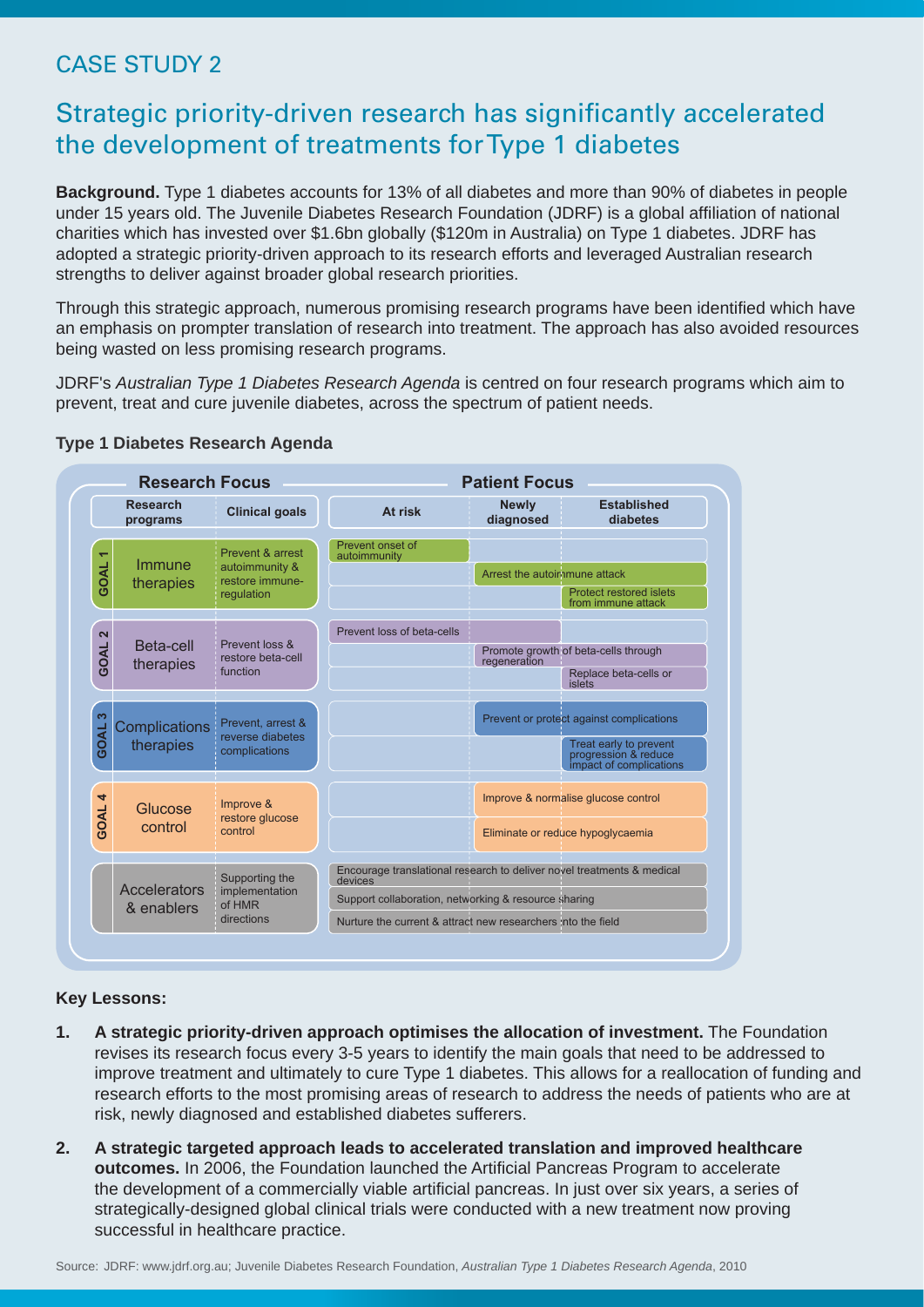### **4. MAINTAIN RESEARCH EXCELLENCE**

### **4.1 Introduction**

While Australia's performance in HMR is world class, continued support across the spectrum of research areas (e.g. biomedical, clinical, public health and health system) is required to maintain our international standing. Competitive research funding has played a vital role in driving highquality research, but has resulted in workforce instability and disproportionate time and effort being spent on grant applications and assessment. Reforms to granting systems are therefore required to retain the benefits of competition and mitigate its unintended consequences. Supporting this is a research delivery system which is comprised of four interrelated components, each of which has a number of important issues that should be addressed to ensure Australian HMR can maintain excellence.

#### **Exhibit 18**

#### **Improvements are required across the four main components of the research delivery system**

#### **Research Delivery System**



#### **Establish infrastructure fund**

### **4.2 Train, Support and Retain the Workforce**

### **4.2.1 Introduction**

The workforce contributing to HMR in Australia is diverse and can broadly be divided into those with a background and primary training in medicine and allied healthcare practices, those with a primary training in science, and those in supporting disciplines such as biostatistics and bioinformatics. The challenges for each of these groups are markedly different, with researchers, in particular, experiencing fundamental career challenges relating particularly to career progression and alternative pathways, job security and remuneration.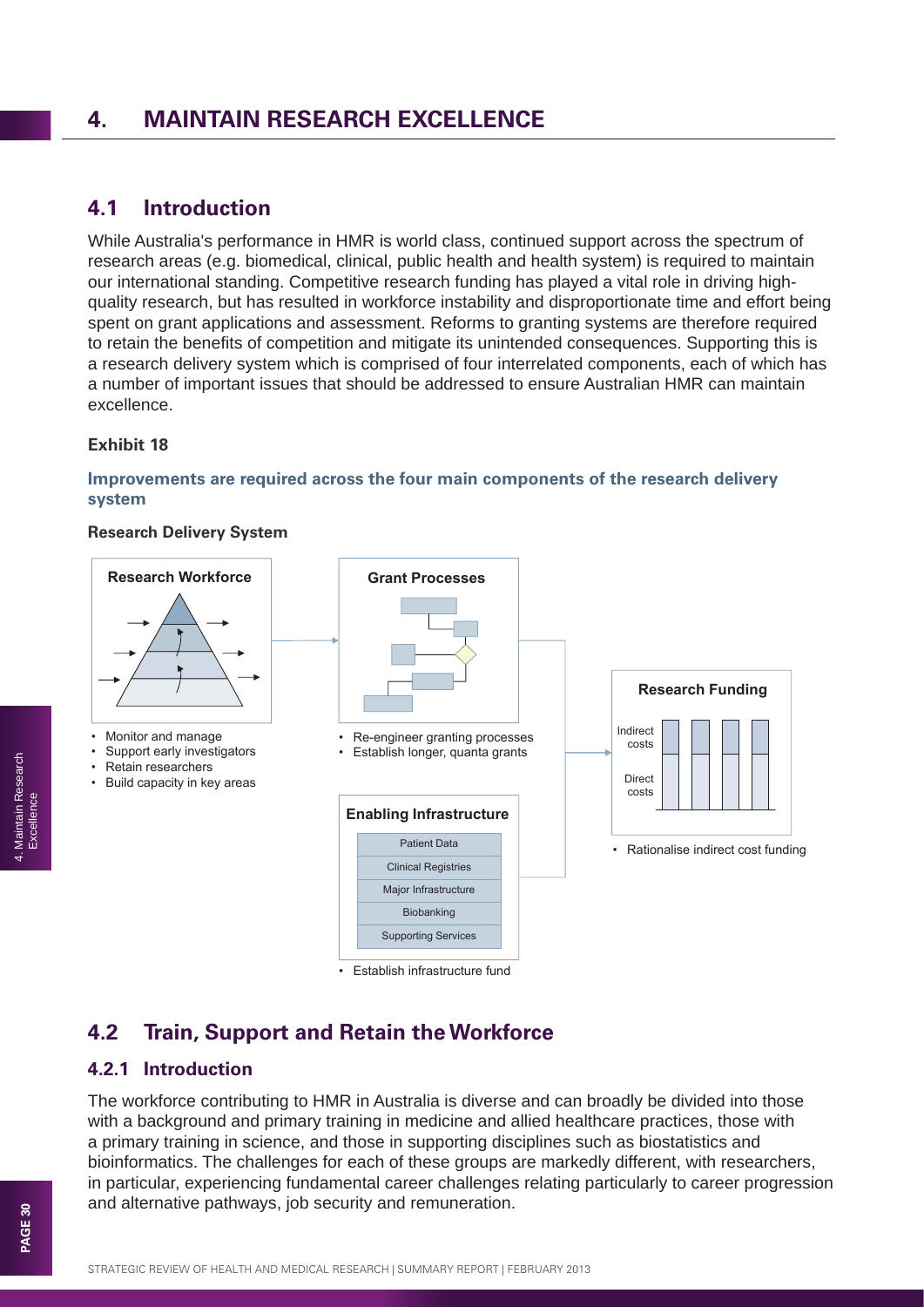### **4.2.2 Manage and Monitor the Workforce**

The overall HMR workforce is not actively monitored or managed and there is very poor visibility of its dynamics. One survey estimated the research workforce at approximately 23,000.15 It is estimated that about 25% of these researchers are supported by NHMRC competitive grant schemes. The new HMR leadership body should be tasked with HMR workforce planning, from analysis through to management, monitoring and providing policy advice.

#### **Exhibit 19**

#### **The number of researchers supported by NHMRC funding has grown at 13% p.a. over the last seven years**



### **4.2.3 Support Early Investigators**

It is vital that Australia continues to invest and support its young researchers—particularly to raise the profile of HMR as a rewarding career path. Early investigator support is not well targeted, Australian Postgraduate Award stipends are too low, and any expansion of the PhD cohort requires career path options, including training for subsequent non-research roles, to be attractive.

### **4.2.4 Retain Researchers within the System**

There are a number of career progression barriers, such as career interruptions, that detrimentally affect a researcher's track record and make it difficult to re-enter the workforce. There also appears to be a lack of capacity to mentor young researchers. Reforms to the granting processes are needed to ensure career breaks and inequality issues do not adversely affect career paths, and allow greater time for training and mentoring.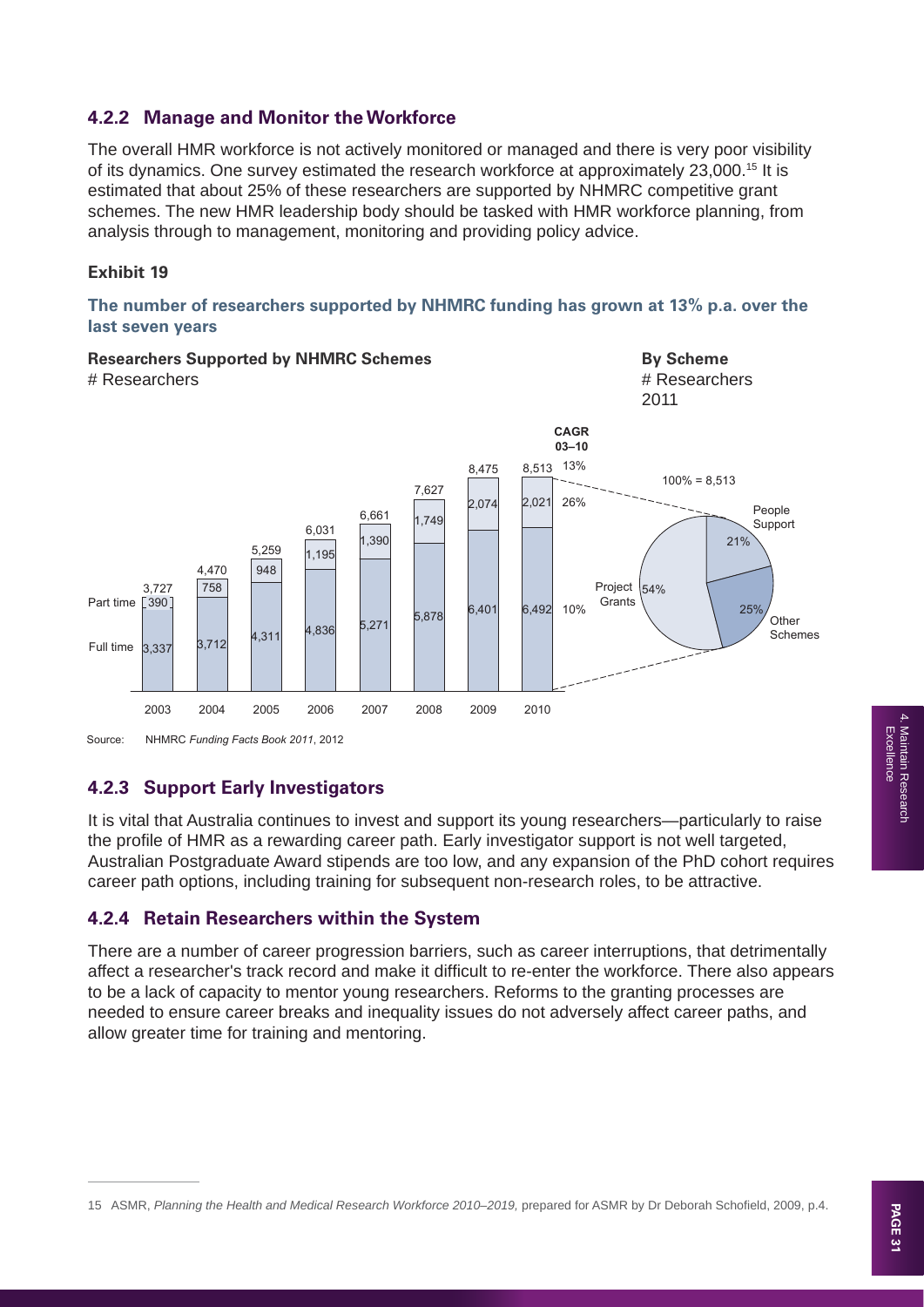### **4.2.5 Increase Track Record Flexibility**

Track record is a major selection criterion for grants within research support or People Support Schemes for competitive granting agencies, such as NHMRC and the Australian Research Council (ARC), and is used as a major determinant of excellence and potential. Non-clinical research areas, knowledge translation and non-publication work are not sufficiently valued for research track records, while mid-career researchers have trouble demonstrating their track record. Track record definitions should be made more flexible and research staff who are not chief investigators should also appear on grants to assist their career progression.

### **4.2.6 Build Workforce Capacity**

NHMRC currently supports 492 research fellowships, which are renewable every five years. While NHMRC should continue to focus funding the best and brightest researchers (many of whom are and will continue to be funded by hospitals, universities, and research institutes), there is a need to build capacity in newly emerging disciplines, such as genomics, bioinformatics, biostatistics, and key areas that will deliver health system impact, such as public health research, health services research and health economics.

**Recommendation 8: Train, Support and Retain the Research Workforce.** Manage, train, build capacity for and retain a high-quality research workforce.

- a. Actively monitor the shape and dynamics of the HMR workforce and NHMRC People Support Schemes.
- b. Support career entry with higher Australian Postgraduate Award stipends and 'early investigator' grants with a focus on 'few total research years' rather than 'new to NHMRC'.
- c. Retain more researchers in the system with flexibility for career breaks or part-time work, remove barriers to retention, and fund capacity for mentoring.
- d. Provide increased flexibility of track record definitions in grant applications to encompass a broader range of research activities and contributions.
- e. Build capacity in key enabling areas (e.g. genomics) and disciplines that will deliver health system impact (e.g. health economics) with NHMRC People Support Schemes.

### **4.3 Streamline Competitive Grant Processes**

### **4.3.1 Introduction**

While NHMRC funds a number of competitive grant schemes across various research areas, there are issues with administrative processes and systems.

### **4.3.2 Streamline NHMRC Grant Application Processes**

NHMRC grant applications are complex and time consuming for researchers, generally due to onerous data requirements. There is potential for considerable improvement in the NHMRC's online Research Grant Management System, and merit in standardisation of submission process elements with other major competitive granting agencies such as ARC, including the adoption of a standardised CV template.

### **4.3.3 Simplify NHMRC Grant Assessment Processes**

There has been a steady increase in the number of applicants to almost all NHMRC schemes over the last decade that has not been accompanied by a commensurate increase in funds available. A process of early triage for those applications unlikely to be successful is critical to reducing the load on the reviewing process.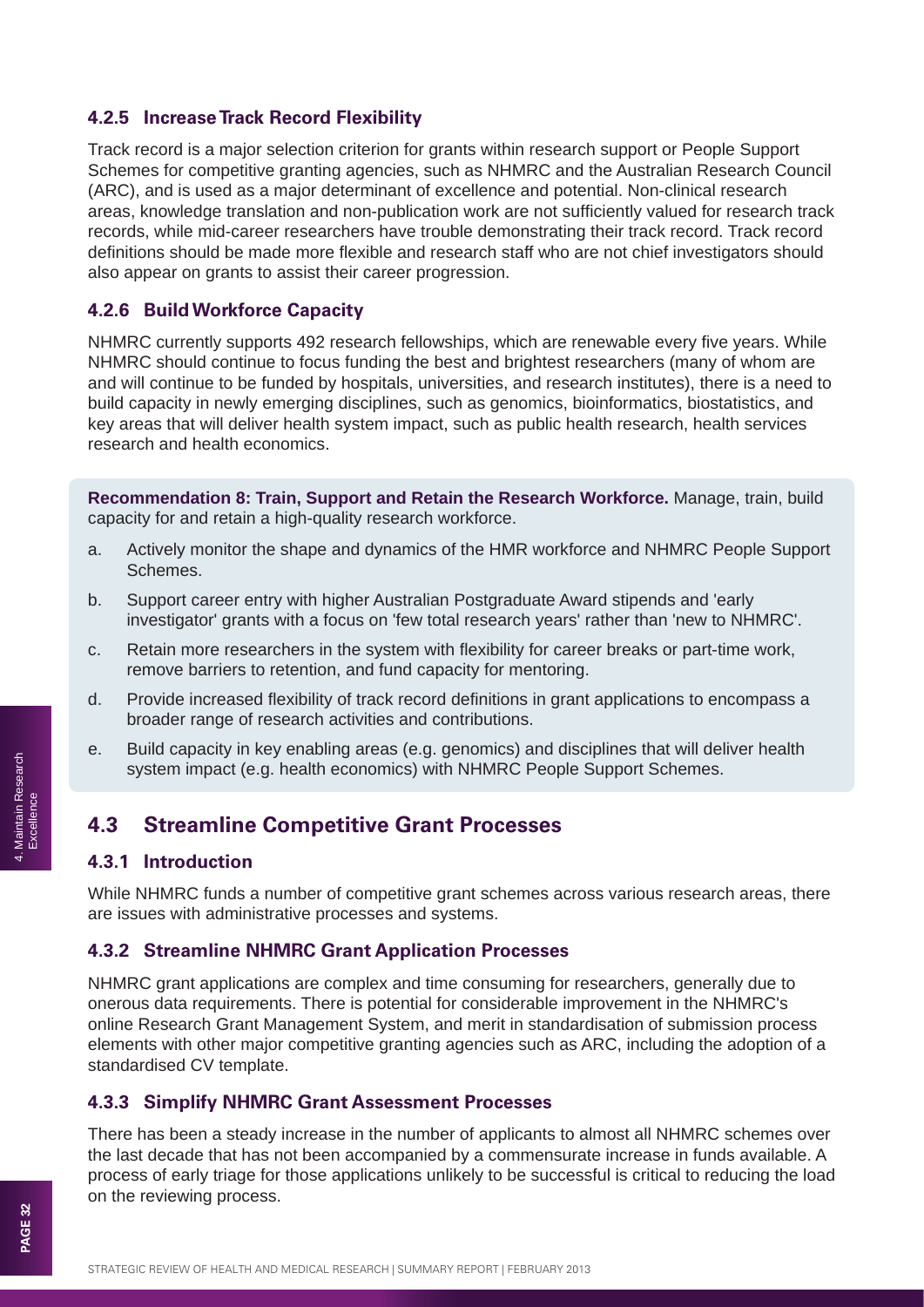### **4.3.4 Move to Longer Quanta Grants**

Research is becoming increasingly complex to perform. The current typical three-year project grant cycle results in career insecurity, reduced quality and impact of the research being generated and an administrative burden. Grant request standardisation should be changed to predominantly fiveyear terms with fixed budget quanta to simplify budget preparation and assessment and improve job security and quality of outcomes delivered.

**Recommendation 9: Streamline Competitive Grant Processes.** Re-engineer the NHMRC grant application and assessment processes to include, but not be limited to, the following initiatives.

- a. Streamline NHMRC grant application processes and systems, and align with other major granting agencies.
- b. Simplify grant assessment processes to reduce reviewer burden and support a limited but significant quantity of high-risk/potential high-return research.
- c. Stabilise the workforce by moving towards a standard Project Grant duration of five years and adopt quanta funding.

### **4.4 Rationalise Indirect Cost Funding for Competitive Grants**

Indirect cost funding for research activities is inadequate, and the level of funding partially depends on the type of institution and state or territory in which the research is undertaken. Indirect research costs are, on average, around 60c per direct research dollar and comprise laboratory costs (25c), administrative costs (20c) and building and facility costs (15c). The current system is inequitable with universities given 30c per direct research dollar through one set of schemes and MRIs given 20c per direct research dollar through another scheme, while hospitals do not have access to any support schemes. As noted by previous reviews, a rational approach to indirect cost funding is urgently needed where indirect costs are stapled to national competitive grants.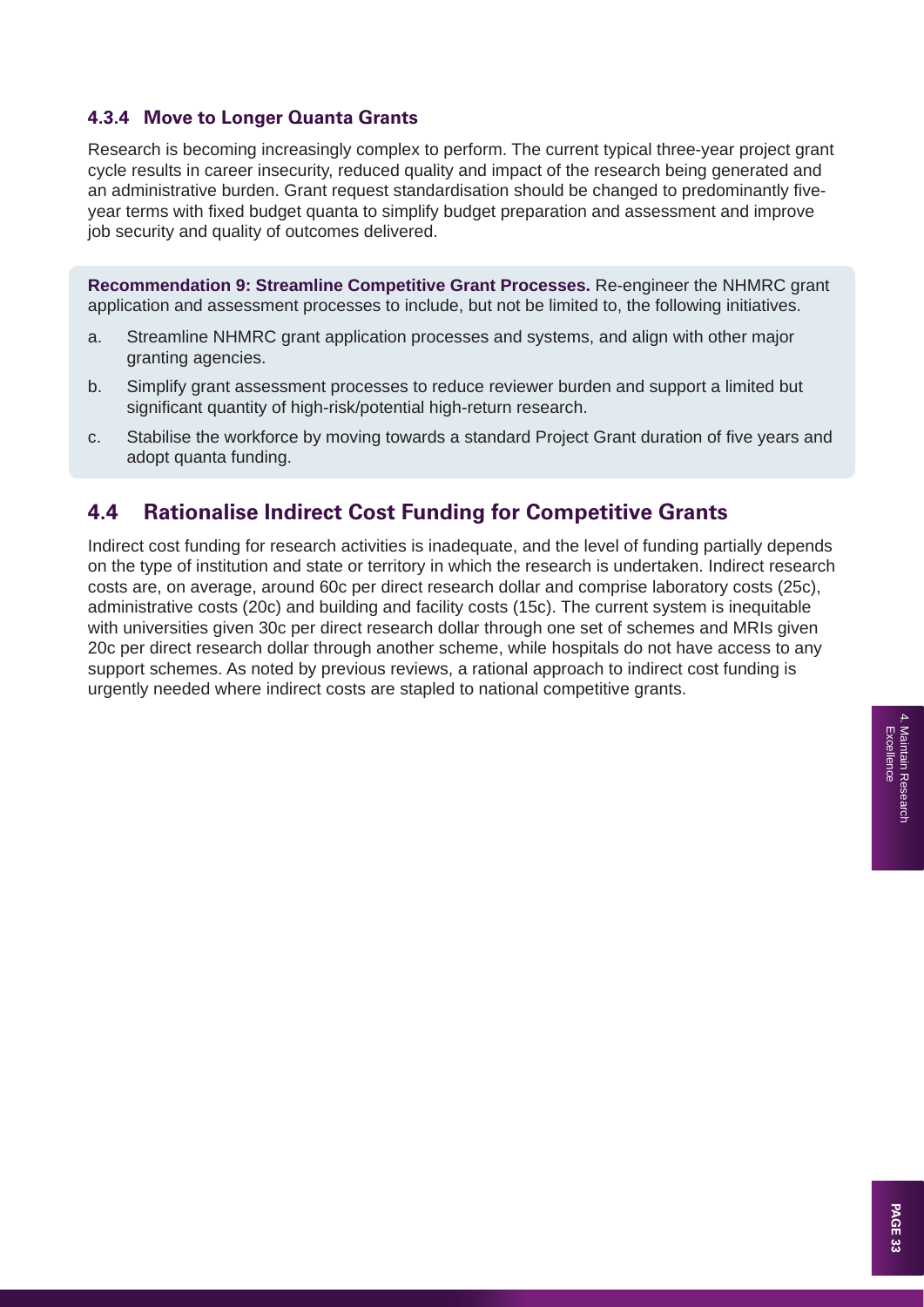#### **Exhibit 20**

#### **Indirect costs are on average 60c per dollar of research, leaving current research organisations underfunded**

#### **Average MRI Indirect Research Costs**

Cents per research dollar 2008



Notes: 1. SRE – Sustainable Research Excellence Program; RIBG – Research Infrastructure Block Grant 2. IIRISS – Independent Research Institutes Infrastructure Support Scheme Source: AAMRI, *Australian MRI Indirect Cost Funding*, 2010

**Recommendation 10: Rationalise Indirect Cost Funding for Competitive Grants.** Ensure that all qualified HMR institutions, including healthcare service providers, MRIs and universities, receive at least 60% indirect cost loading for national competitive grants.

### **4.5 Build Enabling Infrastructure and Capabilities**

### **4.5.1 Introduction**

Modern HMR is a complex activity that requires both infrastructure support and, increasingly, support from a broad range of other enabling technologies. Providing infrastructure support on a secure, ongoing basis and building skilled research capability in enabling areas are both vital to ensure the long-term effectiveness of HMR. Strategic funding and coordination is required to ensure access across the full range of HMR organisations.

### **4.5.2 Secure Long-Term Funding for Major Infrastructure and Enabling Technologies**

In *Powering Ideas*, the Australian Government's 10-year research reform agenda released in the May 2009 Budget, the Government made a commitment to continue to invest in research infrastructure. However, funding under the National Collaborative Research Infrastructure Strategy concluded on 30 June 2011 and funding from the Super Science Initiative will conclude on 30 June 2013. To date, there have been no announcements of additional funding for national infrastructure programs. The Panel is concerned that investment in major infrastructure in Australia has now slipped into a hiatus which should be addressed as a matter of priority.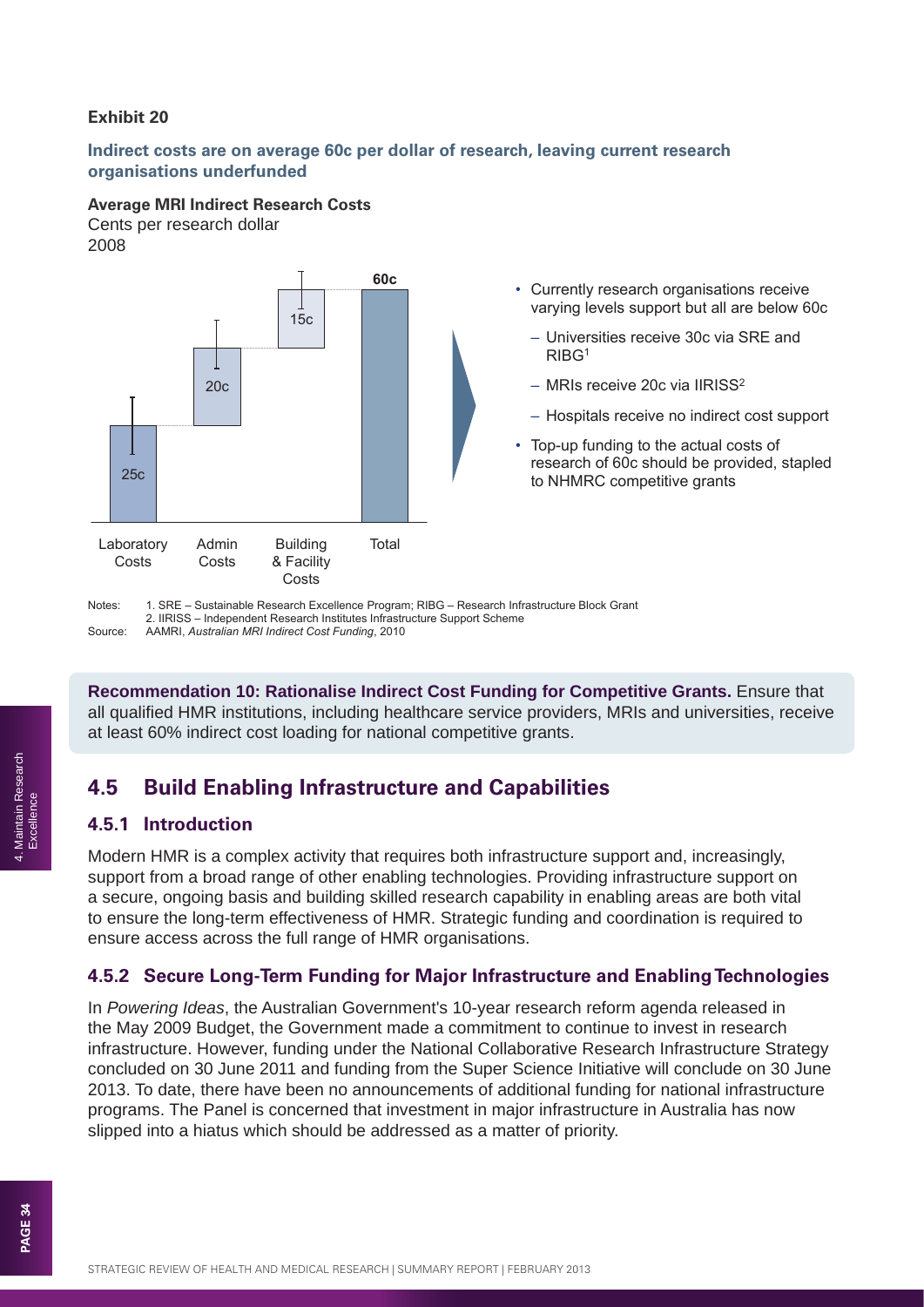HMR requires access to a suite of supporting technologies, including biobanked material, medical imaging, simulation technologies, micro and nanobiotechnologies, proteomics, metabolomics and genomics. Short-term research project timeframes have led to a limited supply of longer term funding for major equipment and enabling technologies. HMR should be given access to the proposed infrastructure fund as outlined in the 2012 National Research Investment Plan, or alternative funding should be provided to support research.

### **4.5.3 Accelerate Efforts to Build and Support National Patient Databases**

The ease with which data can be collected, analysed and disseminated is a critical factor in the advancement of medical research and its translation to better healthcare. While the National E-Health Transition Authority is developing data protocols, there is a gap in long-term data storage and discovery infrastructure.

### **4.5.4 Establish Clinical Registries**

Clinical registries which systematically collect information on treatments and their outcomes from hospitals are one of the most effective means of monitoring and encouraging the uptake of guidelines. There are numerous overseas examples where the establishment of clinical registries has improved the uptake of evidence-based treatment guidelines. For example, there are over 70 clinical registries in Sweden, with over 20 having greater than 85% patient coverage. While there are 28 identified clinical registries in Australia across various healthcare sites, only five have national coverage.16

### **4.5.5 Develop a National Biobank Strategy and Platform**

Australia has developed a wide, fragmented array of biobanks,<sup>17</sup> ranging from small to large, and from individual collections to networked, 'hub and spoke' or 'multiple distributed node' facilities. The current fragmented and *ad hoc* approach is costly and difficult for researchers to access efficiently. A national biobank strategy underpinned by a national platform that provides linked access to datasets is needed to ensure efficient access for researchers.

### **4.5.6 Increase Support Services Capacity**

Support services capacity is necessary to high-quality research, but there is a significant skills shortage in enabling technologies and analytic services in Australia, with a strong need to build capacity in key enabling technologies and supporting services (e.g. bioinformatics). Researchers lack access to a general research support service and a research design service should be provided to assist in improving the quality of research.

**Recommendation 11: Build Enabling Infrastructure and Capabilities.** Provide significant funding for large infrastructure, including patient databases, registries, a biobank hub and enabling technologies.

- a. Create a research infrastructure funding vehicle of \$150–\$200m p.a. to fund major infrastructure and key enabling technologies, and ensure access for the HMR sector.
- b. Accelerate development of national patient databases and clinical registry infrastructure and management.
- c. Develop a national biobank hub linking existing and future specimen biobanks.
- d. Increase new enabling technologies and supporting analytical services.

<sup>16</sup> SM Evans, M Bohensky, PA Cameron & J McNeil, 'A survey of Australian clinical registries: can quality of care be measured?' *Internal Medicine Journal*, Vol. 41, Issue 1a, 2011, pp.42–48.

<sup>17</sup> Defined as a generally large collection of human biological materials (biospecimens) linked to relevant personal and health information and held specifically for use in health and medical research in the NHMRC 2010 Biobank Information Paper. URL: http://www.nhmrc.gov.au/\_fi les\_nhmrc/fi le/your\_health/egenetics/practioners/biobanks\_information\_paper.pdf.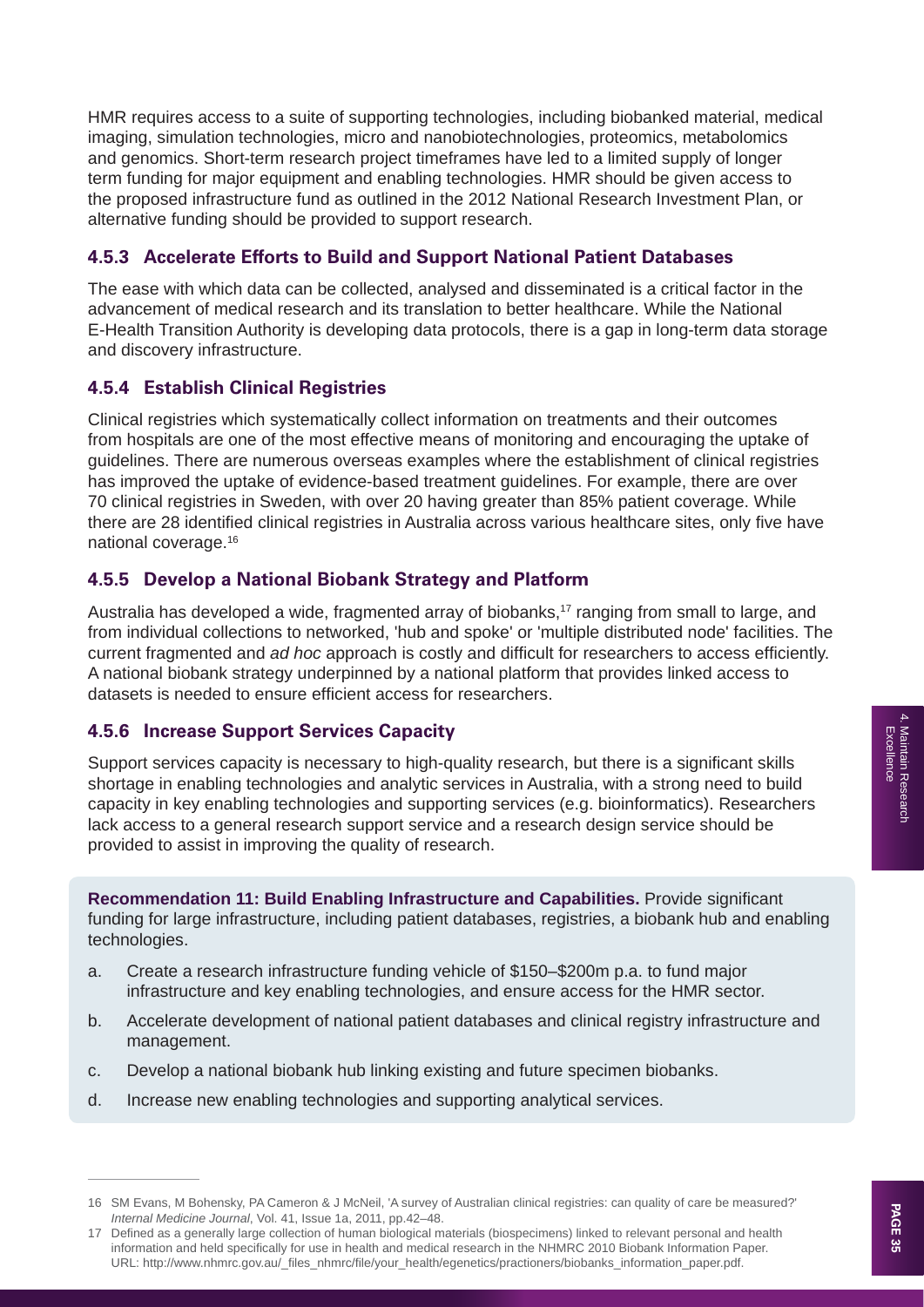### **5. ENHANCE NON-COMMERCIAL PATHWAY TO IMPACT**

### **5.1 Introduction**

Research translation is the key to delivering improved health outcomes. There are different translation pathways for different research types and they are summarised below in a T1 – T4 framework used by NIH. While commercial translation usually has a corporate sponsor driving progress through clinical trials that results in a marketable product, non-commercial translation that creates public-good innovations may have no natural champion to drive research and subsequent uptake.

#### **Exhibit 21**

#### **The NIH Research Translation Framework can be applied to non-commercial translation**



#### **NIH Research Translation Framework**

Source: MJ Khoury, M Gwinn & JPA Loannidis, 'The Emergence of Translational Epidemiology: From Scientific Discovery to Population Health Impact', *American Journal of Epidemiology*, 2010, 172:5, p.518

Non-commercial HMR can be classed into four areas (public health research, health services research, health system innovation and evidence-based policy) and by level of focus on impact.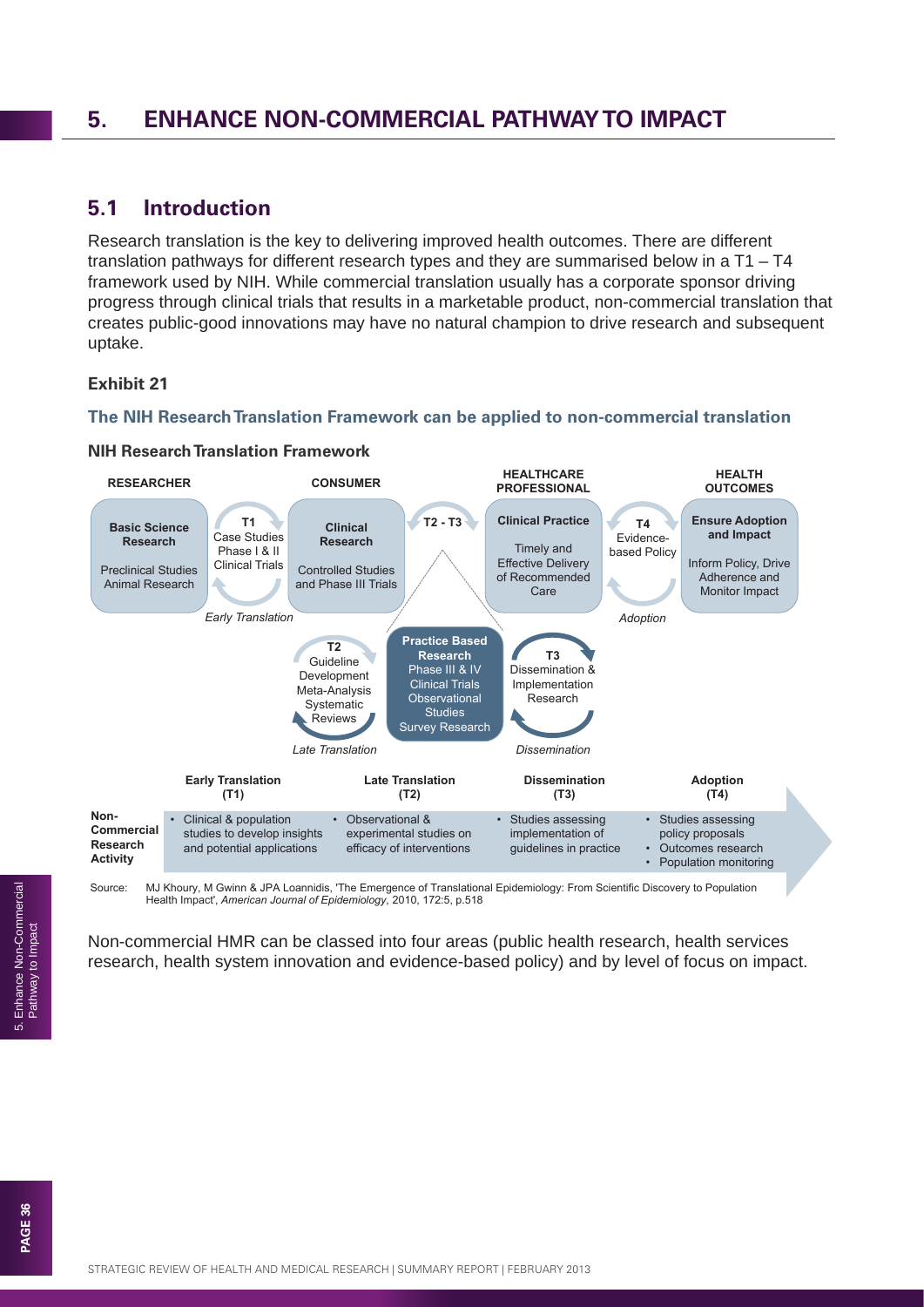### **Exhibit 22**

#### **There are various types of non-commercial research and translation with different areas of focus**

#### **Types of Non-commercial Research and Translation**

|                                  |  |                                                             | <b>Evidence Creation</b>                  |                                                      |                                                        | <b>Evidence Translation</b>                               |
|----------------------------------|--|-------------------------------------------------------------|-------------------------------------------|------------------------------------------------------|--------------------------------------------------------|-----------------------------------------------------------|
| <b>Focus on</b><br><i>Impact</i> |  | <b>Type of</b><br><b>Research</b>                           | <b>Public Health</b><br><b>Research</b>   | <b>Health Services</b><br><b>Research</b>            | <b>Health System</b><br><b>Innovation</b>              | <b>Evidence-based</b><br><b>Policy</b>                    |
|                                  |  | 1. Descriptive Studies<br>('Describe Y')                    | • Epidemiology and<br>population studies  | • Health system<br>studies                           | $\cdot$ N/A                                            | $\cdot$ N/A                                               |
|                                  |  | 2. Evaluation<br><b>('Does Intervention</b><br>$X$ work? ') | • Assessment of<br>preventive<br>measures | • Comparative<br>effectiveness<br>• Health economics | • Assessment &<br>audit of evidence-<br>based practice | • Policy evaluation                                       |
|                                  |  | 3. Translation<br>('How best to<br>implement X'?)           | • Public health<br>improvement            | • Implementation<br>evaluation                       | • Clinical guidelines<br>· Implementation<br>research  | • Social and<br>behavioural studies<br>• Policy proposals |
|                                  |  | 4. Implementation<br>('Do X')                               | • Preventive<br>programs                  | $\cdot$ Change<br>Management                         | • Adoption of<br>guidelines<br>• Regulation            | • Evidence-based<br>policy                                |

### **5.2 Enhance Public Health Research**

Public health programs, such as vaccination, smoking reduction and safe sex, are driven by research evidence and have delivered significant cost-effective improvements in health outcomes. Ongoing public health research, for example, on the impact of different Medicare Locals and LHN strategies, or Australian National Health Preventive Health Agency (ANPHA) preventive health programs on population health, are likely to make a significant contribution to Australia's HMR priorities. Despite considerable growth in public health research over the last decade, it requires more focused capacity-building and a dedicated competitive grant program. Duplication of research proposal assessments by ANPHA and NHMRC should be minimised by leveraging NHMRC competitive assessment processes for ANPHA project funding.

**Recommendation 12: Enhance Public Health Research.** Focus efforts on capacity-building and new schemes for public health research.

- a. Build capacity in public health research and expand partnership schemes.
- b. Refine NHMRC Project Grant schemes and leverage for Australian National Preventive Health Agency research.
- c. Consider new approaches to funding clinical trials for long-term public health.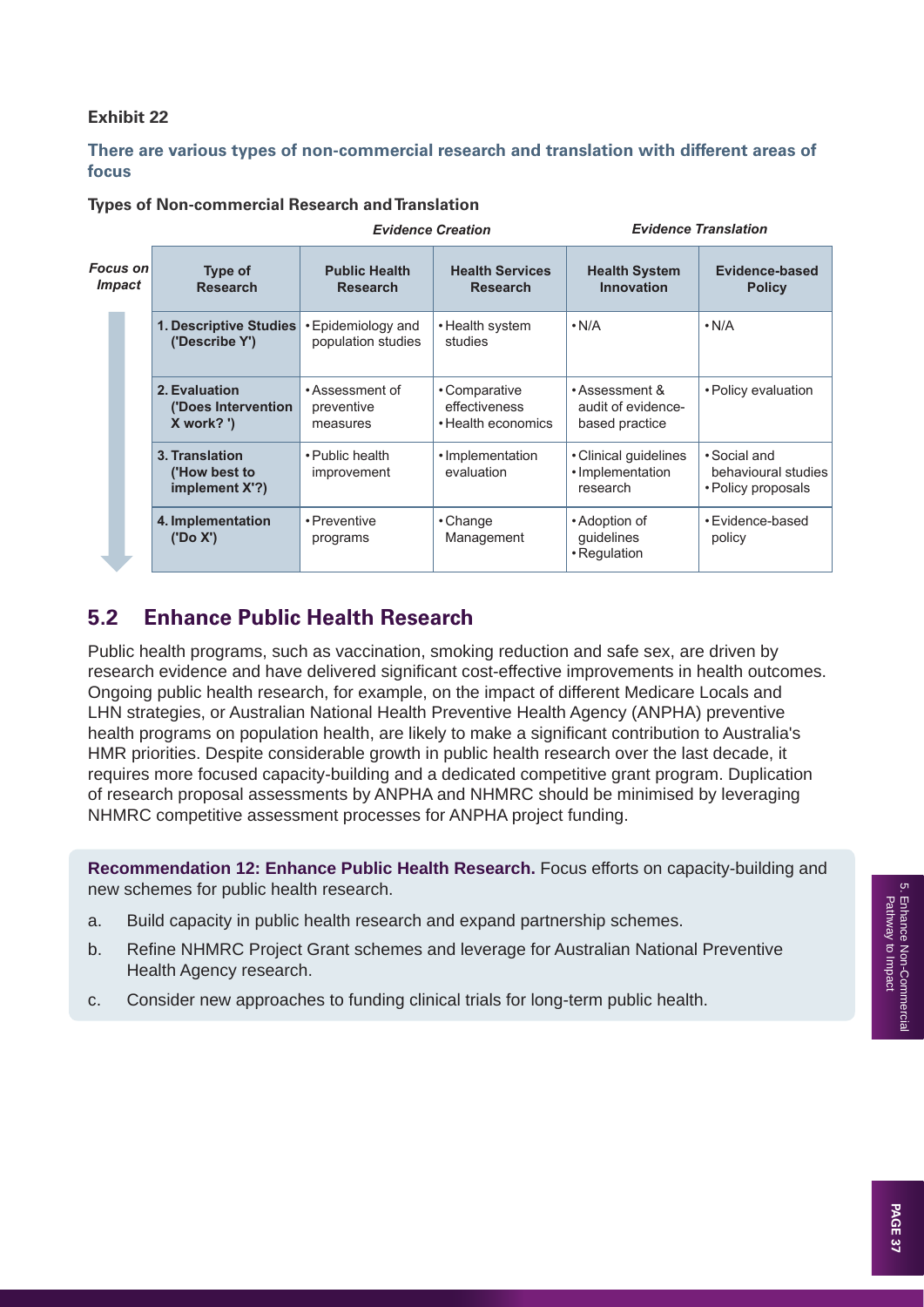### **5.3 Enhance Health Services Research**

Compared to other areas of research, there are relatively fewer researchers in health system research (which comprises health services research and health economics) despite such research being essential to efficient health care. Given the substantial health reforms underway, increased capacity is vital to ensure research is performed to evaluate the impact of these reforms and identify opportunities for improvement.

The NHMRC Project Grant process is not optimised for health services research and should be reweighted to focus more on an assessment of outcomes and relevance. Introducing criteria around health system impact will encourage health services and health economics research activity in LHNs. Health services research often requires initial short-term and small-scale pilot studies which are potentially better assessed and funded locally as part of research in LHNs rather than via a national competitive assessment process. A health services research institute should be established to gather and analyse health services data, and support performance monitoring of key aspects of health services.

**Recommendation 13: Enhance Health Services Research.** Focus efforts on capacity-building and new schemes in health services research and health economics.

- a. Build capacity in health services research and health economics to understand, assist and evaluate translation.
- b. Refine NHMRC selection criteria to encourage health services research.
- c. Establish an influential institute of health services research.

### **5.4 Accelerate Health System Innovation**

### **5.4.1 Deliver Evidence-Based Healthcare**

Translating research into evidence-based healthcare is a vital step of the research process that is responsible for impact. Implementation of research guidelines is slow and inconsistent, and in some areas they are non-existent or inapplicable. Ongoing health system innovation requires better incentives to generate clinically-relevant research evidence, adopt proven guidelines and seek better practice in all settings. An additional barrier to increased translation is that research guidelines are typically not in the optimal format for the needs of its various end-users, so researchers should be encouraged to write up guidelines for wide dissemination and in a variety of formats for different end-users.

### **5.4.2 Support Non-Commercial Clinical Trials**

Non-commercial clinical trials are an important part of efforts to improve health outcomes and reduce healthcare costs. Given their nature, non-commercial trials require government funding, as well as access to resources in hospitals and from health services providers. The Australian Government should fund non-commercial clinical trials with an additional \$50–\$100m p.a. and monitor this investment to ensure it delivers health system impact.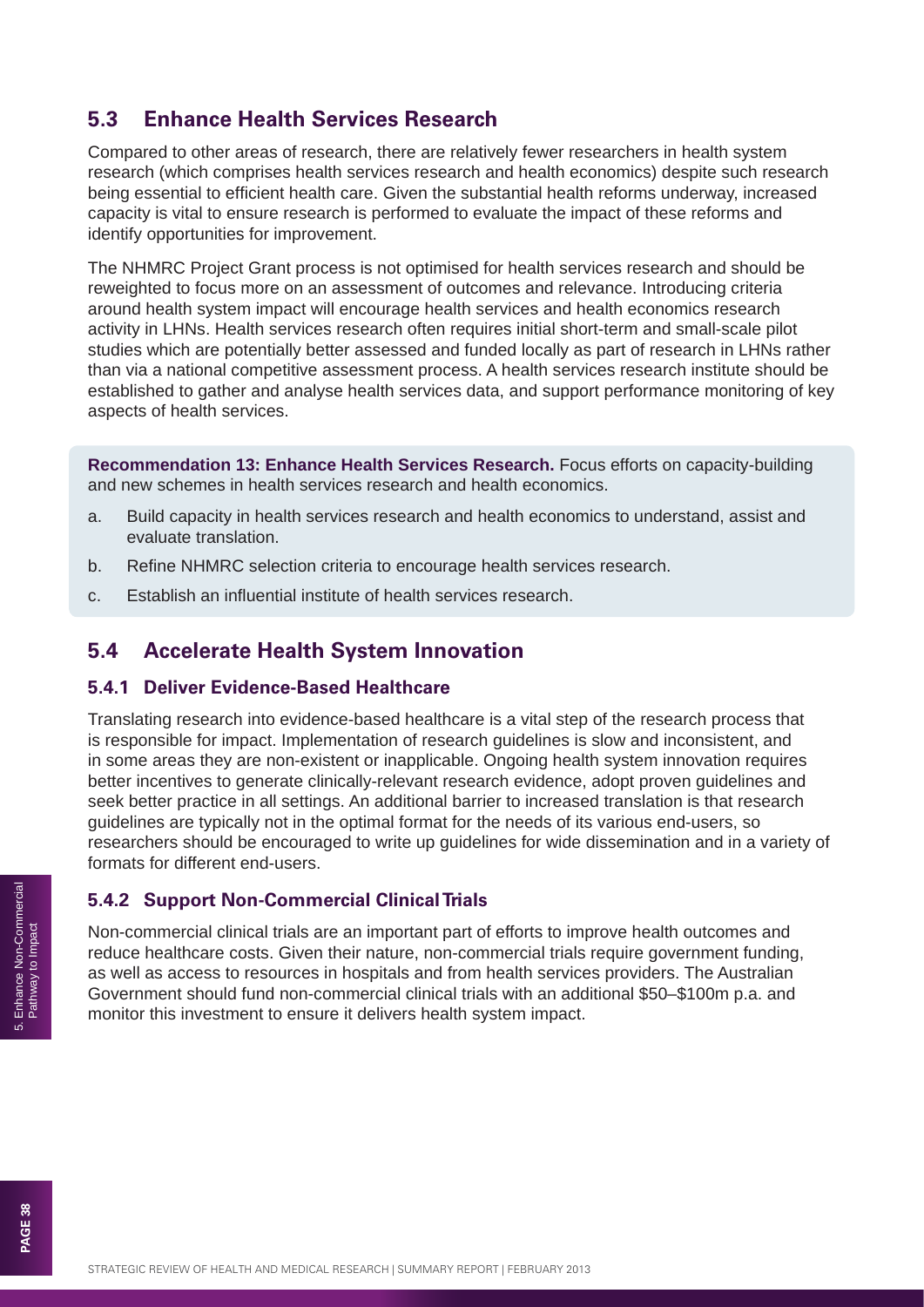**Recommendation 14: Accelerate Health System Innovation.** Accelerate research translation and health system innovation.

- a. Provide incentives to generate clinically-relevant research.
- b. Ensure guidelines have an implementation plan and encourage wider communication.
- c. Provide funding for non-commercial clinical trials based on potential to deliver impact.

### **5.5 Inform Policy with Evidence**

The information needs of policy makers are generally not aligned with the current form of research output. Concerted efforts are needed to identify the most significant gaps in policy and evidence base and to build research capacity and capability to inform policy. In particular, more frequent engagement and fast-turnaround advice are required by policy makers. A structured process should be established by the leadership body to facilitate closer interaction between researchers and policy makers and embed researchers within government policy departments, to leverage capability from existing institutes that have successfully delivered outcomes. The strategic, responsive measures taken by the Australian Government in dealing with the Hendra virus are illustrative of the strong linkage required between government policy and research (Case Study 3).

**Recommendation 15: Inform Policy with Evidence.** Inform health policy and practice with research evidence.

- a. Enhance the capability of NHMRC and researchers to support policy makers.
- b. Encourage the embedding of researchers within government policy departments.
- c. Conduct research on gaps between health policy and practice, and the evidence base.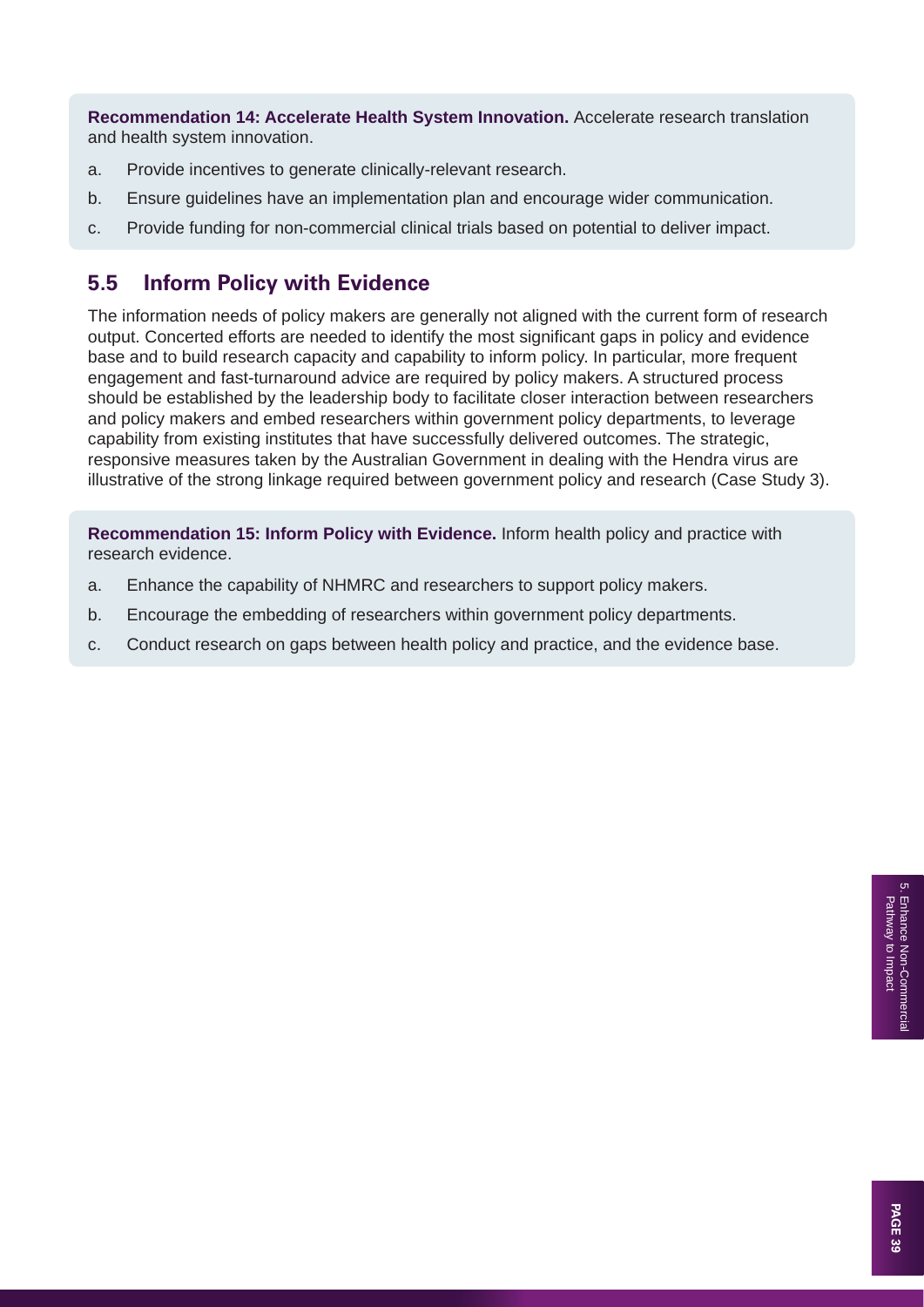### CASE STUDY 3

### Strategic research into the Hendra virus quickly led to an understanding of its causes and a subsequent vaccine

**Background.** In September 1994, a Queensland horse trainer and 14 of his horses caught an unidentified illness and were dead within days. The Queensland Department of Primary Industries collected samples from the affected horses and submitted them to the Commonwealth Scientific and Industrial Research Organisation (CSIRO) for testing at the Australian Animal Health Laboratory (AAHL). Collaboration between public health departments and researchers led to the identification of the Hendra virus—just two weeks after it was first observed in humans.

Since the outbreak and identification of the Hendra virus, AAHL has been involved with every Hendra incident, with no recorded cases outside Australia. Scientists believe bats are the natural host of the virus, which can affect more than one species. The infection pathway to date has been from bats to horses, then from horses to humans.



In May 2011, CSIRO developed a Hendra vaccine for horses (Equivac HeV). The development was the result of close collaboration with US partners and Pfizer Animal Health, and is critical to reducing the risk of spread of the virus to people. CSIRO is currently researching post-infection treatments for humans.

### **Key Lessons:**

- **1. Strategic research can rapidly address urgent disease outbreaks.** Research conducted by CSIRO isolated and identified the virus within two weeks of its first appearance and further studies confirmed bats as the primary hosts of the Hendra virus, although it has affected horses, humans and dogs. CSIRO, in conjunction with agricultural and veterinary agencies and the Department of Health and Ageing, also issued information regarding the nature of the Hendra virus and guidelines on prevention.
- **2. Collaborative research efforts are important to deliver timely, high-quality interventions.**  Australian Institute for Bioengineering and Nanotechnology, Queensland Health, Princess Alexandra Hospital and US researchers produced antibodies for emergency treatment of humans exposed to the virus.
- **3. Investment in world-class research consolidates Australia's global role in health and medical research.** AAHL is a world-renowned centre for research into new and emerging animal diseases. International researchers are able to access AAHL's high-containment laboratories and specialist services for studies on infectious diseases that affect the health of animals and humans.

Note: Image showing first horse to receive the Equivac HeV vaccine, administered by Dr Nathan Anthony. Image courtesy of Pfizer Animal Health Source: CSIRO Website; Australian Veterinary Association Website; DoHA, *Hendra Virus CDNA National GUidelines for Public Health Units*, 2012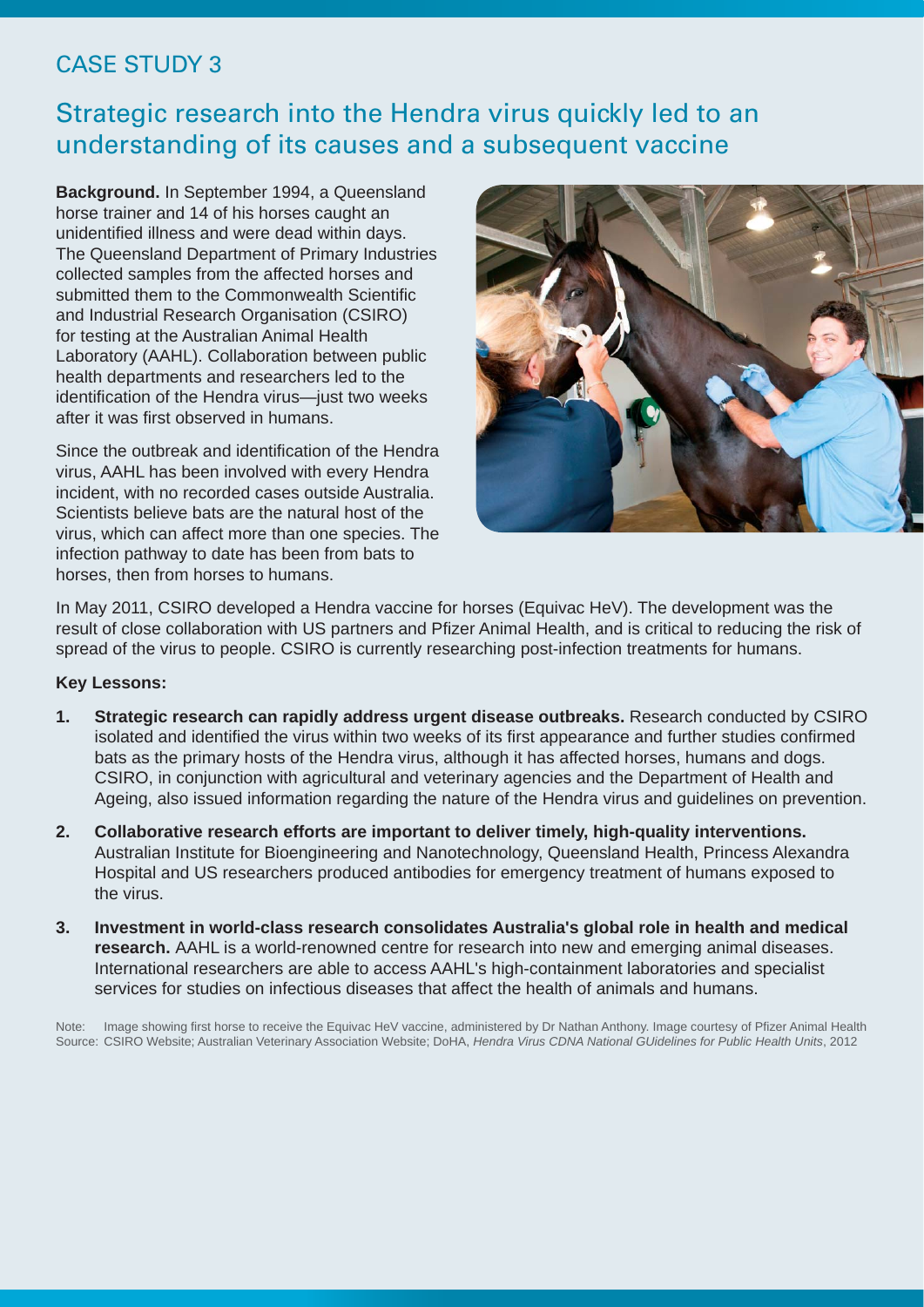### **6. ENHANCE COMMERCIAL PATHWAY TO IMPACT**

### **6.1 Introduction**

Commercialisation is a necessary step to deliver research benefits to the community, and has the potential to create economic benefits including high-value jobs. It is also requires risk capital and Australia is failing to extract the full benefits from its research output due to lack of funding for early clinical projects and a relatively immature commercialisation environment and culture.

### **Exhibit 23**

#### **The NIH Research Translation Framework can be applied to commercial translation**



Source: Arizona Health Science Centres (NIH), *A Strategic Planning Framework for 2020*, 2010

While Australia has clearly produced some great commercialisation successes, such as CSL Limited, Resmed and Cochlear, these have been too few and value creation is predominantly concentrated among these few large companies.

### **6.2 Support Research Commercialisation**

### **6.2.1 Introduction**

In the HMR sector, the portion of 'D' (development) in the R&D mix is too small and inhibits innovation. There are three main funding stages: preclinical, early clinical and late clinical. The first two are colloquially known as 'valleys of death' due to a significant shortfall in funding at these points. While Australia has built up modest capacity in venture capital and private equity, and can fund a small number of projects that emerge from these 'valleys of death', additional support is required to generate an increased flow of investable projects. Commercialisation Australia is playing a valuable role in this area but much more support is required.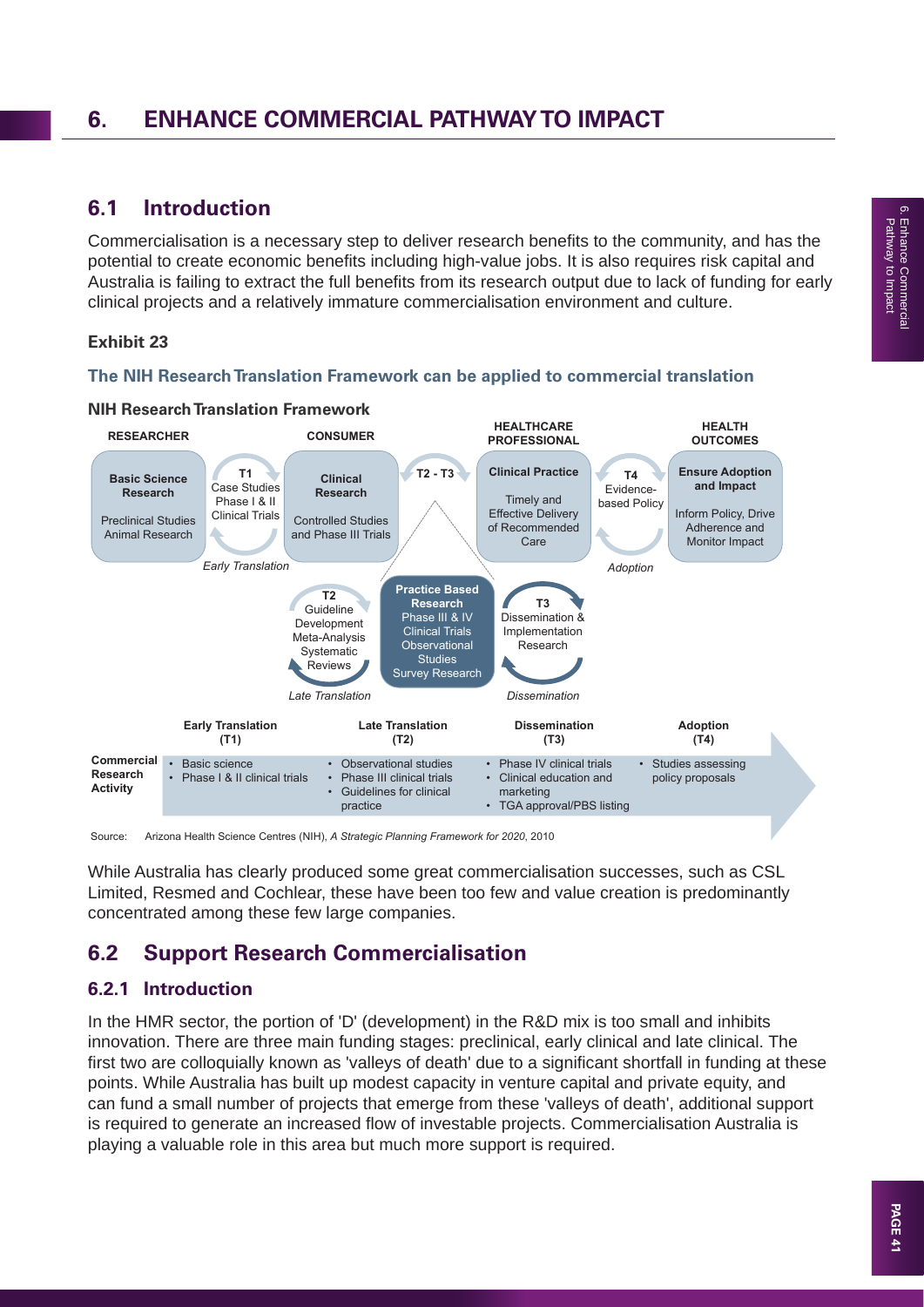#### **Exhibit 24**

#### **Commercialisation requires funding across three stages and must navigate across the twin 'valleys of death'**

#### **Commercialisation Funding Stages**

|                                                                            | 'Valley of Death #1'                                                                                                                                                                                                                                                                                                          | 'Valley of Death #2'                                                                                                                                                                                               |                                                                                                                                                                                                                                                            |
|----------------------------------------------------------------------------|-------------------------------------------------------------------------------------------------------------------------------------------------------------------------------------------------------------------------------------------------------------------------------------------------------------------------------|--------------------------------------------------------------------------------------------------------------------------------------------------------------------------------------------------------------------|------------------------------------------------------------------------------------------------------------------------------------------------------------------------------------------------------------------------------------------------------------|
|                                                                            | <b>Preclinical</b>                                                                                                                                                                                                                                                                                                            | <b>Early Clinical</b>                                                                                                                                                                                              | <b>Late Clinical</b>                                                                                                                                                                                                                                       |
| Example                                                                    | Research has identified potential<br>٠<br>new diagnostic/assay/drug via lab<br>research, initial animal models, etc.                                                                                                                                                                                                          | • Research has discovered a<br>molecule as drug candidate,<br>evidenced by animal studies                                                                                                                          | • 'In man' clinical trials already<br>through phases I and II (pilot), and<br>addressable market scoped as<br>commercially significant                                                                                                                     |
| <b>Funding Required</b>                                                    | No funding for further lab or<br>٠<br>animal trials available from grants,<br>but too early for biotech, venture<br>capital or industry investment<br>• Requires ~\$200k-\$1m per project<br>over 2 to 3 years                                                                                                                | • Funding for phases I and II (pilot)<br>clinical trials to collect data that<br>can support proposals to venture<br>capital, biotechs and industry<br>• Requires up to $\sim$ \$10m per project<br>over 5 years   | • Funding through phases II (well<br>controlled) and III global clinical trials<br>• Requires ~\$15-\$500m over 5+ years                                                                                                                                   |
| <b>Current Funding</b><br><b>Sources</b>                                   | <b>Grant Schemes:</b><br>• NHMRC Development Grants<br><b>Commercialisation Australia</b><br>$\bullet$<br>• ARC Linkage Projects scheme<br><b>Commercial Investment:</b><br>Discretionary MRI and university<br>$\bullet$<br>reserves $(*\$2-\$10m p.a.)$<br>MRCF (~\$1-\$2m p.a.)<br>Biopharma/other $(\sim $2 - $3$ m p.a.) | • Innovation Investment Fund<br>$(*$10m p.a.)$<br>• MRCF $(\sim $10m \text{ p.a.})$<br>Other private sector biotech fund<br>managers $(\sim$ \$5-\$10m p.a.)<br>Small cap public biotechs<br>$(*\$0 - \$20m p.a.)$ | • Innovation Investment Fund<br>• MRCF and other private sector<br>biotech fund managers<br>• Small cap public biotechs<br>• CSL and other large pharma<br>(Note: All above source actively,<br>but MRCF and other private<br>sector biotechs underfunded) |
| Recommended<br><b>New Funding</b><br>Notes:<br>Panel interviews<br>Source: | $\cdot$ \$25m p.a.<br>Includes drugs and devices                                                                                                                                                                                                                                                                              | • At least \$50m p.a.                                                                                                                                                                                              | • Case for government investment not<br>clear given scale; may be better<br>suited to large biopharma investment                                                                                                                                           |

### **6.2.2 Bridge 'Valley of Death #1' – Preclinical Stage**

Developing ideas from preclinical (discovery to proof-of-concept) stage research lack funding as they are at too early a stage to attract biotech, venture capital or industry investment. The NHMRC Development Grants scheme is one approach to fund research commercialisation, and this scheme should be further leveraged and enhanced. Several submissions to the Panel suggested that the commercial criteria required by applicants to this scheme are too onerous and unrealistic for such early-stage developments.

An option to address the preclinical 'valley of death' is to leverage the NHMRC program by instituting a Matching Development Grants scheme to significantly increase funding for this stage and devolve the selection criteria burden to recipient organisations, while increasing the likelihood for success with a requirement for co-investment. The proposed scheme would provide \$0.5m p.a. to each of the 20 consistently most successful NHMRC peer-reviewed grant recipient organisations.

ARC recently introduced significant restrictions to health and medical researchers with respect to their eligibility to apply for Linkage Projects scheme grants, which has impacted a large section of early commercial translation. HMR access to ARC's Linkage Projects scheme should be restored, given the importance of funding in this area and endorsement for this scheme received from a number of submissions.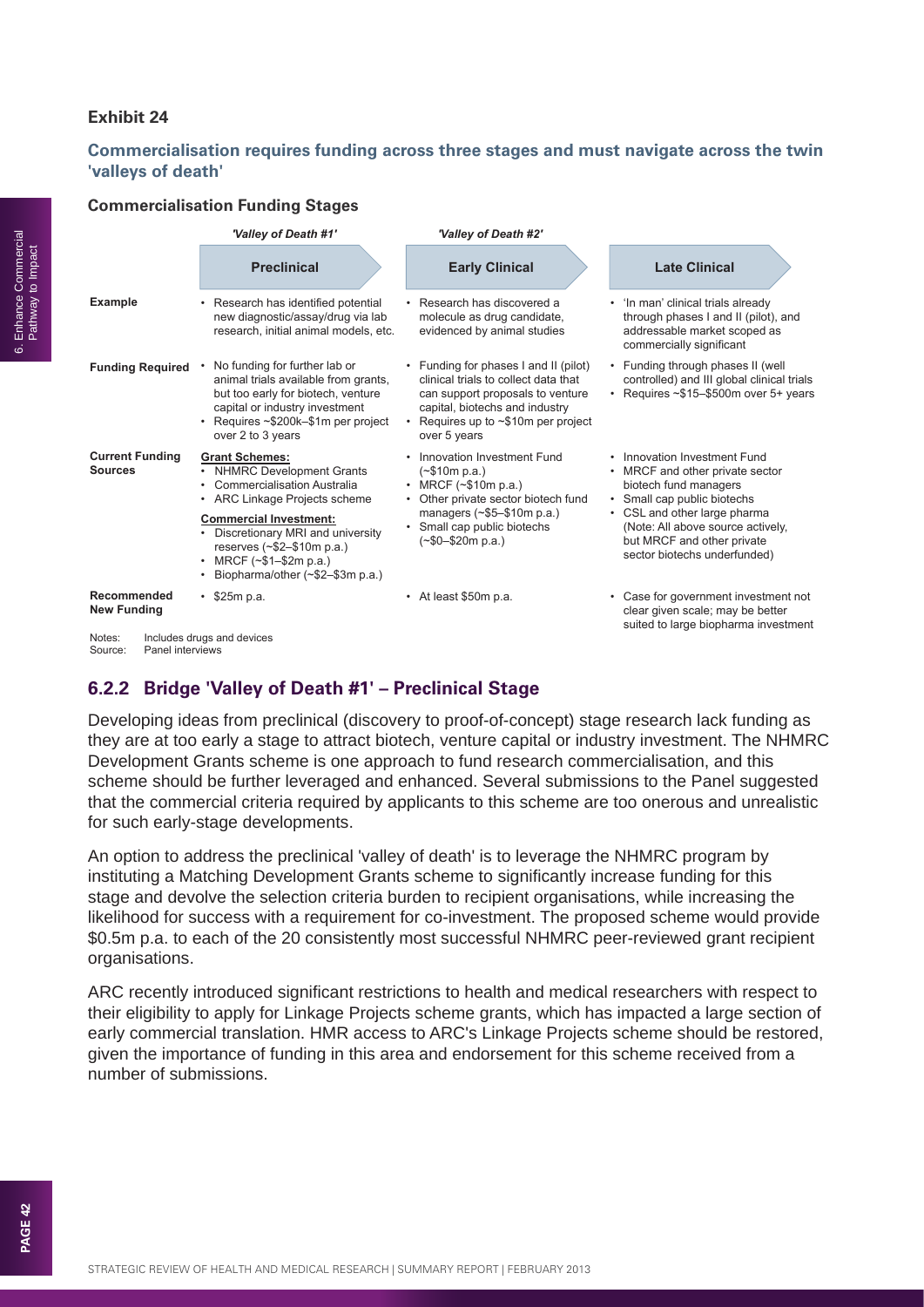### **6.2.3 Bridge 'Valley of Death #2' – Early Clinical Stage**

The second 'valley of death' requires funding for phase 1 and 2 clinical trials and testing of devices to collect data to support investment proposals targeting venture capital, biotech companies and the industry. Funding at this stage is also considered insufficient and there is a need for the Australian Government to provide a mechanism to stimulate institutional investment. The Panel proposes establishing a \$250m Translational Biotech Fund styled along Innovation Investment Fund lines, with the fund managed by a well-qualified external manager and, in the long-term, designed to be a revolving, self-sustaining program. The Australian Government would provide half of the funds with the other half provided by institutional investors on terms designed to compensate for the high risks involved with early stage investing.

**Recommendation 16: Support Research Commercialisation.** Provide funding to address the twin 'valleys of death' in commercialising research.

- a. Institute a Matching Development Grants scheme to provide \$0.5m p.a. to each of the 20 consistently most successful NHMRC peer-reviewed grant recipient organisations, contingent on matching commitments and access to business development capabilities.
- b. Maintain HMR access to the Australian Research Council Linkage Projects scheme.
- c. Establish a Translational Biotech Fund for early-stage development of around \$250m, funded by the Australian Government and the private sector on a one-to-one matching basis.
- d. Continue to support the Innovation Investment Fund program.

### **6.3 Enhance Commercialisation Environment**

### **6.3.1 Introduction**

Australia suffers from a lack of critical mass in its innovation culture in commercialisation of research compared to other countries. While this is a broader issue, there are some actions that the HMR sector can take to help improve the flow of investable ideas. Successful models are typically focused around 'product' (partnering with industry and licensing) or 'platform technology' (setting up a spin-out company to develop).

### **6.3.2 Foster a Culture of Commercialisation**

Many researchers do not have an appreciation of the work required to commercialise a good research idea. An internship program should be established to enable freer interchange between researchers and the biotech, pharma and investment industries to help embed a greater commercialisation culture in research. Increased visibility should be encouraged through inclusion of commercialisation as one of the measures for research evaluation, institutional rankings, and for industry awards.

### **6.3.3 Leverage Scale and Expertise**

With a few exceptions, university and MRI commercialisation offices are sub-scale and do not have the required level of expertise in their own domain areas to assess opportunities adequately for their international relevance and competitiveness. The difference between the best and secondbest resources and advice can be decisive. Given the scarcity of commercialisation skills, there is a need to encourage scale and leveraging of larger commercialisation resources with the breadth and depth of expertise required, rather than have each small institution attempting to build an end-to-end commercialisation capability.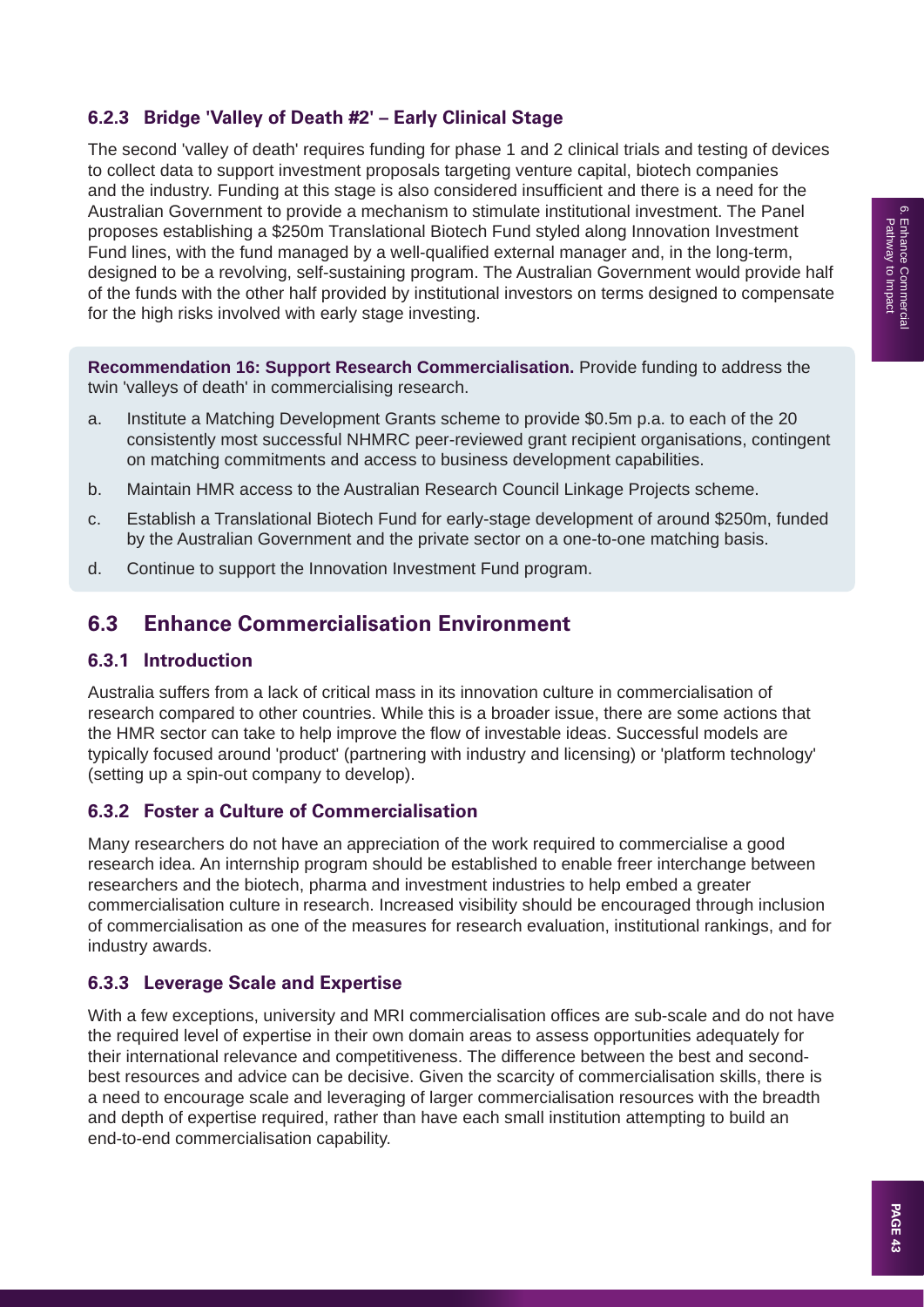### **6.3.4 Protect Valuable Intellectual Property**

Australia's IP system is weak and not harmonised with international best-practice. There is a need for the Australian Government to ensure the strength and stability of Australia's IP system. In addition, while researchers file a significant number of patents, many of them are not commercially valuable ideas. Researchers should be encouraged to consult business development offices and ensure IP is adequately assessed for its potential commerciality prior to filing patents.

### **6.3.5 Attract Clinical Trials**

Australia is at risk of losing its competitive position for global clinical trials, and is now one of the most costly countries for clinical trials. Competitive and efficient clinical trials capacity is of fundamental importance to developing an internationally competitive biotech infrastructure in Australia. Furthermore, it is vital for our ability to translate research results that improve health outcomes for Australians and to maximise the value of IP developed locally that builds national wealth and creates new jobs. It is, therefore, imperative that clinical trial processes are reformed as a matter of urgency.

**Recommendation 17: Enhance Commercialisation Environment.** Improve commercialisation capability, culture and practices.

- a. Foster a culture of commercialisation through freer interchange between researchers and industry, and recognise commercialisation achievements through institutional rankings and industry awards.
- b. Encourage research organisations with sub-scale or no business development offices to engage larger institutions/precincts for commercialisation requirements.
- c. Protect valuable intellectual property (IP) by strengthening Australia's IP system and encouraging researchers to seek sound advice on the commercial value of their IP before filing patent applications.
- d. Implement clinical trial reforms as an urgent national priority (see Recommendation 5).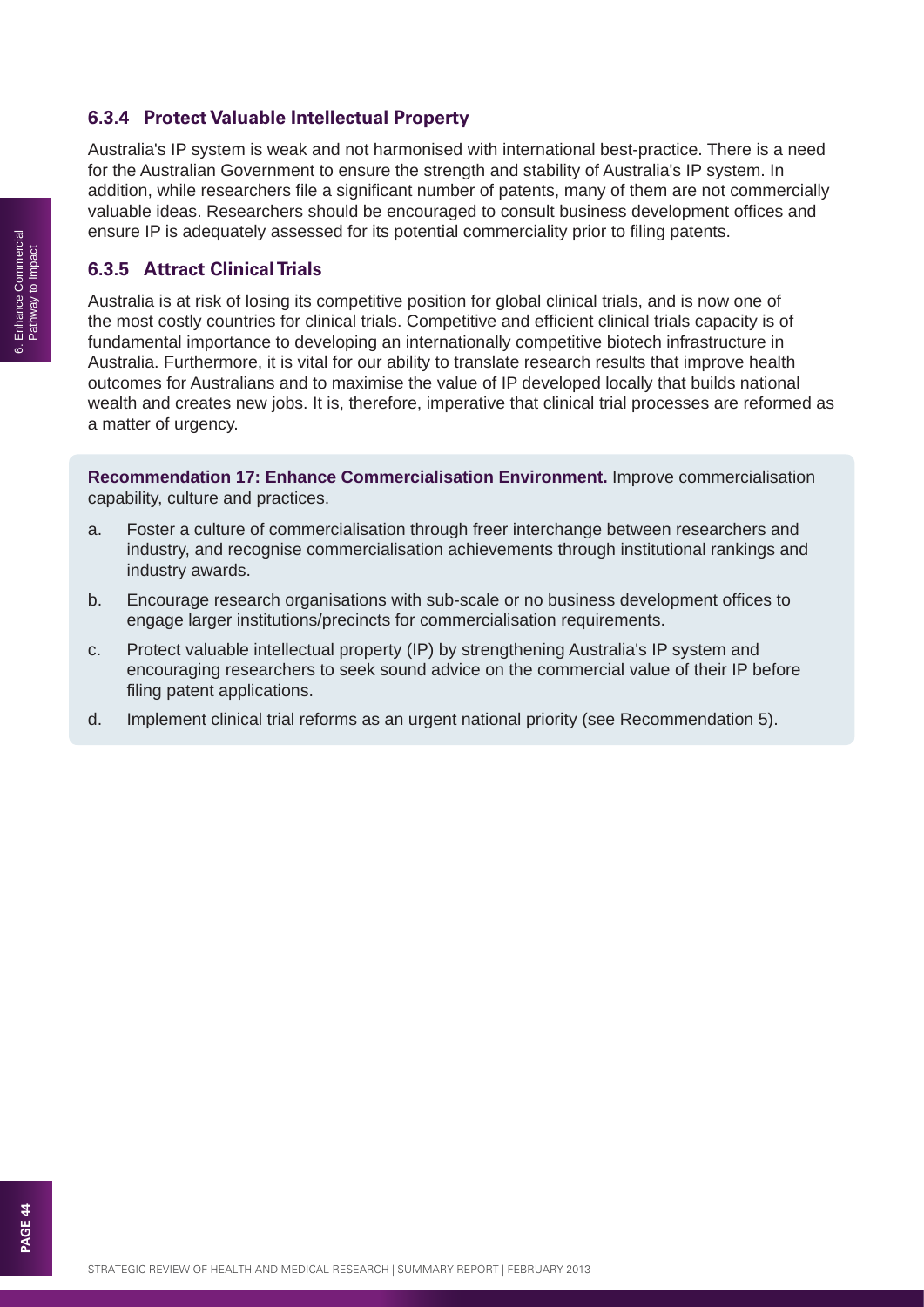### **7. ATTRACT PHILANTHROPY AND NEW FUNDING SOURCES**

### **7.1 Introduction**

Additional investment sources have an important part to play in supporting HMR. Traditional philanthropy has always been a substantial contributor to health and medical research, as a tangible expression of the public's desire for greater investment in this sector. Recently, more innovative funding mechanisms have been explored and implemented, including social bonds, lotteries, matching schemes and prizes. There are various alternative approaches that can be drawn upon to attract more investment into the sector.

#### **Exhibit 25**

#### **There are different ways to leverage additional sources of funding**

#### **Additional HMR Funding Sources – Leverage**

| <b>Category</b>                        | <b>Segment</b>                              | <b>Opportunity</b>                                                                           | <b>Approach to Best Leverage</b>                                                       |
|----------------------------------------|---------------------------------------------|----------------------------------------------------------------------------------------------|----------------------------------------------------------------------------------------|
|                                        | Large Global<br>Philanthropy                | • Attract investment to tackle<br>global and developing-world<br><b>issues</b>               | • Make Australia more<br>attractive destination for<br>global philanthropy             |
| <b>Attract Philanthropy</b>            | Government<br><b>Matched Funds</b>          | • Reduce gap in donations<br>among high-net-worth<br>individuals                             | • Incentivise large philanthropy<br>with government matched<br>funds                   |
|                                        | Collaboration, Scale<br>and Innovation      | • Encourage sector<br>collaboration and scale<br>to increase efficiency and<br>effectiveness | • Facilitate collaboration and<br>coordination within sector to<br>increase efficiency |
|                                        | Alternative Debt<br>Financing               | • Health bond/social bond<br>schemes to match benefit<br>timing or align outcomes            | • Explore Treasury appetite<br>for bond-type schemes and<br>models                     |
| <b>Identify New Funding</b><br>Sources | Tax Rebates and<br>Levies                   | • Focused funding on HMR<br>aligned with public appetite                                     | • Review potential opportunity<br>based on fiscal environment                          |
|                                        | <b>Other Schemes</b><br>(Prizes, Lotteries) | • Prizes for measurable<br>developments to encourage<br>new research efforts and<br>funding  | • Explore/test prizes for key,<br>measurable developments                              |

### **7.2 Attract Philanthropy**

### **7.2.1 Attract Large Global Philanthropy**

Leveraging Australia's world-class HMR capability and track record of existing investment from large philanthropic organisations will provide additional sources of investment for Australian HMR. Some of the largest and best-known global foundations focused on improving health include the Bill and Melinda Gates Foundation, the Wellcome Trust and Atlantic Philanthropies. Australian researchers have successfully secured investment from each of these organisations and greater focus from the Australian Government, and state and territory governments, coordinated by the NHMRC, could lead to greater success.

### **7.2.2 Leverage Philanthropy with Government Matching**

Overall, Australian high-end philanthropy is weak and relatively underdeveloped, especially compared with the culture of driving large philanthropy among high-net-worth individuals in other countries such as the US.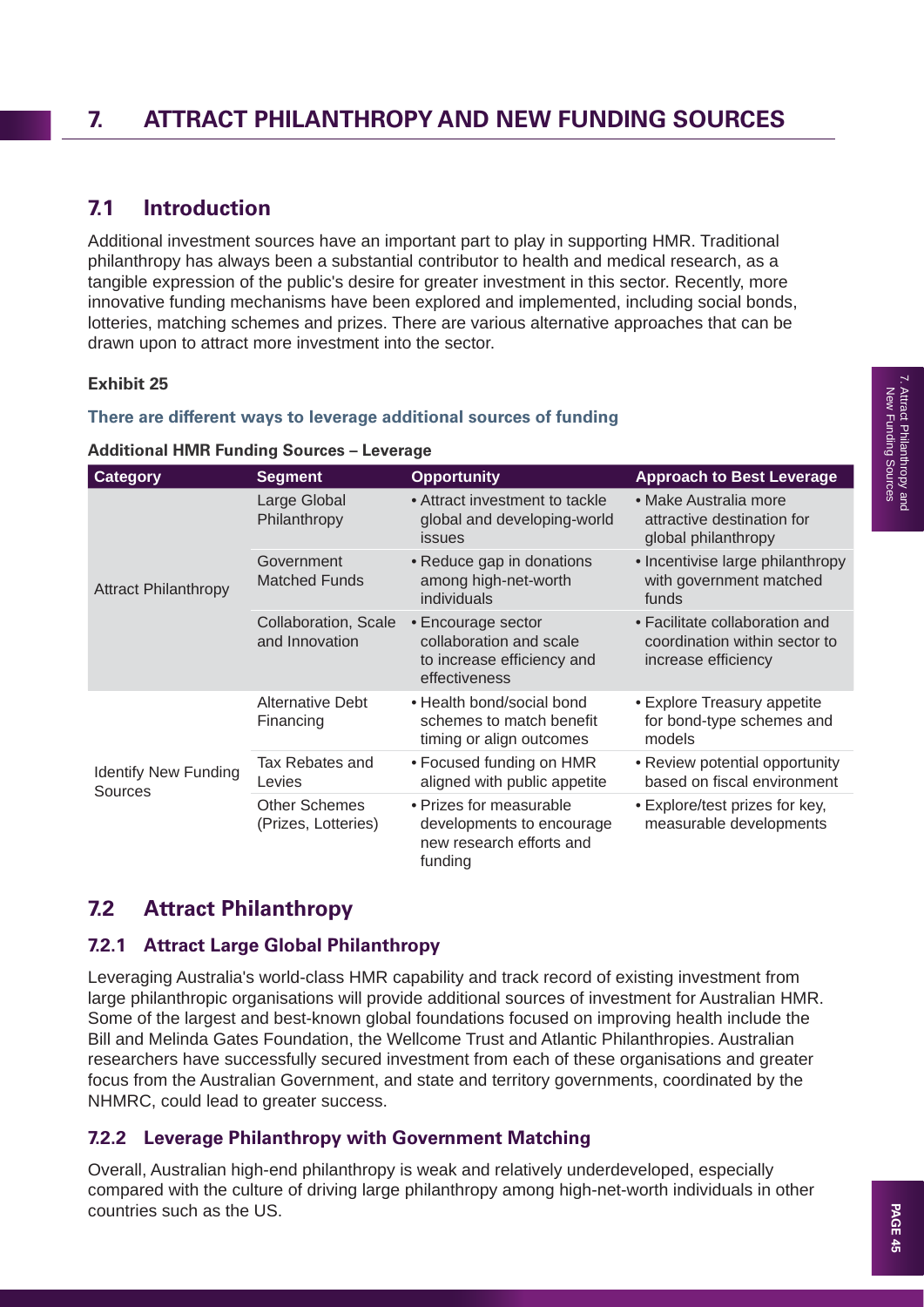### **Exhibit 26**

1.67%

#### The US is a leader in philanthropy, while Australia significantly lags the US and Canada in **high-net-worth contributions**

## **National Giving Levels <b>High-Net-Worth Contribution Rate**

0.73% 0.72% 0.69%

US UK Canada Australia



1.9%

US Canada Australia

Source: Philanthropy Australia, *Strategies for Increasing High Net Worth and Ultra High Net Worth Giving*, 2011

South Africa

0.64%

Matched funding provides an effective mechanism for stimulating philanthropic and private sector investment in research. In the UK, the recently launched Research Partnership Investment Fund promotes partnerships between higher education institutions and the private sector through its one-for-two matching arrangement and has contributed £300m to support over £600m in private funding for projects to date.

The Panel proposes a government-matched funding program in the order of \$50m p.a. to stimulate philanthropic contributions from the high-net-worth segment. It is envisaged such a program would be coordinated by the new HMR leadership body, with weighting towards applications offering a stronger ratio of private to public funding and projects within nationally-agreed HMR priority areas.

### **7.2.3 Encourage Philanthropy Through Collaboration, Scale and Innovation**

There is a lack of good data on charitable organisations that are HMR focused or provide HMR funding. Regular tracking of the amounts and types of donations to HMR in Australia is required to better understand Australia's philanthropy milieu and to assess Australia's giving environment relative to benchmark countries such as the US, UK and those in Europe. This work should also help assure charitable organisations are investing in research effectively.

Many small medical research charities do not have sufficient economies of scale in fundraising and overheads. Increased collaboration and coalescence between charities in funding health research will assist in leveraging funding to deliver greater impact. Australia's lack of philanthropic culture at the high-net-worth end is also partly due to the lack of innovation in fundraising, particularly compared to the US, which regularly uses measures such as naming rights, endowing chairs and board philanthropy. Such innovation should be encouraged and further developed.

PAGE 46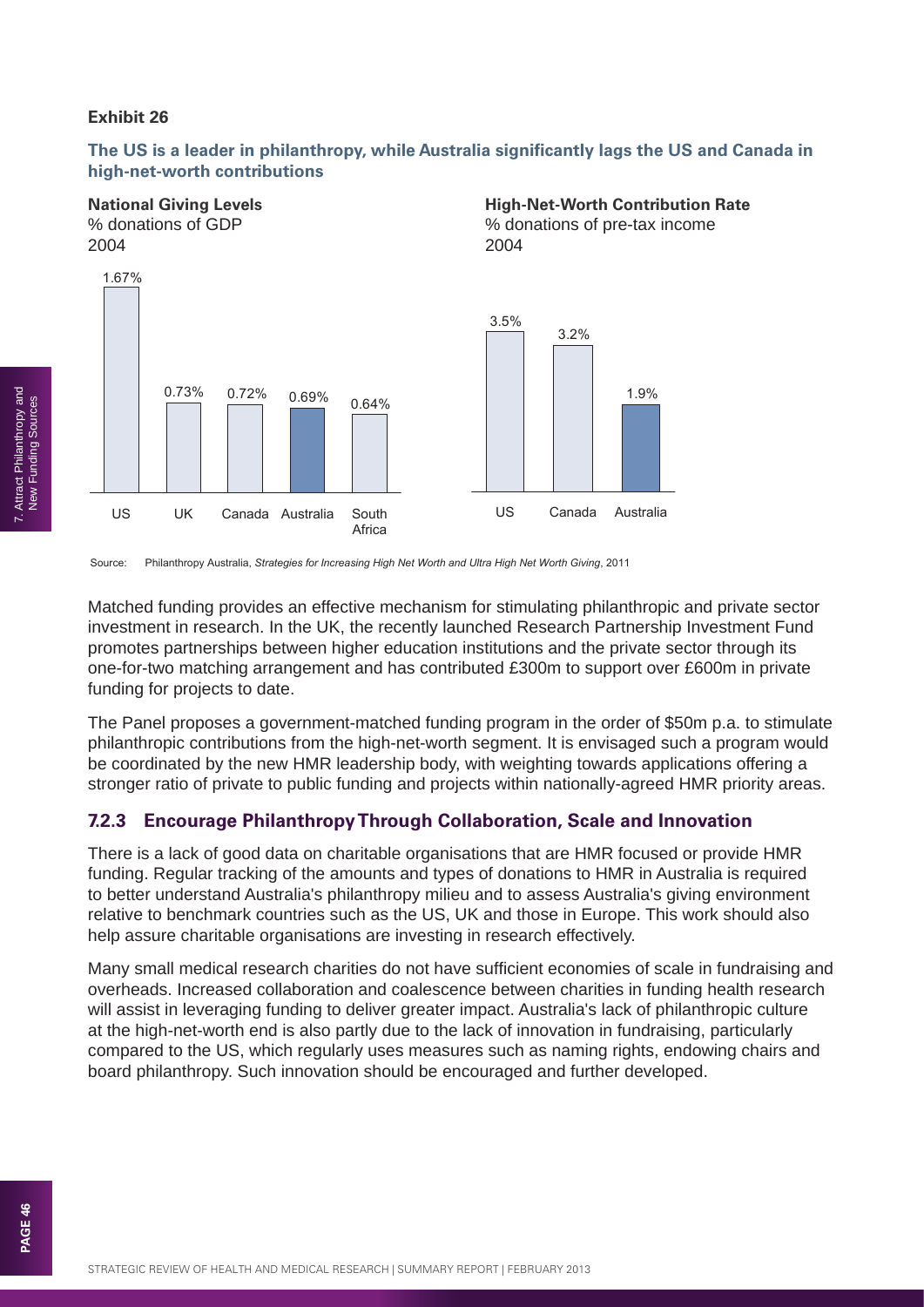**Recommendation 18: Attract Philanthropy.** Attract and optimise philanthropic investment.

- a. Attract large global philanthropy through strategic alliances.
- b. Allocate funding (up to \$50m p.a.) to match new large philanthropic donations based on leverage and alignment to HMR priorities.
- c. Track philanthropic investment, and encourage collaboration, scale and innovation.

### **7.3 Identify New Funding Sources**

### **7.3.1 Consider Alternative Debt Financing**

Social bonds are a performance-based financial instrument with governments, promoters and nongovernment organisations seeking investors to provide funding for initiatives that generate specific social outcomes and typically long-term cost savings. Social bonds have been used in the UK for initiatives such as supporting families and reducing recidivism, and have recently been trialled by the NSW Government. Potential risks in using social bonds include the difficulty of accurately measuring social outcomes, shifting accountability away from governments and increased influence of investors. The outcomes that investors may be able to measure and the outcomes governments may want to achieve may differ, requiring a balance in order to achieve long-term social benefit while attracting funding.

To encourage incremental funding of HMR from private lenders, the Australian Government may wish to consider a special-purpose bond issuance program (e.g. the Future Health Institute Health Bond). The purpose of the bond would be to provide funding for health and medical translational research directed to reducing the cost and health burden caused by major chronic diseases such as cardiovascular disease, diabetes and asthma. Were governments attracted to the use of guarantees in such a funding program, the Panel would recommend a rigorous benefits analysis.

### **7.3.2 Support R&D Tax Incentives and Consider Levies**

R&D tax incentives are currently provided by the Australian Government and on 1 July 2011 R&D tax incentives were increased to 45% refundable<sup>18</sup> R&D tax offset for small and medium enterprises, and 40% non-refundable tax offset for all other R&D entities. The R&D Tax Incentive program should continue to be supported by the Australian Government and reviewed periodically to identify opportunities for further enhancement. Another public funding mechanism type is the use of levies—for example, a \$1 levy on all pharmaceuticals bought in Australia could be introduced with the revenue directed to HMR. Given levies are simply a form of additional taxation, and the need for HMR to deliver benefits to the whole population through long-term investment, levies probably do not present a suitable mechanism for funding HMR.

### **7.3.3 Explore Other Schemes**

Prizes have been used successfully to stimulate interest and investment in solving challenging and complex problems. For example, in 2004 the US Defense Advanced Research Projects Agency launched its first Grand Challenge to develop a fully-automated vehicle. Similarly, research prizes could be designed to stimulate interest and investment to solve key HMR challenges.

**Recommendation 19: Identify New Funding Sources.** Identify other possible funding sources such as alternative debt finance, R&D tax incentives and levies, and schemes such as research prizes.

<sup>18 &#</sup>x27;Refundable' means that an eligible small to medium enterprises can access cash refunds if the business is in tax loss.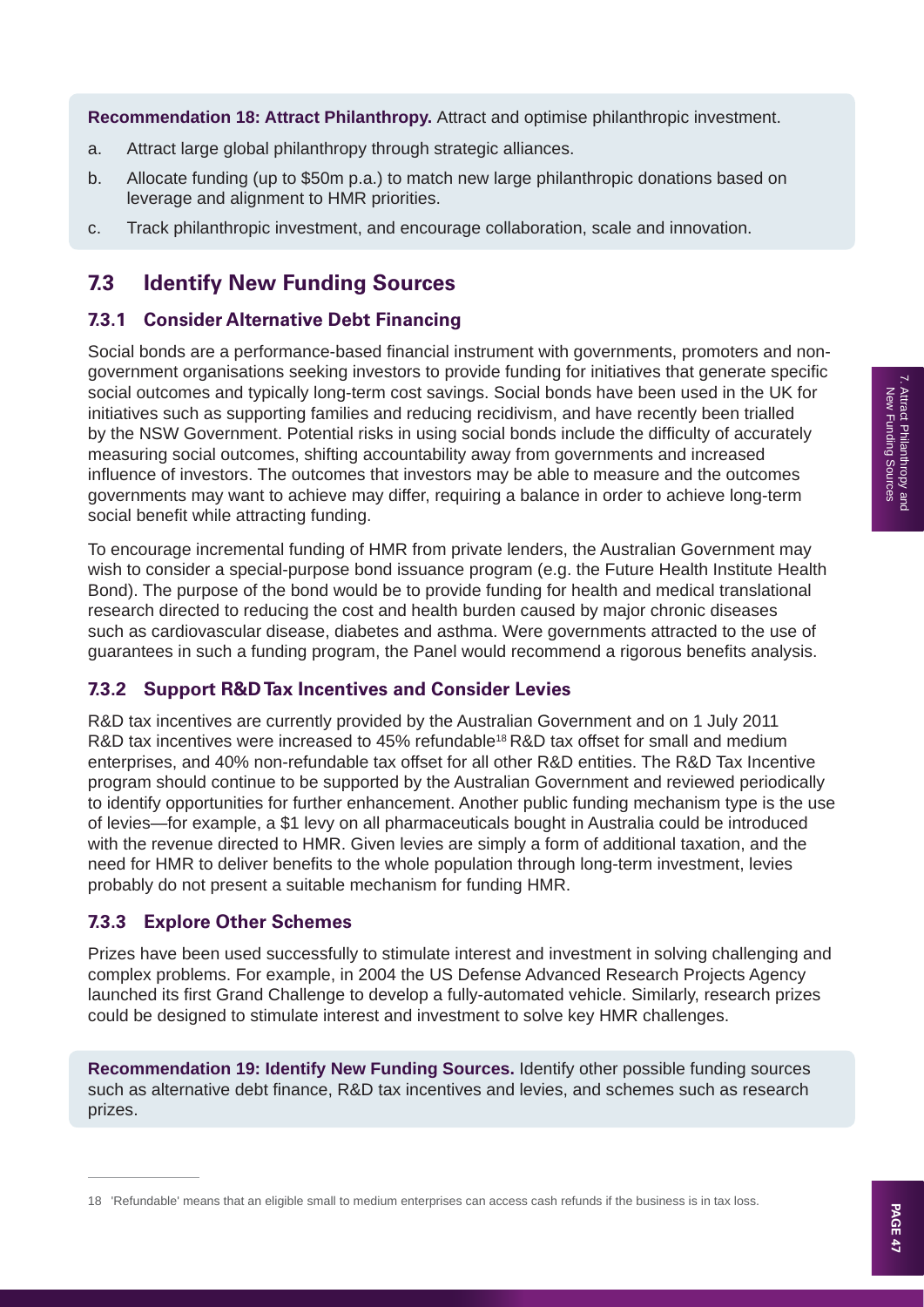### **8.1 Introduction**

As previously outlined, HMR is the R&D arm of Australia's \$135bn p.a. health system and is therefore a critical component of the current health reform process. There is a strong case for HMR investment given the high social and economic returns. To achieve the vision for the future and fully realise the potential for HMR to improve the health system, a robust implementation process should be established to ensure the recommendations and implementation tasks agreed by the Australian Government are implemented as intended.

### **8.2 Invest for the Future**

### **8.2.1 The Case for Increased Government HMR Investment**

Australia has a strong national balance sheet, with financial, infrastructure, corporate and resource assets greatly exceeding public debt. Investment in HMR is affordable and should be a priority for Australian governments, given the size and nature of the returns available. As highlighted in the 2012 National Research Investment Plan, in the absence of government investment, neither the business nor not-for-profit sector is likely to conduct the level of research and innovation that Australia needs to increase well-being.

The HMR sector has undertaken reform since the 1998 Wills Review to increase the quality, quantity and relevance of research output. The nature of the health system has meant that translation has, however, been less balanced, being overweight on new drugs and devices that save lives but generally require increased funding, and underweight on service innovation that improves productivity and effectiveness, saving lives and reducing costs.

The health system employs over one million people when including healthcare professionals and support staff, and this large workforce needs HMR to identify opportunities and develop strategies to improve its productivity and effectiveness. HMR can hence grow the economy in four ways:

- increase the population, and hence consumption, by extending lifespan
- increase workforce participation by delaying retirement and reducing chronic disease
- add high-value jobs and increase exports in HMR-related sectors such as biotechnology
- improve the productivity and effectiveness of the one million health workforce.

### **8.2.2 Investment Strategy**

Future HMR investment can be better focused and deliver the best possible returns by rebalancing the investment mix towards translation, particularly targeting health system productivity and effectiveness. The existing \$0.8bn p.a. NHMRC MREA investment can be optimised through increased strategic priority-driven research and re-engineering the granting processes. The \$1.0–\$1.5bn p.a. research investment in the state and territory government health system can be optimised to provide greater control, transparency and accountability.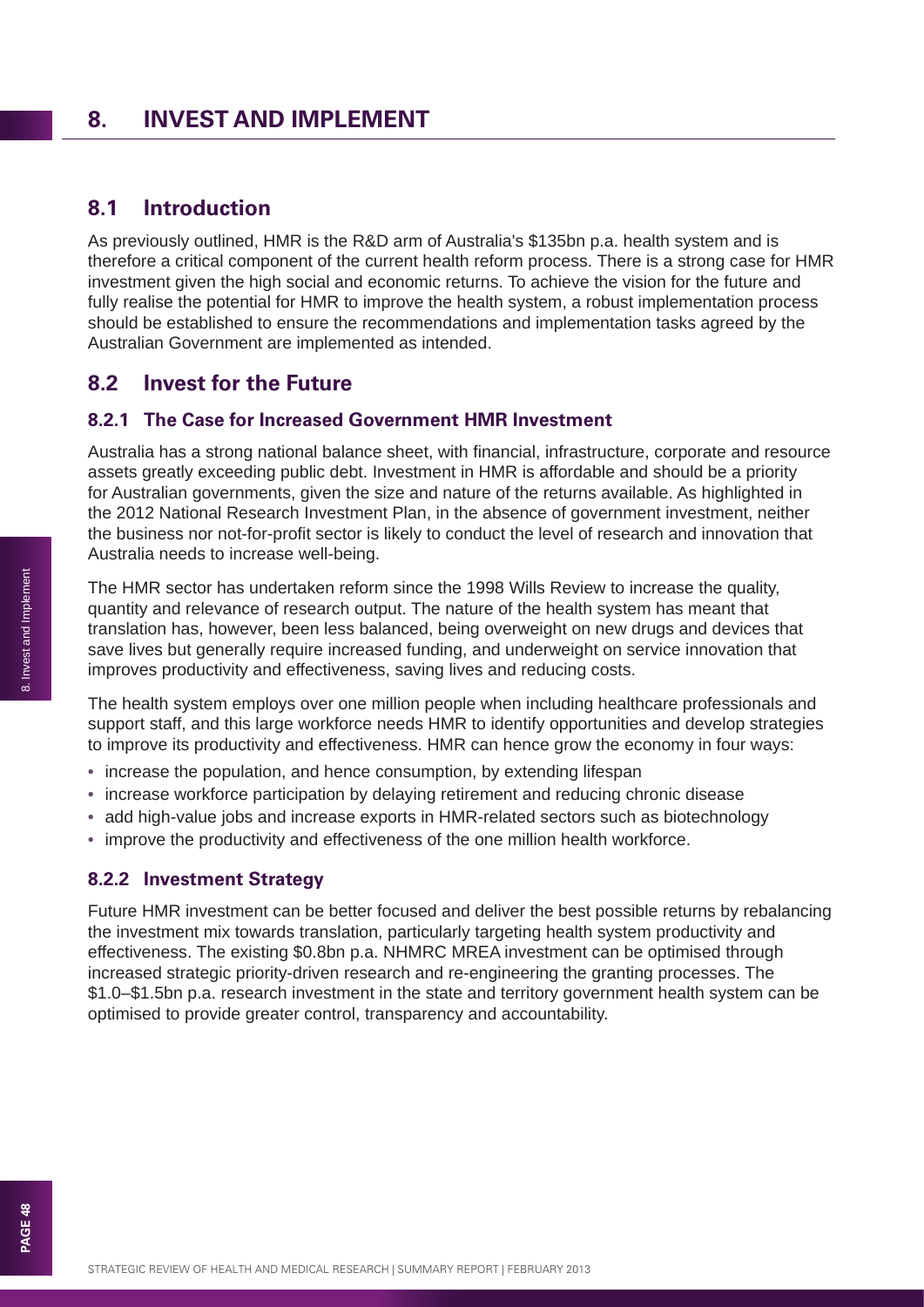8. Invest and Implement

Under normal circumstances, the Panel would recommend implementing all initiatives in full immediately, since the return on investment will greatly exceed the bond yield and therefore create value for the Australian economy. The Panel is cognisant of the current fiscal environment, however, and has therefore identified three investment paths that progressively build up over the 10-year period. The new investment programs proposed, if successfully implemented in full, will help build a healthy and wealthy Australia.

- **1. Optimise Current Investment** No new investment would be made in real terms, and the focus would be on re-allocation of existing NHMRC expenditure which includes reallocation to priority-driven research, and supporting early investigators. Research in state and territory hospitals would be partly funded by the Australian Government as per the NHRA formula. This is the status quo and the Panel strongly recommends moving to the second path before 2014-15 and investing to improve the health system.
- **2. Deliver Health System Impact Phase 1**  Key recommendations would be implemented in a phased approach, such as building to 10–12 IHRCs by 2018-19, funding 200 health professional researchers by 2018-19, indirect cost support phased in, starting at 40c per dollar in 2014-15 and increasing to 60c of top-up funding by 2018-19, and other initiatives implemented at pilot scale.
- **3. Deliver Health System Impact Phase 2**  Recommendations would be implemented in full including extending to 15–20 IHRCs, 1,000 health professional researchers by 2023–24 and full indirect cost support of 60c per dollar top-up funding. Investment in this scenario would achieve the goal of 3%–4% of total health system expenditure invested in health system R&D.

### **Exhibit 27**

### **New investment would be progressively built up over a 10-year period based on decision gates in 2013–14 and 2018–19**

#### **Investment Summary**  $$bn<sup>1</sup>$



2. FY – Financial year (e.g. FY13 is 2012–13)

Source: ABS; AIHW; NHMRC; DoHA; Pacific Strategy Partners analysis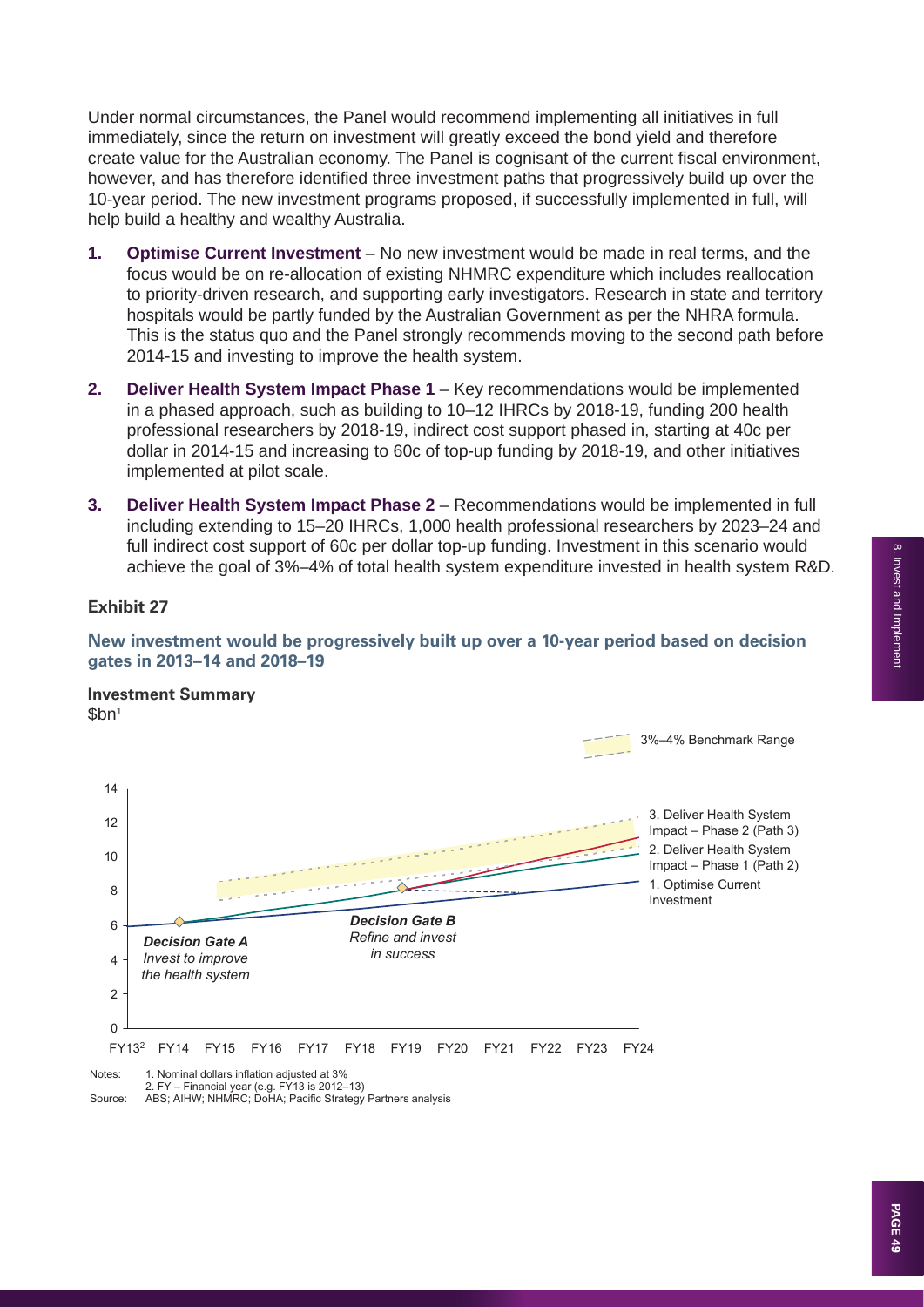The proposed total government, business and not-for-profit HMR investment will increase from \$6bn in 2011–12 to \$11bn in 2023–24, and can be divided into four areas.

- **1. NHMRC and other initiatives** Comprises existing NHMRC MREA funds, which should be indexed to health expenditure and hence will grow from \$0.8bn in 2011–12 to \$1.3bn by 2023–24, and new investments, possibly funded outside the MREA but with oversight from the HMR leadership body, for example, to attract new commercial and philanthropic funding.
- **2. Local Hospital Network funding** Currently research in LHNs is block funded and not well monitored—the allocation for research should be determined and ring-fenced for use on defined research activity as an urgent national priority. In addition, a set of competitive schemes will drive an increased focus on research quality in the broader health system.
- **3. University block grants and other government funding** Research conducted in the university sector and other government institutions such as the Commonwealth Scientific and Industrial Research Organisation should continue to be supported. Ideally, research direction should be guided by the national HMR priority-setting process and aligned with developments such as IHRCs and LHN competitive HMR programs.
- **4. Business and not-for-profit funding** To maintain growth in commercial and philanthropic investment, it is imperative that the investment environment is strengthened and specific initiatives aimed at attracting these funding supports are deployed and sustained.

#### **Exhibit 28**

**The impact of the new initiatives and growth in existing funding will increase total HMR investment from ~\$6bn to ~\$11bn by 2023–24**

**Total HMR Investment1** \$bn



Notes: 1. Nominal dollars (assumes 5% forecast growth 2011–12 to 2023–24 for existing HMR funding and new initiatives inflation adjusted at 3%) 2. Competitive schemes include funding for IHRCs, clinician researchers, non-commercial clinical trials, enhancing public health and health services HMR, accelerating health system innovation and creating evidence-based health policy guidelines

3. Other initiatives largely overseen by NHMRC and include funding for expanding NHMRC, streamlining clinical trial processes, career support, indirect costs, enabling infrastructure, commercialisation fund, matched philanthropic donations and implementation

Source: Treasury; DoHA; NHMRC; ABS; AIHW; Pacific Strategy Partners analysis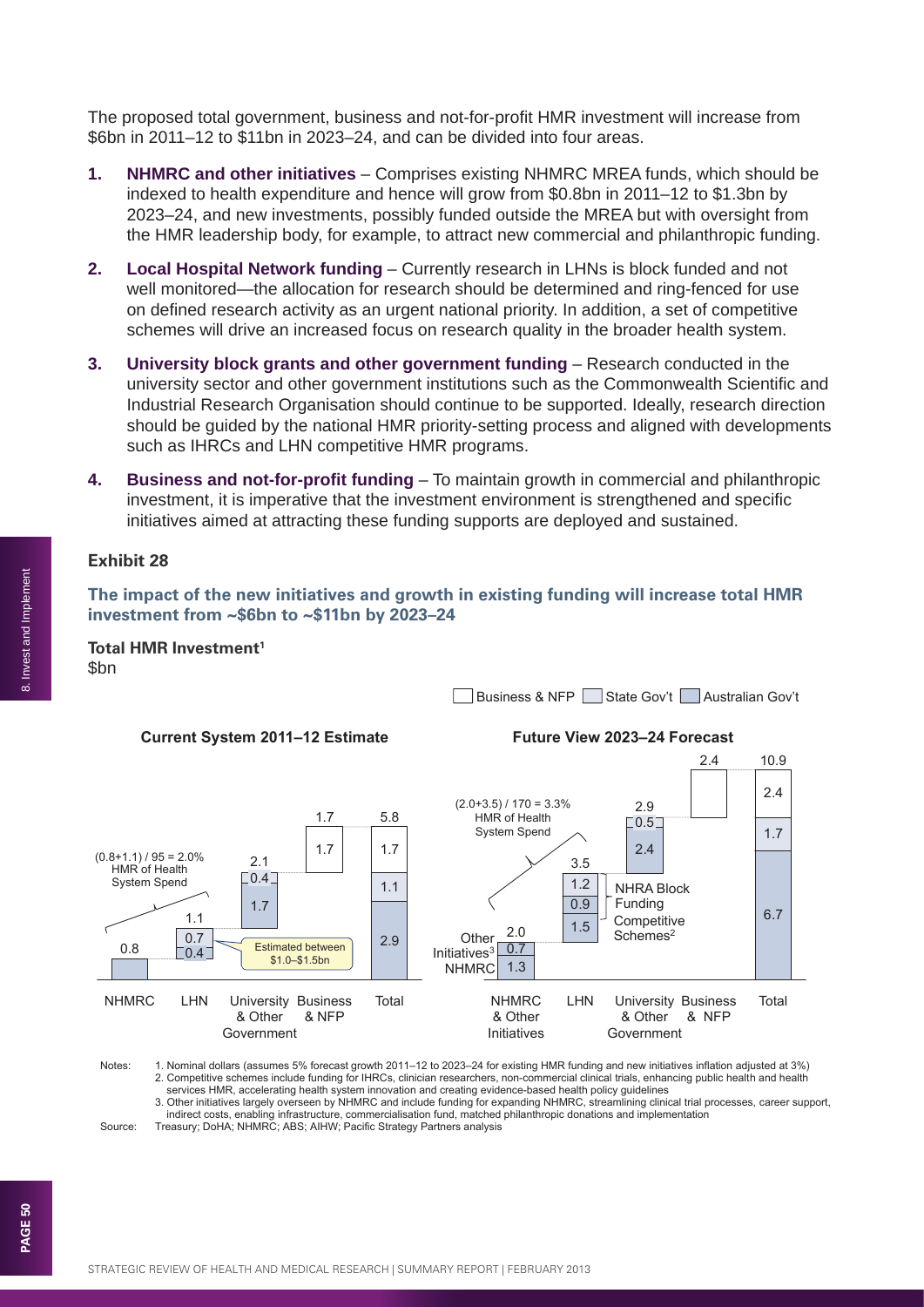Each recommendation will deliver important benefits for the health and wealth of the nation, the health system and the HMR sector. Exhibit 29 outlines the incremental investment required to implement each recommendation, over and above the re-allocation of existing funds. New investment of about \$1–3bn p.a. is needed to achieve the vision, and this investment should be built up over the next 10 years.

### **8.2.3 Risks of Non-Investment**

The current round of health reform has focused on reforming the funding arrangements between the Australian and state and territory governments. In the Panel's view, this is a necessary step in increasing transparency within acute-care settings, but it does not have the potential to 'shift the curve' in the same way that research can. Not changing the current system of HMR risks either missing the potential benefits available to the nation, or losing some of the benefits that are currently being delivered.

The most important concern is that not embedding research in the health system runs the risk that translational research activity for benefits tomorrow will be 'squeezed out' by a biased focus on clinical services today. This will exacerbate the already slow process of research translation and lock the healthcare system into a high-cost inflation pathway, with only high-cost commercial innovation overcoming the barriers to translation. Lack of reform of the HMR sector itself risks undermining the progress made over the last decade, and reducing the returns on investment HMR delivers for the community.

Each strategic theme addresses an important element of the HMR system, and there are specific risks in not committing the appropriate levels of targeted investment across these themes.

- **1. Embed Research in the Health System Failure to embed research into healthcare** delivery will maintain the status quo where research activity continues to be 'squeezed out' and separated from clinical care and health services delivery. This separation hinders the development of an environment and culture that facilitates the translation of research to deliver better health and reduce healthcare costs.
- **2. Support Priority-Driven Research**  Maintaining the status quo of purely investigator-driven research means that key challenges and areas with the greatest potential for impact are unlikely to be given adequate strategic focus and consideration.
- **3. Maintain Research Excellence** Australia risks losing its world-class research standing without indirect cost support and enabling grant infrastructure. Current competitive grant processes are inefficient and, if not addressed, will constrain sector productivity and eventually impact on the quality of research.
- **4. Enhance Non-Commercial Pathway to Impact** Lack of support for non-commercial research and translation will result in continued healthcare cost inflation and inhibit any ability to identify opportunities to deliver more appropriate and cost-effective health services.
- **5. Enhance Commercial Pathway to Impact** Inadequate measures to stimulate institutional and industry investment sources will hold Australia back from delivering commercial innovation and creating jobs and national wealth.
- **6. Attract Philanthropy and New Funding Sources Australia's philanthropy sector is** underdeveloped, particularly within the high-net-worth segment. In the absence of adequate financial incentives and a more coordinated approach, the potential to build this sector will remain untapped.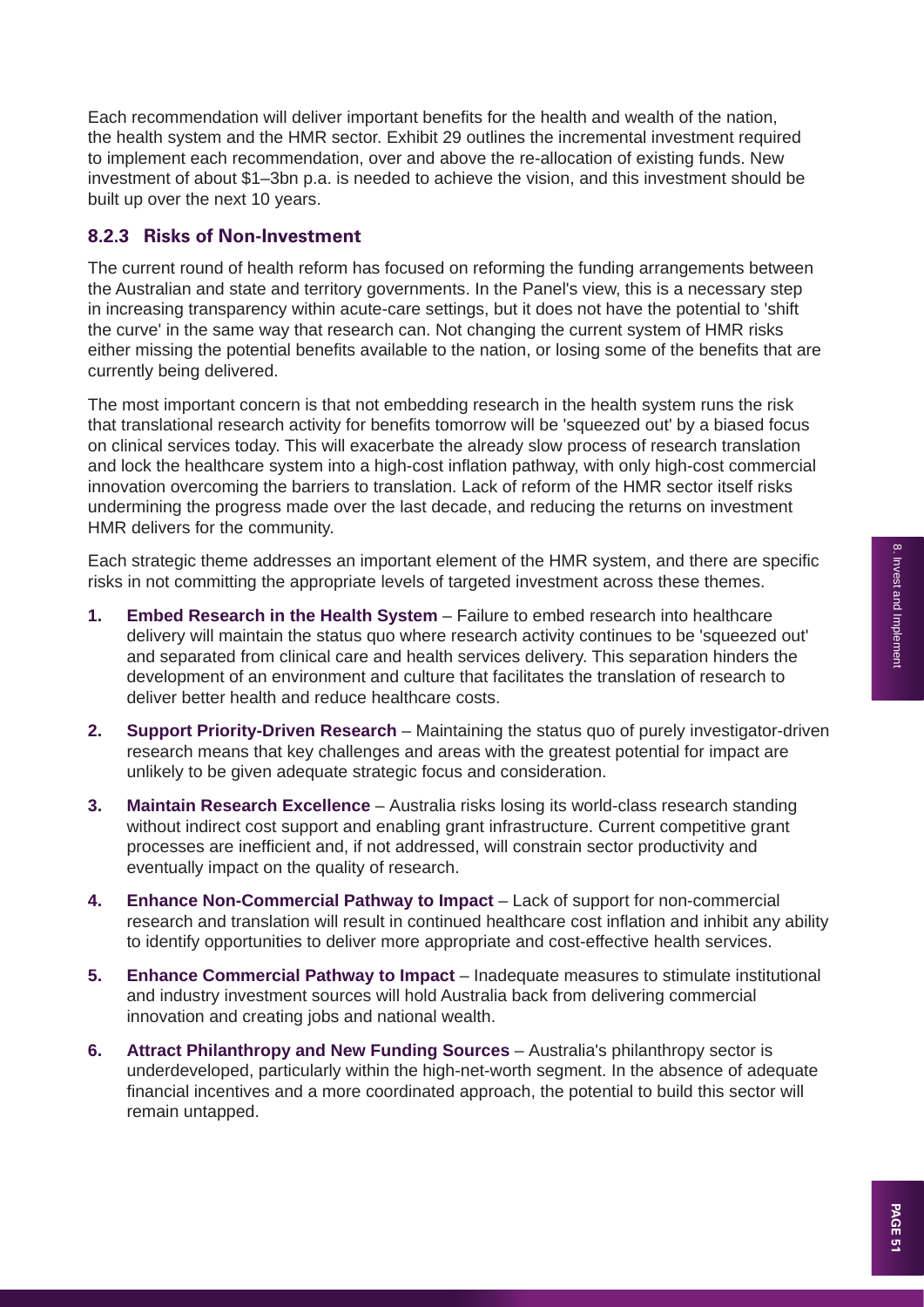### **Exhibit 29**

### **New investment will embed research in the health system, build HMR capability, accelerate translation and optimise investment**

### **Investment Summary (Deliver Health System Impact – Phase 2)**

New Investment<sup>1</sup> (\$m)

| $\#$           | <b>Recommendation</b>                                         | FY19 <sup>2</sup>   | <b>FY24</b>    | FY15-24        | <b>Investment Benefits</b>                                                         |
|----------------|---------------------------------------------------------------|---------------------|----------------|----------------|------------------------------------------------------------------------------------|
| $\mathbf{1}$   | Drive Research Activity in the<br><b>Health System</b>        | N/A                 | N/A            | N/A            | Refocus and better manage LHN HMR<br>(reallocation of existing funds)              |
| $\overline{2}$ | Establish Sector Leadership<br>and Governance                 | 6                   | 10             | 72             | Drive sector activity and reforms                                                  |
| 3              | <b>Establish Integrated Health</b><br><b>Research Centres</b> | 99                  | 208            | 1,091          | Lead research translation efforts to<br>deliver impact                             |
| 4              | <b>Build Health Professional</b><br><b>Research Capacity</b>  | 94                  | 682            | 2,254          | Ensure research is relevant and<br>facilitate translation                          |
| 5              | <b>Accelerate Clinical Trial</b><br><b>Reforms</b>            | 6                   | $\overline{7}$ | 61             | Reduce start up times and costs, and<br>facilitate translation                     |
| 6              | <b>Align Priority-Setting Process</b>                         | 0                   | 0              | 0              | Drive strategic research (reallocation of<br>existing funds)                       |
| $\overline{7}$ | Support a Range of Strategic<br><b>Topics</b>                 | $\mathsf{O}\xspace$ | 14             | 65             | Build capacity in key areas                                                        |
| 8              | Support Early Investigators and<br><b>Review Schemes</b>      | N/A                 | N/A            | N/A            | Train younger researchers and optimise<br>funding (reallocation of existing funds) |
|                | Increase APA Stipends                                         | 23                  | 49             | 269            | Retain young research talent                                                       |
| 9              | <b>Streamline Competitive Grant</b><br>Processes              | N/A                 | N/A            | N/A            | Increase efficiency for applicants and<br>assessors (use existing funding)         |
| 10             | <b>Rationalise Indirect Cost</b><br>Funding                   | 272                 | 402            | 2,498          | Support full costs of high-quality<br>research                                     |
| 11             | <b>Build Enabling Infrastructure</b><br>and Capabilities      | 75                  | 266            | 1,240          | Build infrastructure to support quality<br>research                                |
| 12             | <b>Enhance Public Health</b><br>Research                      | 38                  | 223            | 899            | Increase focus on preventive health and<br>lower treatment costs                   |
| 13             | <b>Enhance Health Services</b><br>Research                    | 38                  | 223            | 899            | Identify and evaluate opportunities to<br>reduce healthcare costs                  |
| 14             | Accelerate Health System<br>Innovation                        | 54                  | 145            | 657            | Deliver better health outcomes and<br>lower costs                                  |
| 15             | Inform Policy with Evidence                                   | 6                   | 21             | 96             | Align policy with evidence and deliver<br>better population health outcomes        |
| 16             | Institute Matching Development<br><b>Grants Scheme</b>        | 12                  | 14             | 111            | Stimulate investment and devolve<br>selection burden                               |
|                | <b>Establish Translational Biotech</b><br>Fund                | 30                  | $\mathbf 0$    | 154            | Stimulate industry investment and build<br>national wealth                         |
| 17             | <b>Enhance Commercialisation</b><br>Environment               | N/A                 | N/A            | N/A            | Increase commercialisation effectiveness<br>(use existing funding)                 |
| 18             | <b>Attract Philanthropy</b>                                   | 36                  | 69             | 453            | Stimulate philanthropic investment                                                 |
| 19             | <b>Identify New Funding Sources</b>                           | $\overline{2}$      | $\mathfrak{S}$ | 24             | Stimulate investment through prizes                                                |
| 20             | Index NHMRC MREA to<br>Increases in Health Expenditure        | 218                 | 495            | 2,525          | Ensure sufficient R&D investment in<br>health system                               |
| 21             | <b>Action Report</b><br>Recommendations                       | $\overline{2}$      | $\mathfrak{S}$ | $\overline{7}$ | Ensure recommendations are<br>implemented                                          |
|                | <b>Total Investment</b>                                       | 1,010               | 2,834          | 13,377         |                                                                                    |

Note: 1. New incremental investment required (i.e. over and above the reallocation of existing funds) 2. Financial year (e.g. FY19 is 2018–19)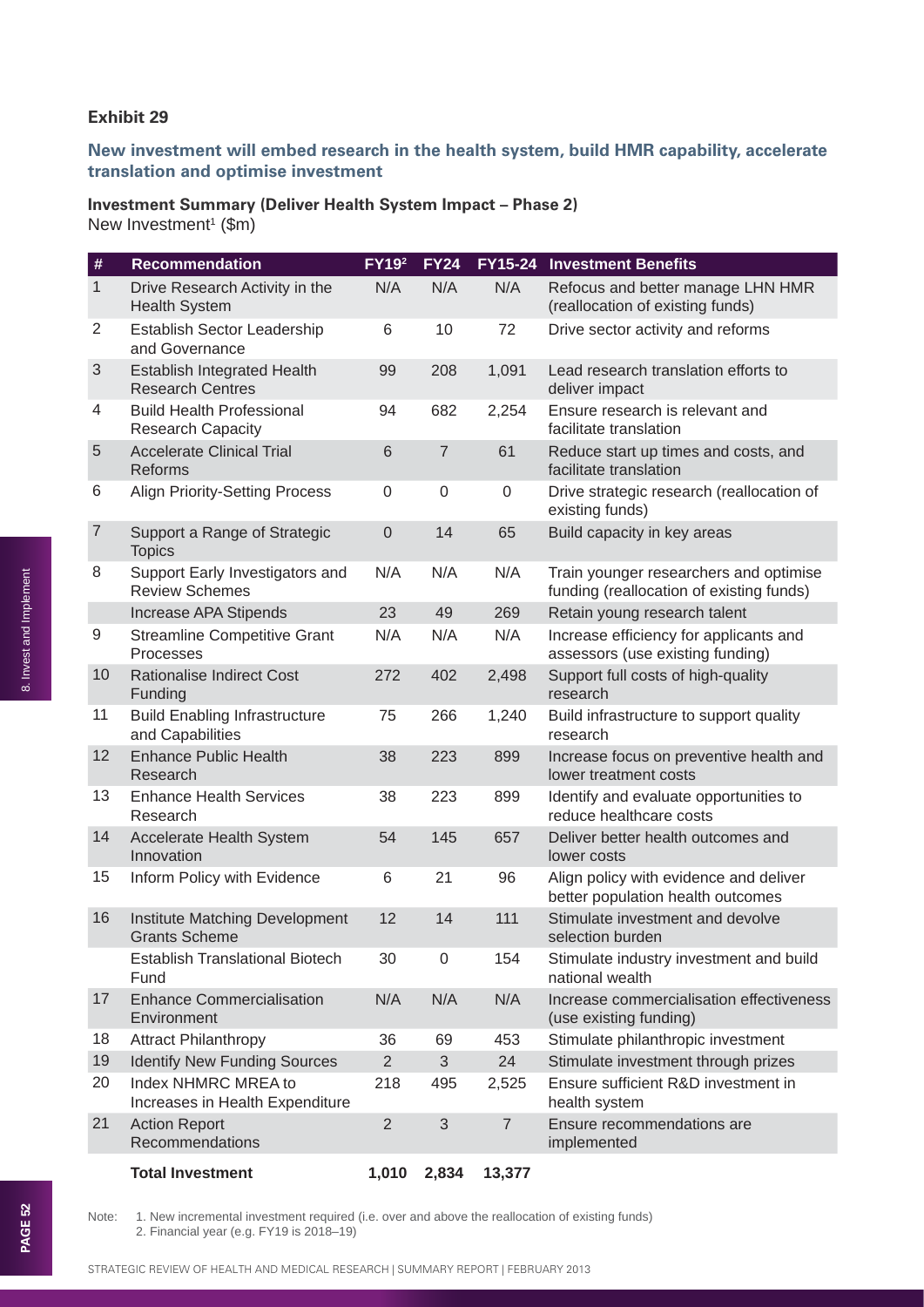**Recommendation 20: Invest for the Future.** Enhance and align HMR investment programs, with extended oversight by the new HMR leadership body.

- a. Focus initially on investing in high-priority initiatives that deliver the most impact, while realigning and better managing existing investment.
- b. Review and evaluate the first four years of the investment program in 2018–19 and determine whether to accelerate investment, maintain trajectory or withdraw investment, as well as identify any improvements required for each program.
- c. Index competitive research grant budgets (particularly the NHMRC Medical Research Endowment Account) to increases in health expenditure.

### **8.3 Action Report Recommendations**

The majority of the 1998 Wills Review recommendations were successfully implemented, delivering a substantial positive impact on the sector. The recommendations that were not implemented successfully were generally those that cut across multiple parts of government. Therefore a robust implementation process that effectively engages key stakeholders and drives reforms is critical. The process proposed in this Review draws on quality management techniques to ensure the recommendations deliver, as intended, better health outcomes and increased national wealth.

### **8.3.1 Plan**

Once the Australian Government has considered and accepted all or some of the Review recommendations and implementation tasks, an implementation committee should be immediately established to plan implementation and drive the process. Since Australian Government leadership is required to align different stakeholders, this committee should report to both the Minister for Health and the Minister for Industry, Innovation, Science, Research and Tertiary Education, with an independent chair to ensure the interests of all stakeholders are considered, and accountability for actions are agreed across the sector. The committee should be inclusive, and comprise Director General and CEO level representatives of states and territories, hospitals, universities, companies, NFPs, and members of the Panel.

The role of the committee should be to create a detailed implementation plan, and ensure the actions agreed by governments have clear responsibility for implementation. At an appropriate time, the committee should hand its role on to the leadership body recommended to oversee the sector.

### **8.3.2 Deliver**

Each implementation task will need to be appropriately resourced, with a project plan that sets realistic timeframes for delivery. For many of the proposed recommendations, there are natural incentives to deliver on time through access to block funding or competitive schemes. Others may require incentives to ensure that the accountable parties implement actions as intended. Responsibility for the overall implementation could be transitioned from the implementation committee to the HMR leadership body once established and fully operational.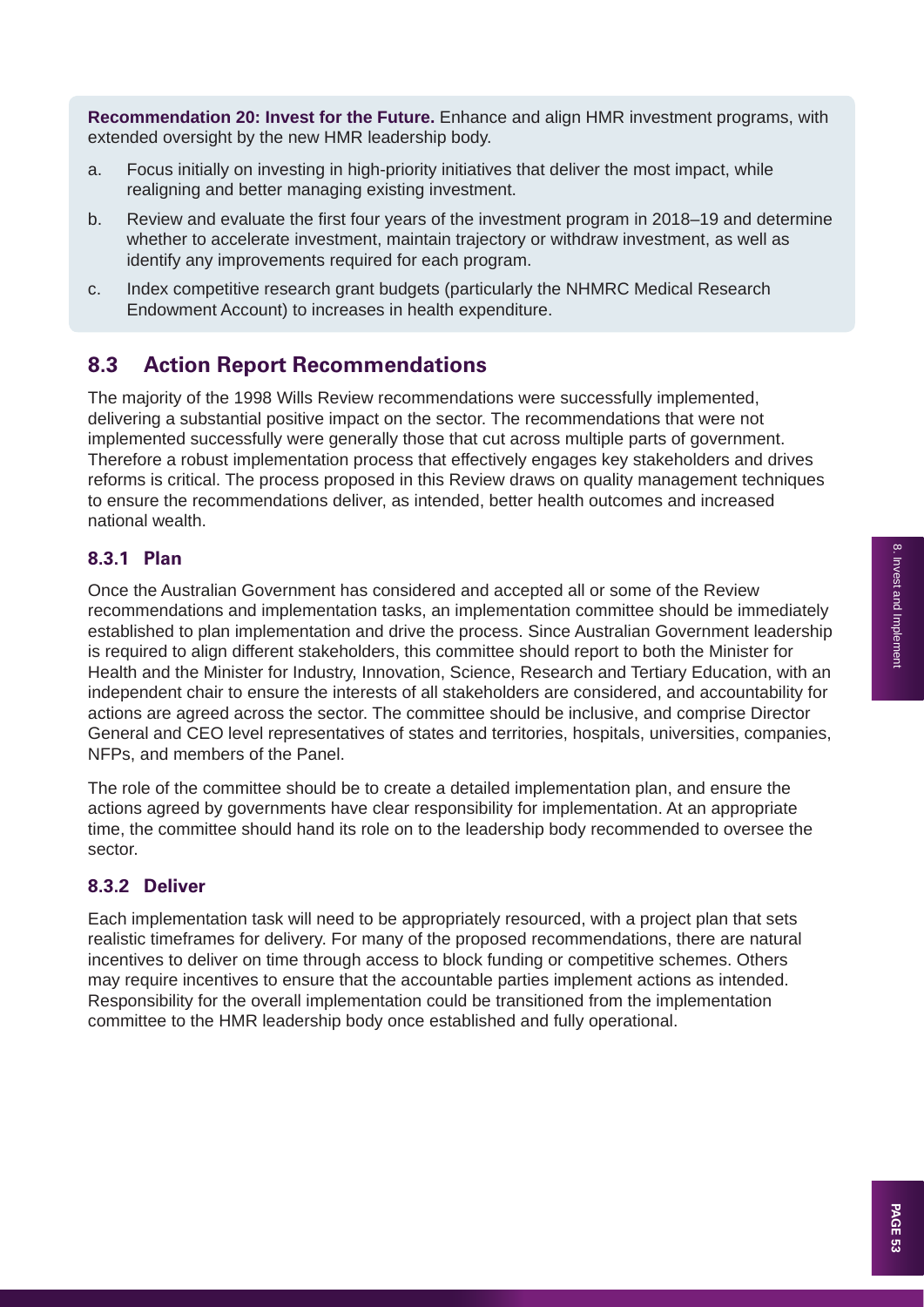### **8.3.3 Check**

Where incentives are identified, a body should be tasked with checking that the actions were implemented, and are delivering the results intended. Given the wide ranging actions proposed, an independent panel would be able to provide this check point most effectively.

### **8.3.4 Refi ne**

Based on the experience of this Panel, it is likely that there will need to be some refinement of the implementation approach or programs to ensure the recommendations are delivered as intended. This work would be best completed by a subsequent independent review.

**Recommendation 21: Action Report Recommendations.** Set out a robust implementation plan and process to deliver the recommendations.

- a. Establish an implementation committee and a robust implementation process with a clear plan.
- b. Use appropriate incentives to ensure outcomes are delivered.
- c. Conduct a medium-term follow-up review to evaluate initial outcomes of investment program.
- d. Refine the plan and invest in success.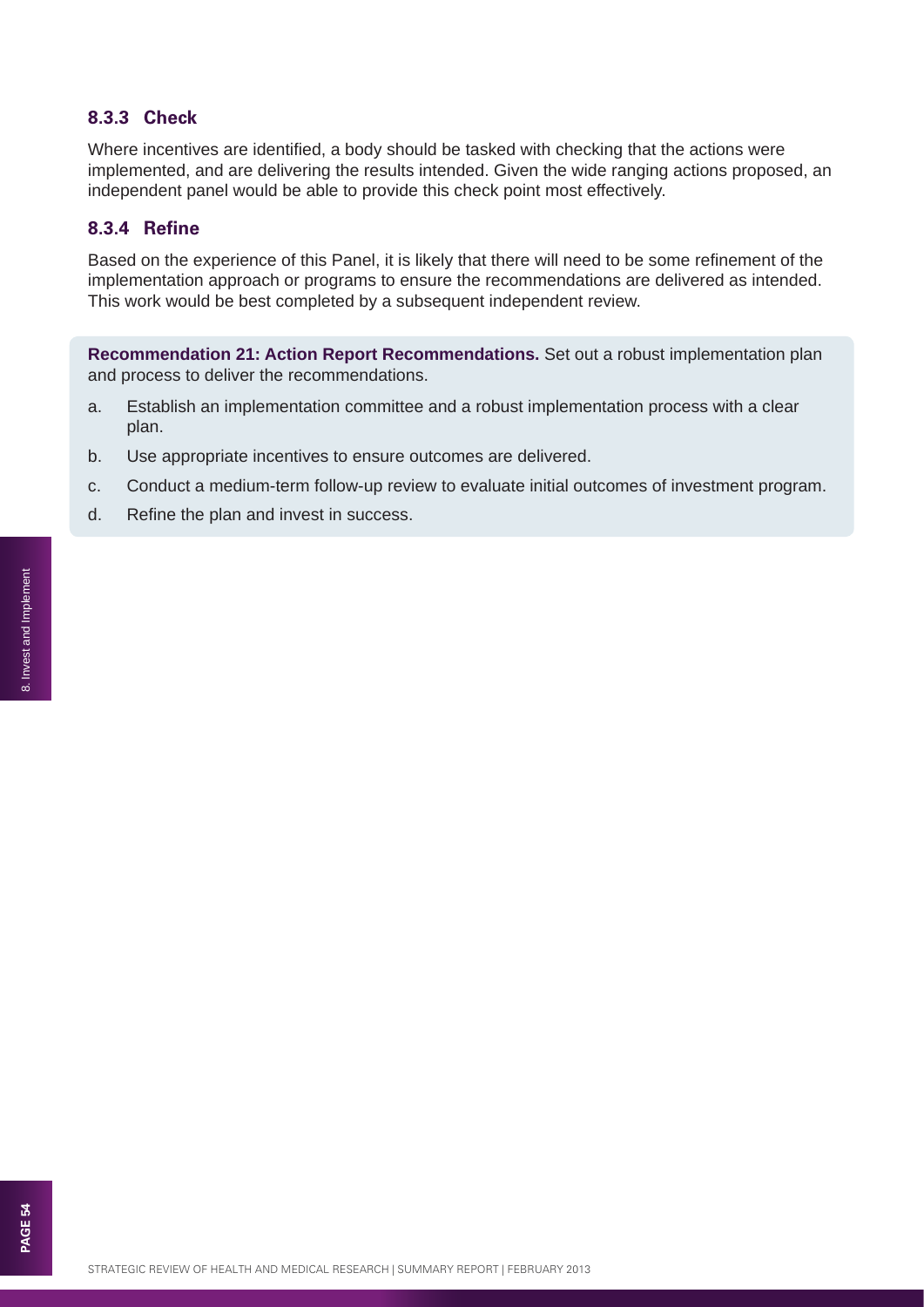## **9. ABBREVIATIONS**

| AAHL           | Australian Animal Health Laboratory                                          |
|----------------|------------------------------------------------------------------------------|
| <b>ABF</b>     | <b>Activity Based Funding</b>                                                |
| <b>ABS</b>     | <b>Australian Bureau of Statistics</b>                                       |
| <b>AHMAC</b>   | Australian Health Ministers' Advisory Council                                |
| <b>AIHW</b>    | Australian Institute of Health and Welfare                                   |
| <b>ANPHA</b>   | Australian National Preventive Health Agency                                 |
| <b>ARC</b>     | Australian Research Council                                                  |
| <b>ASMR</b>    | Australian Society for Medical Research                                      |
| bn             | billion                                                                      |
| CEO(s)         | chief executive officer(s)                                                   |
| <b>COAG</b>    | <b>Council of Australian Governments</b>                                     |
| <b>CPI</b>     | <b>Consumer Price Index</b>                                                  |
| <b>CPP</b>     | citations per publication                                                    |
| CRC(s)         | Cooperative Research Centre(s)                                               |
| <b>CSIRO</b>   | Commonwealth Scientific and Industrial Research Organisation                 |
| <b>CTAG</b>    | <b>Clinical Trials Action Group</b>                                          |
| <b>CV</b>      | curriculum vitae                                                             |
| <b>DIISRTE</b> | Department of Industry, Innovation, Science, Research and Tertiary Education |
| <b>DoHA</b>    | Department of Health and Ageing                                              |
| FY             | financial year                                                               |
| GDP            | gross domestic product                                                       |
| <b>HAIs</b>    | healthcare-associated infections                                             |
| <b>HMR</b>     | health and medical research                                                  |
| <b>IHPA</b>    | <b>Independent Hospital Pricing Authority</b>                                |
| <b>IHRCs</b>   | Integrated Health Research Centres (proposed)                                |
| IP             | intellectual property                                                        |
| <b>IRIISS</b>  | Independent Research Institutes Infrastructure Support Scheme                |
| LHN(s)         | Local Hospital Network(s)                                                    |
| m              | million                                                                      |
| <b>MOU</b>     | Memorandum of Understanding                                                  |
| <b>MRCF</b>    | <b>Medical Research Commercialisation Fund</b>                               |
| <b>MREA</b>    | Medical Research Endowment Account (NHMRC)                                   |
| <b>MRIs</b>    | medical research institutes                                                  |
| N/A            | not applicable                                                               |
| <b>NFP</b>     | not for profit                                                               |
| <b>NHMRC</b>   | National Health and Medical Research Council                                 |
| <b>NHRA</b>    | National Health Reform Agreement                                             |
| <b>NHS</b>     | National Health Service (UK)                                                 |
| <b>NIH</b>     | National Institutes of Health (US)                                           |
| <b>OECD</b>    | Organisation for Economic Cooperation and Development                        |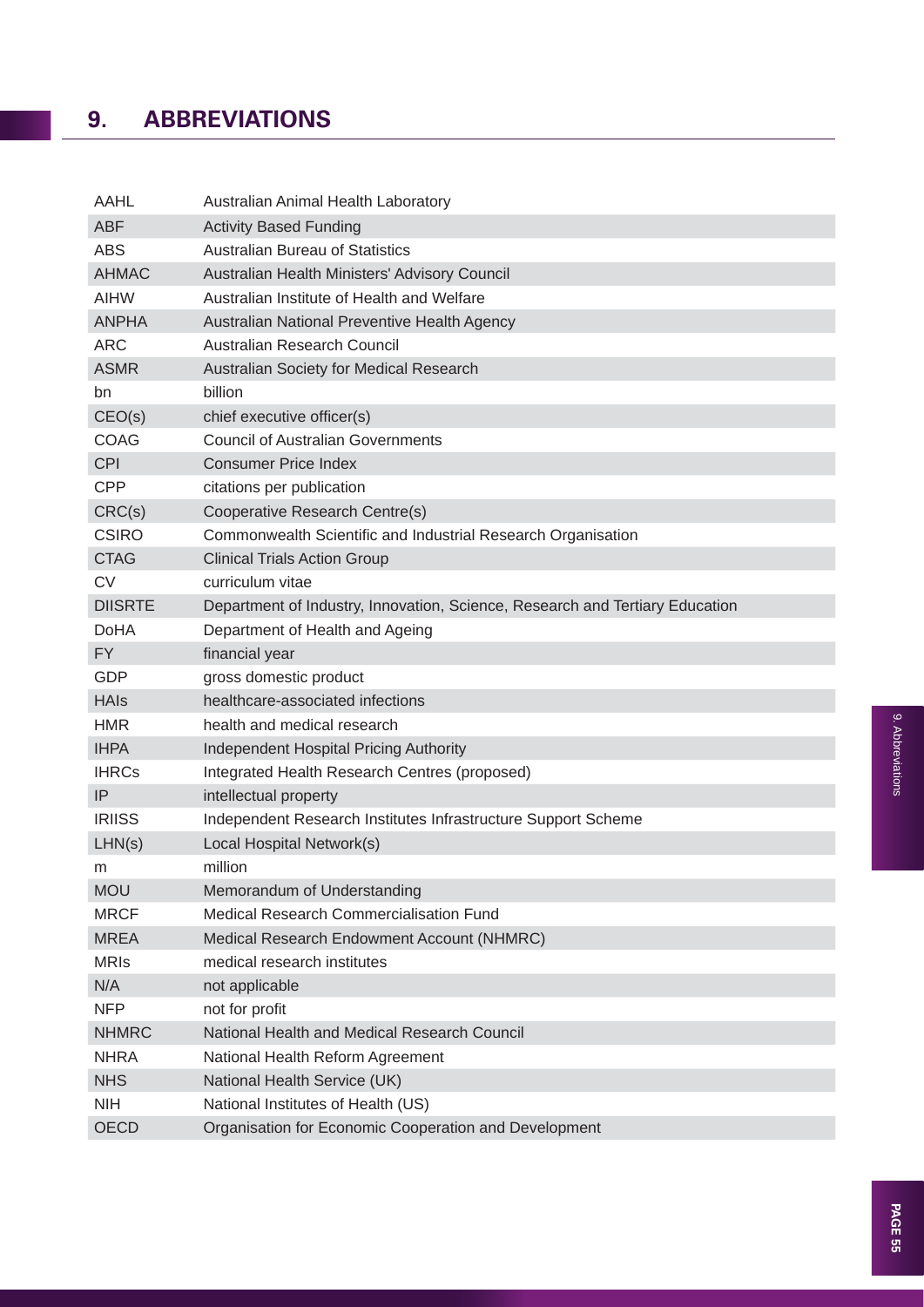| p.a.          | per annum                                                        |
|---------------|------------------------------------------------------------------|
| <b>PBAC</b>   | <b>Pharmaceutical Benefits Advisory Committee</b>                |
| <b>PPP</b>    | purchasing power parity (OECD)                                   |
| R&D           | research and development                                         |
| <b>RFAs</b>   | request for applications                                         |
| <b>SCoH</b>   | Standing Council on Health (of COAG)                             |
| <b>TGA</b>    | <b>Therapeutic Goods Administration</b>                          |
| <b>TTR</b>    | teaching, training and research                                  |
| UK.           | United Kingdom                                                   |
| <b>UNESCO</b> | United Nations Educational, Scientific and Cultural Organization |
| US            | United States (of America)                                       |